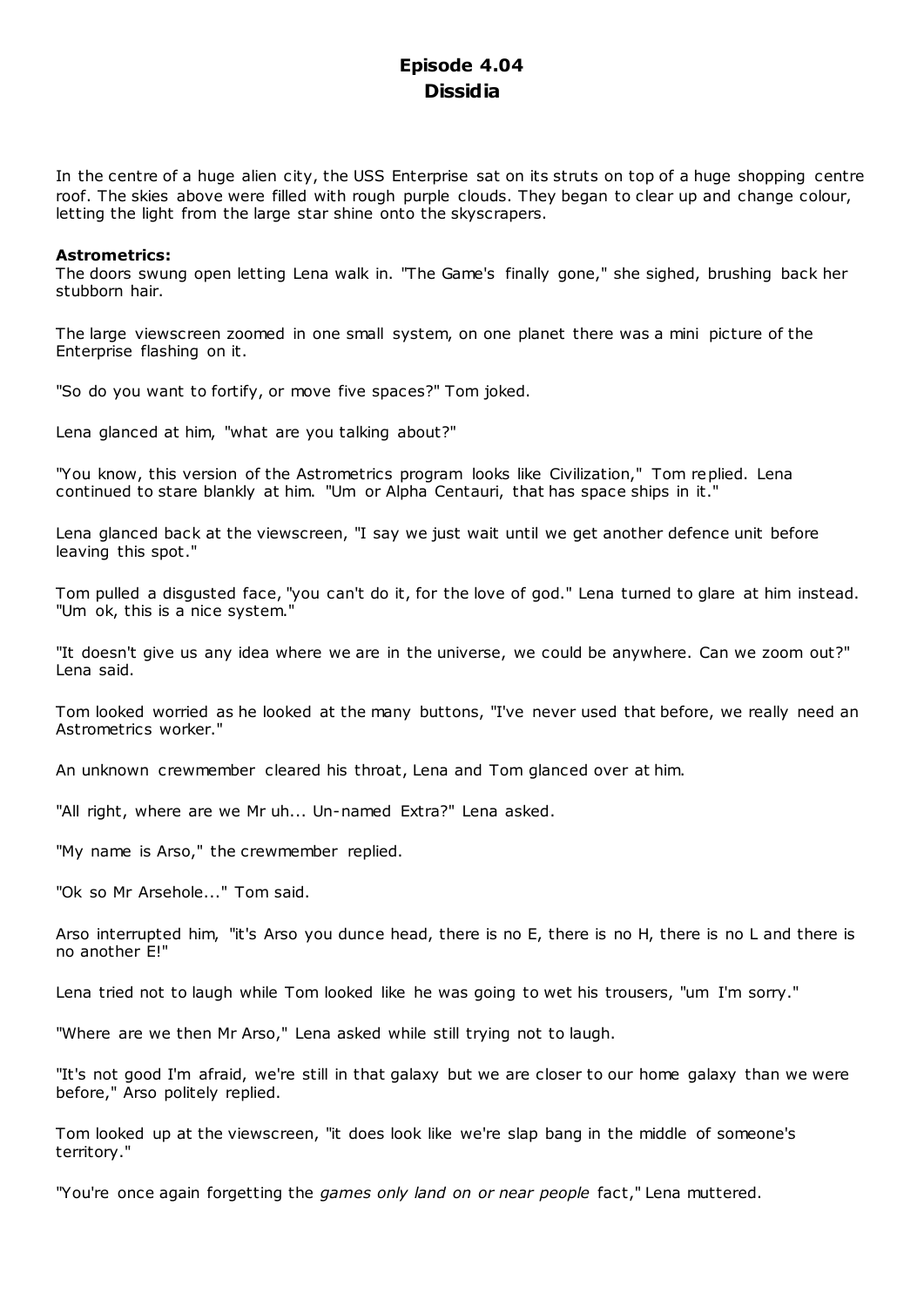Tom tried to ignore her, "the homeworld is the closest planet to the sun, there are several colonies on this planet and the one neighbouring the homeworld."

"Well then get your butt to the bridge, order your kid to take us up carefully and leave this system. Oh and tell him not to bump the warp drive on a tower again," Lena commanded.

"That wasn't his fault Lena, nobody can balance the ship, it was either that warp drive or the other one," Tom muttered, he stopped when he saw Lena staring at him. "I'll be off." He rushed out of the room.

#### **The Enterprise Conference Room:**

Wesley pointed at the starchart on the wall panel, "the next game will land on this planet, in four hours."

"Is it populated?" Tom questioned.

Wesley sighed, "why would the Softmicron send a cube to an uninhabited planet?"

Lena walked over to stand nearby Wesley, "this could be a problem. We need to find a landing site and get permission off the natives quickly."

Bryan climbed out of his chair, "I'll set a course." He walked out of the room.

"There is another matter to discuss, right Daniel?" Wesley said directed in Daniel's direction.

Daniel rolled his eyes, "no moron."

"Fine," Wesley groaned.

"Everyone dismissed," Lena said. Everybody headed for their nearest doors.

#### **The Enterprise, Security Office:**

"Ok any questions?" James asked as he finished talking about something else. Naomi put her hand up. "No for the last time, I don't know where the beauty parlour room is."

"It's ok I found it," Naomi laughed. "I was just wondering what dye do you use, cos I can see your dark roots."

"I don't dye my hair. Right moving on, any security related questions?" James muttered.

Craig tried to keep a straight face, "yeah you've got to sort that hair out."

"Ok shut up or I'll give you red hair," James grumbled.

Craig looked confused, "what?" Then it hit him, "oh right."

"Can we go now?" Zare moaned.

"No we still have to decide who is going to be the Security Chief," Craig said.

"Hail to the chief," Naomi giggled.

Everyone decided to ignore the last comment. "Lena has already made up her mind, both us will be the Chief unfortunately," James said.

"Oh crap. Well at least you can't boss me around," Craig muttered.

Daniel walked into the room with Wesley behind him. "Ok listen up, Daniel has an announcement," Wesley announced to the entire room.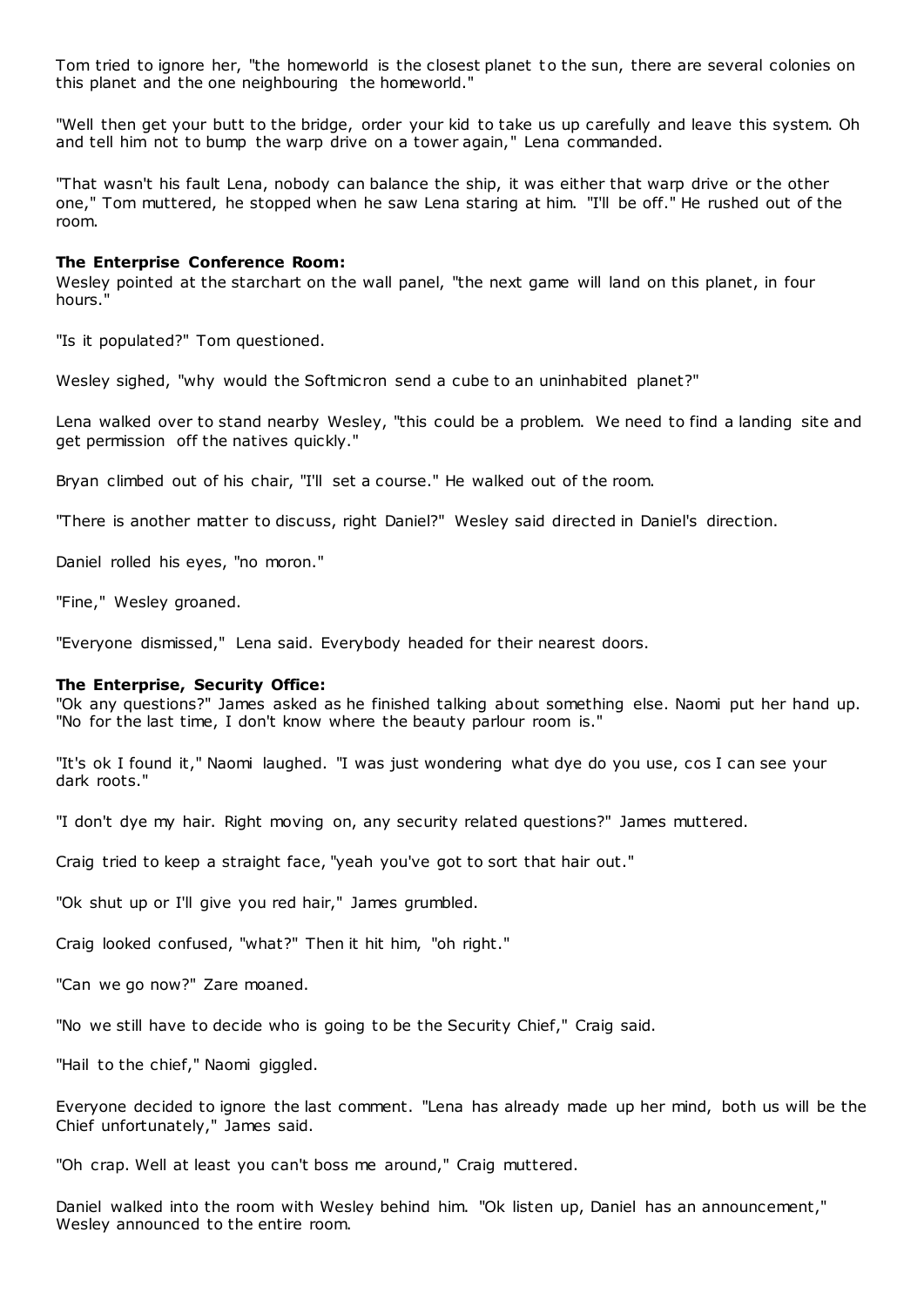Daniel pulled a face, "why are you making me do this?"

"Because it's your message, not mine," Wesley replied.

"Fine," Daniel groaned. He cleared his throat, "ok James, Wesley wants to tell you something."

Everybody else groaned, they all headed out of the door.

"I should have known you'd say that," Wesley muttered.

"Ahem, tell me what?" James questioned.

Daniel glared at Wesley, "ok you know your kids are well Slayers, well something has happened or is going to happen that um..." Wesley nudged him, he growled and punched him, knocking him to the ground. "Your kids aren't Chosens or won't be anyway."

James just stared blankly at him, "if that's the case, why was Sasha from the future a Chosen then?"

"From the future exactly, that's probably what did it," Wesley commented.

"Excuse me?" James raised his eyebrow.

"Well when she brought her mum back from the dead, she changed the timeline in a big way," Wesley replied.

"How would that effect anything?" James asked.

Daniel nodded his head, he turned to face Wesley, "yeah how would that effect that?"

Wesley groaned, "think about it. That timeline there were demon attacks all the time. For defence there was probably only Lena. That Voyager and Enterprise needed an extra pair of Chosens."

James and Daniel looked like they understood. "Makes sense, it's kind of a relief actually. They'll be safer this way."

"They're still Slayers though. Well Duncan is, Sasha isn't. Naturals are a lot less safe than a Chosen since they're weaker and..." Wesley stopped when he noticed James glaring at him, "yes he'll be safer like this."

"Yeah um, I still don't get it," Daniel commented. James whispered something in his ear. "Oh I get it. Gee Wes, you're so boring I must have fell asleep and not realised it."

Wesley groaned and walked back out of the room.

#### **Earth, Starfleet Headquarters:**

The court was in session once again. Harry was being questioned by the defence lawyer, while everyone in the 'audience' watched, life support machines were on standby.

"Captain Janeway acted selflessly, everything she did she did it for the crew," Harry responded, looking pleased with himself.

The defence lawyer nodded his head, "no further questions Mr Kim."

Arnold, if you remember is the prosecution's lawyer, stood up. "What about all those times she risked the crew to get coffee?" He turned to the rest of the court. "I'd like to call to the stand, Mrs Scott - Richards."

Danny nervously stood up, "I should have known this would happen." She sat down in the witness box.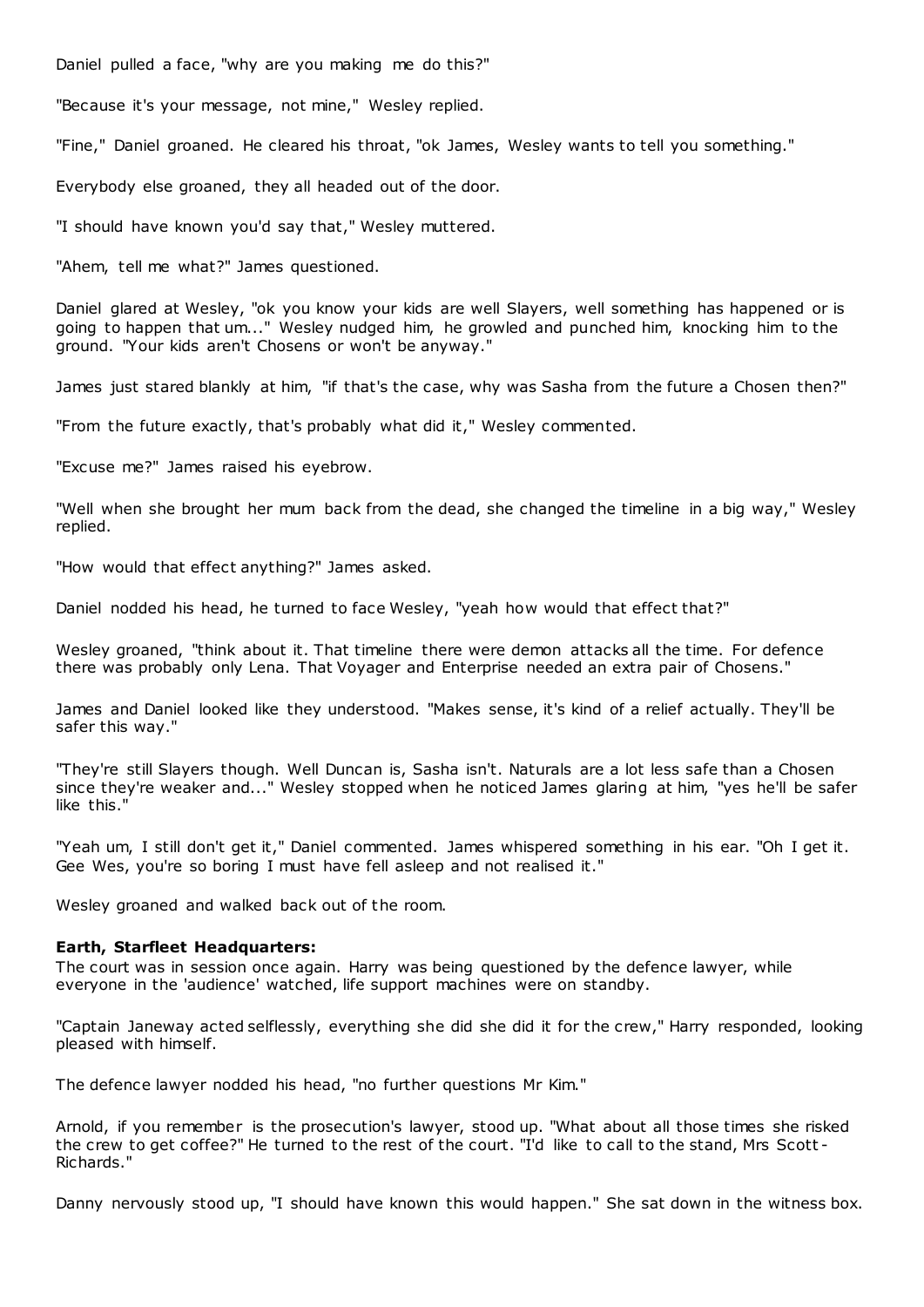"You remember a certain mission from eight years ago, Mrs Richards?" Arnold questioned.

"Yeah kinda," Danny replied.

Arnold nodded his head, "what was the mission?"

"We had to go to some alien colony to get um supplies, and it didn't go well," Danny replied.

"I see, what supplies were you after?" Arnold asked.

Danny glanced down at her hands, "coffee." One life support machine down, forty nine to go.

"You knew the mission was going to be dangerous but you still went on it to get an unimportant substance," Arnold said.

"I was ordered to," Danny meekly said. Kathryn coughed. "I mean everyone likes coffee, it wakes you up, it makes you um bitt... I mean sharp."

"It was not food though. The creature you captured had to be given away because it broke free, put two people into comas, one of them being you," Arnold said.

The defence lawyer jumped out of his seat, "objection! The other person in the coma was just Justin Timberlake, he's not important!"

"Objection noted," the judge said.

"Look life in space is dangerous, and unpredictable," Danny muttered.

"Hmm yes whatever," Arnold grumbled. "You may sit down."

# *Captains Log Stardate 58164.3, ok I'm just guessing there. We're going to leave this area with a little help from another Game Cube, well that was the plan, we've been waiting for ages for it.*

#### **The Bridge:**

Everyone were on standby or in some cases sitby. Lena drummed her fingers on the side of her chair, obviously this was annoying Tom but he didn't have the guts to complain about it.

"Triah, how long?" Lena groaned.

"Minus twenty minutes," Triah replied.

"Let's face it, we're screwed," Bryan commented. "That Game Cube guessing machine sucks."

Triah looked confused, "didn't we get told about this by that Wesley guy?"

Bryan laughed nervously, "oh I know that, I was just messing with you."

Tom pressed a button on his chair panel, "Paris to Wesley, why is that game not here?"

In: "It should be here by now, I don't understand it."

"Maybe the game crashed," Tom laughed. Everyone stared at him with raised eyebrows. "Or maybe it just refused to load, I'll shut up."

Triah's console went crazy, she glanced back at the command area, "incoming, incoming!"

"It's *warning, incoming game*, silly," Tom muttered.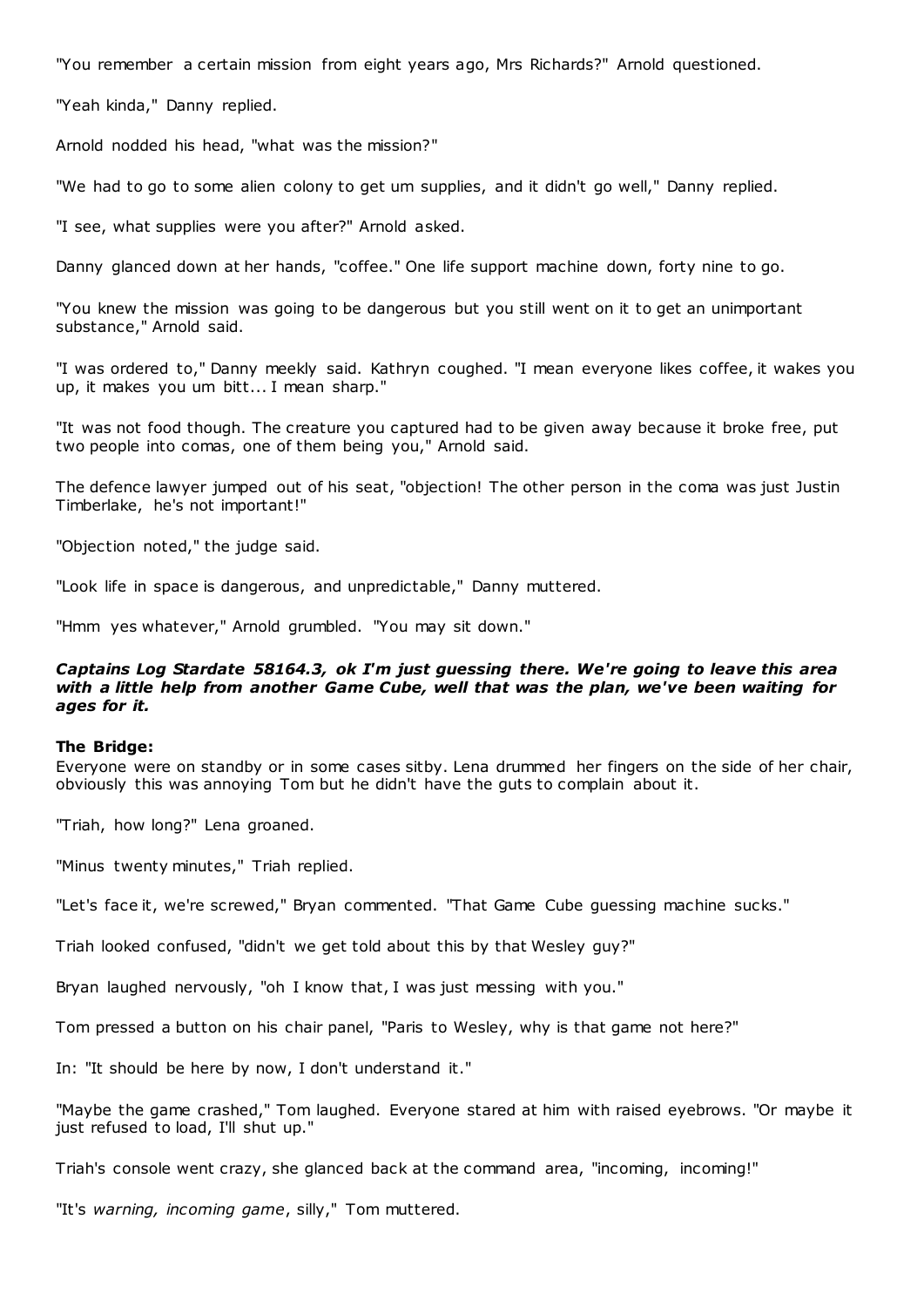Triah looked annoyed, "that's rich coming from the guy who makes lame computer crashing jokes."

Tom pouted, "I didn't even make any blue screen jokes, get it blue sky or screen, get it?"

"Um the planet has a red sky," Jessie pointed out.

Tom groaned, "oh no fair."

"Ten seconds until landing," Triah announced.

"Gee this thing ain't no Tetris game, unless it's a really advanced 3D version," Tom said.

"Somebody punch him," Jessie groaned.

Lena smacked Tom across the head, she glanced over at Jessie, "happy?"

"Yeah thanks," Jessie replied.

The entire crew found themselves standing or sitting in a large open area. There seemed to be no other scenery or landmarks in sight.

James walked over to join the bridge crew, who were looking around with lost expressions on their faces.

"A waiting room, without a way to get into the actual game itself. This is worrying," Lena said in his direction.

Tom's eyes widened, his finger pointed to the centre of the crowd. Everyone else turned to see what he was staring at. Only a foot above a few crewmembers heads stood what looked like a hologram of a human woman. Her long blonde hair blew in a non existent wind.

"Welcome to the thirteenth cycle," she said in a breathy voice. This left a few of the men a little flushed.

"What?" Lena questioned the rest of the group. Nobody answered.

"Thirteen, how lucky for us to catch a break for once," Tom muttered to himself.

"He or she who wishes to end the cycle, please step up and take the challenge," the hologram explained. She disappeared as quickly as she appeared.

A large computer emerged from the ground underneath where she floated previously. Ten floating windows appeared out of nowhere in the air, surrounding the computer in a circle. Five of the windows were black, while the other five were white with figures blacked out on them.

James passed a knowing glance in Lena's direction, she gave him a groan in return. "This better not be that same Game again," he said to her.

The crewmembers near the computer dispersed to keep away from it. Lena and James instead went towards it, with some of the bridge crew following. Zare, then Craig got to the computer before them.

"This feels like one of those battle games," Craig commented as Lena reached him. Her glare just made him smirk at her.

"I hope you mean fighting type battles," she said.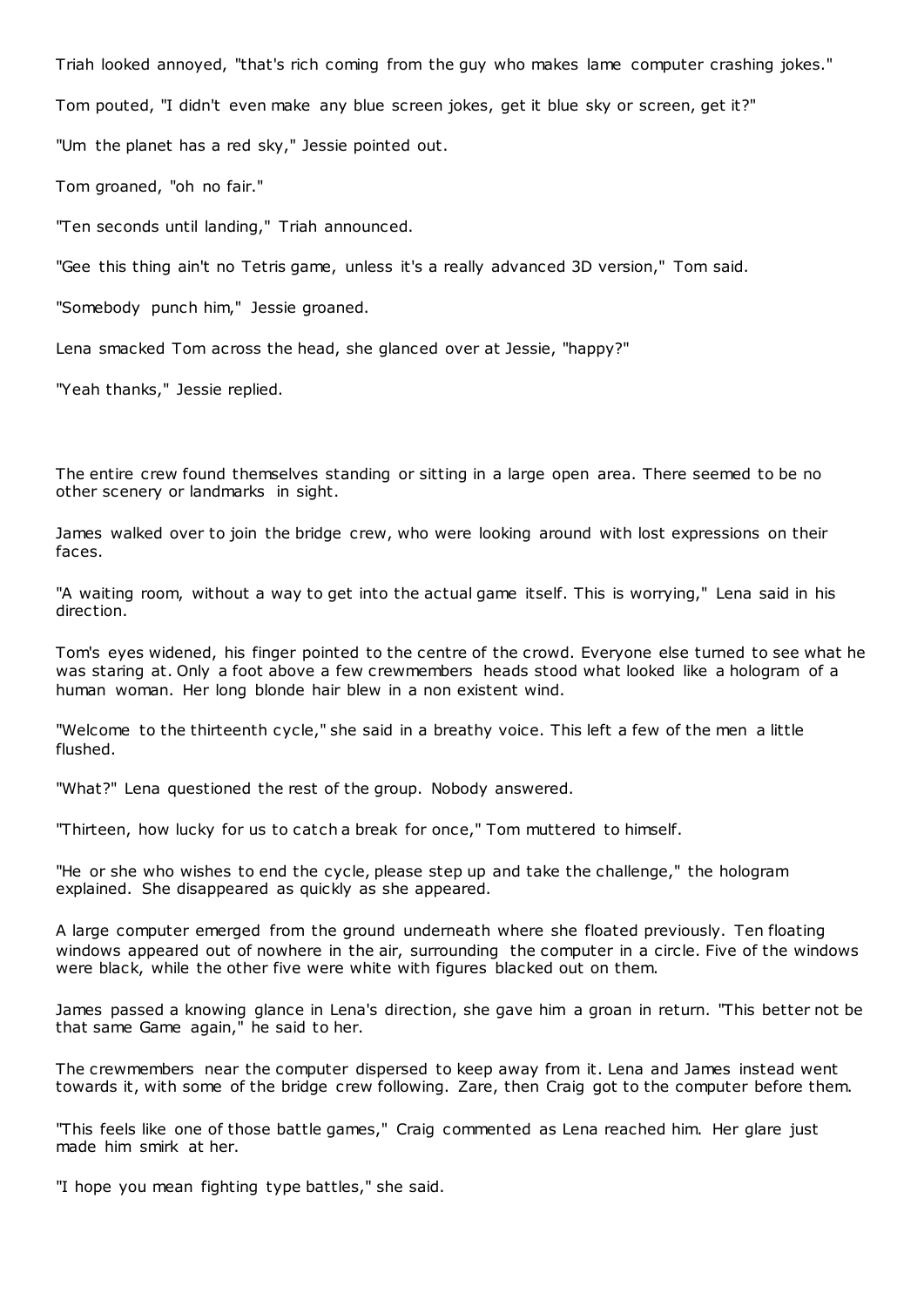Zare looked at the screen while typing in a few things. Craig looked over her shoulder to see what the screen said.

"It's a tournament style fighting game between gods, mortals and demons," she said.

"Where have I heard that one before?" Tom asked the others.

"Aaaw damn it," Lena groaned into a hand. She looked towards James expecting him to have a similar reaction, instead he looked pleased. "Are you kidding me?"

"What? Revenge time," James said with a smile.

Lena shook her head, "well I already knew you were nuts."

Craig and Zare turned away from the computer, both looking confused. "Ok not a real tournament it seems, just the fighting style is One on One like them," Zare explained.

"Then how do you win?" James asked her.

"Deathmatch style?" Lena added on.

Duncan ran over to the group, "oh can I play?"

"No!" both James and Jessie replied without even looking at him. He pouted to himself.

Craig shrugged his shoulders, then looked at Zare hoping she would answer the question. She looked just as clueless. "Who knows?" he replied.

"What?" everyone else said.

"The description's really vague, it's like telling a story," Zare said.

"Ugh," Lena groaned. "Let's see it." She walked up to the computer to read what they did. "The battle has raged for many cycles. The side of good battles valiantly, but evil always triumphs. A heroic sacrifice was made, but it did nothing to quell the fighting. Another cycle begins anew."

"Sounds more like a RPG than a fighter," Jessie muttered to herself. The others looked at her with wide eyes, "I don't think it's Pokémon, don't worry."

Lena smirked to herself, "well it sounds cheesy enough to be." Eyes got even wider than normal. "Each player gets to pick a weapon and their gimmick, so definitely not." Everyone looked relieved.

James stood closer so he could look as well. "There's only five slots out of ten left." He looked up at the windows surrounding them. "Makes sense now."

Lena looked a little impatient, "no it doesn't. We're the only ones here, the city was evacuated hours ago. Who the hell logged in before us?"

"We'll do a head count, you Slayers better get logged in ey," Tom sighed.

"Me too?" Duncan asked him.

James covered his face with his hand, "not till you're sixteen, we've been over this."

Jessie passed him a glare, "sixteen!?"

"Oops, better get logged in," James said, avoiding looking her in the face. Jessie quickly moved so he'd almost walk into her. "Ok, that's cheating."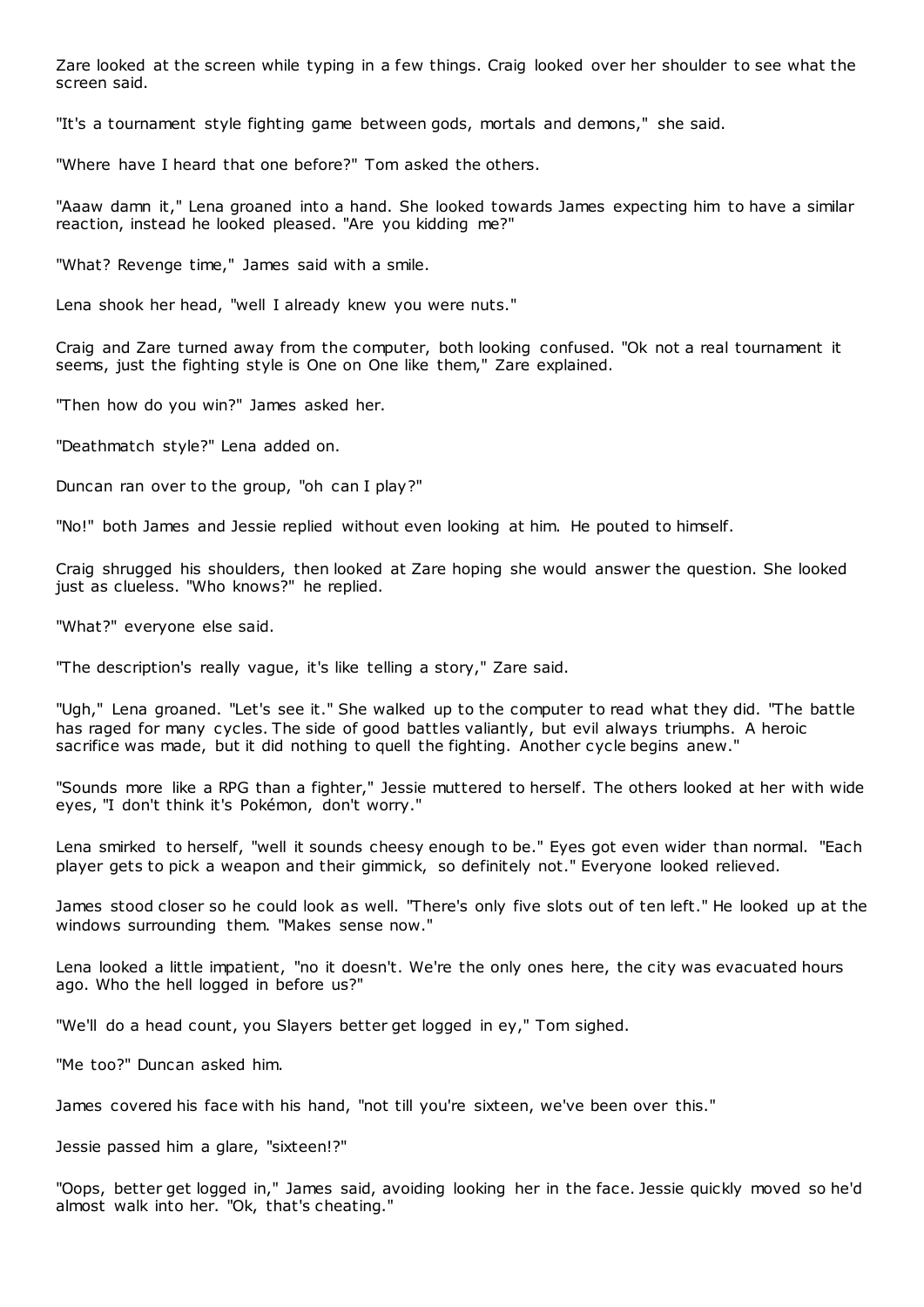"Mmm hmm," she scolded.

Lena moved her right hand down so it would cover one of Duncan's ears. "We have five slots which have to be filled, and three Slayers. Who else is going in?"

"We don't know what kind of game this is, we need to be careful," James said.

"I'll go," Jessie said.

Daniel shrugged, "yeah I wouldn't mind a go in."

"Hey wait a minute," Craig butted in.

Lena giggled into her hand, "sorry Craig, but it does say fighting game."

Craig tried not to look hurt, but it was obvious. "Oh come on, you and Zare only guessed that from the description. You don't know for sure."

"Actually," Zare cringed, pointing at the screen. "It says so in the character log on screen. One on One fighting."

"No offense but in a One on One fighter with weapons, Jess is just going to get stabbed and it's Game Over," Craig blurted out, earning a Jessie death glare.

"What will you do exactly Craig, run away from the enemy to death?" she grumbled.

"Ok, it's me, James, Zare, Jess and Daniel. Unless anyone has any better ideas," Lena quickly said, looking towards James.

"What?" he asked, raising an eyebrow.

"I figured you'd be all like *no Jessie stays here* or something," Lena replied. James tried not to laugh as Jessie moved her glare back over. "What about Duncan and Sasha?"

The smile left his face as he looked down at Duncan, "where is Sasha?"

"With the other brats," Duncan replied.

"You should go back to join them," Jessie said to him. She looked back up. "I don't want to miss out on the fun."

"How do you work this thing?" Daniel muttered from the computer. Everyone looked over with their eyes wide. Craig, who was standing next to him at the controls, got a shock as a red light shone from the screen and onto him. Seconds later he was gone. "Oops."

"Daniel, what did you do!" Lena snapped.

Daniel looked at where Craig was standing earlier, he then spotted a red circle on the bottom right of the interface. "Oh, maybe if I move a little to the left." He took two steps to his left and turned back to type again.

"Oh no you don't!" Zare grumbled. She pulled him backwards, knocking him to the ground. "You're out." She keyed in a few things. The same thing that happened to Craig happened to her.

"I'm next," Lena groaned into her hand. On the screen were a list of weapons, she mulled over dual wield daggers and a pair of sharp metal claws. She settled on the dual wield, then looked at the second list. "Gimmick? Oh who cares." She selected something at random, then pressed OK. Seconds later she was scanned in and gone.

"Oh well, ladies first?" James said as he looked at Jessie. She smirked at him.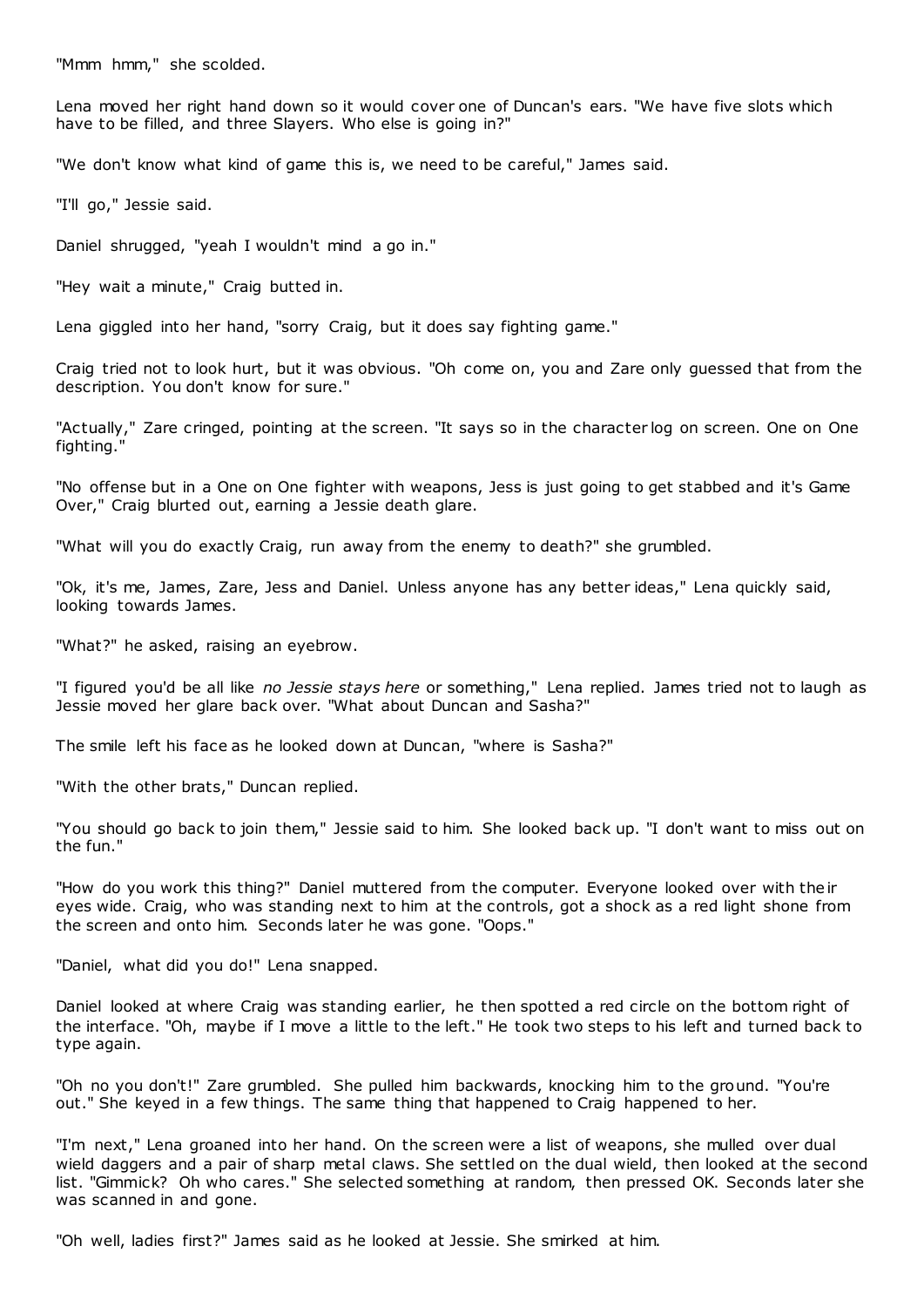"Craig?"

"Yeah, what's your point?" he said.

"How insulting to women you are," she said, passing him a wink. She messed about with the controls, then disappeared as well.

"Oh neat," Tom commented, looking up at the windows above. James did as well. Only one of the windows was now just black, the four that were before had very distinct shadow figures on them. "Good luck," Tom said as he looked back over to the computer area. James just nodded before turning to log himself in.

The five appeared, lying face down. However every one of them were in completely different places. As they sat up or stood up they saw the holographic woman floating in front of them.

"Each one of you are the key to breaking the cycle. You must journey, allied or alone to find a piece of yourself. Only then you'll be ready. Good luck." She disappeared again.

Lena shook her head to get her bearings back. Only then she noticed her surroundings, her eyes filled with confusion as she stood up. "What the..." Standing in the dead centre of a Borg corridor, Lena's whole body shook with dread. "What kind of sick game is this?"

Meanwhile Zare was having a similar reaction as she looked around. Buildings were falling to bits, the sky was really just a metal wall with water dripping from it. The town around her was so quiet she could hear her own heart beat faster. "Oh my god," she said as the familiar place made her nauseous.

The place James had appeared in was also familiar, but not in anyway haunting for him. Birds chirped in the trees nearby, people walked or ran passed him like he wasn't there. The sun peeped out from behind the clouds every few minutes, and then would hide away again. He turned around to take in the rest of the scenery, unsure of what to make of it.

"Home. Why?" he said to himself. A few kids ran toward him. He didn't have much time to get out of the way, but it didn't matter. They ran right through him like he was a ghost.

Jessie walked alongside a miserable looking forest, she stopped as she reached what looked like an archway. Her eyes followed the ground down the second branch of the walkway she was on, it lead to another arch with a red barrier inside it.

"This place is so freaking weird," a voice startled her. She turned around to see Craig walking behind her, not looking where he was going.

"Wait!" she stopped him. He jumped out of his skin as he nearly bumped into her.

"Woah! Didn't see you there, I thought this place was well... lifeless," he stuttered.

Jessie shook her head, turning towards the arch. "I came out of one of those."

"Hmm, me too," Craig replied, nodding his head. "So er... seen anyone else?"

"No, just the woman," Jessie replied. She turned back around, but kept her eye level to the ground. "Telling us what to do."

"Yeah I didn't get it," Craig sighed. "And you are?"

Jessie finally looked up at him, "it's not just me then?"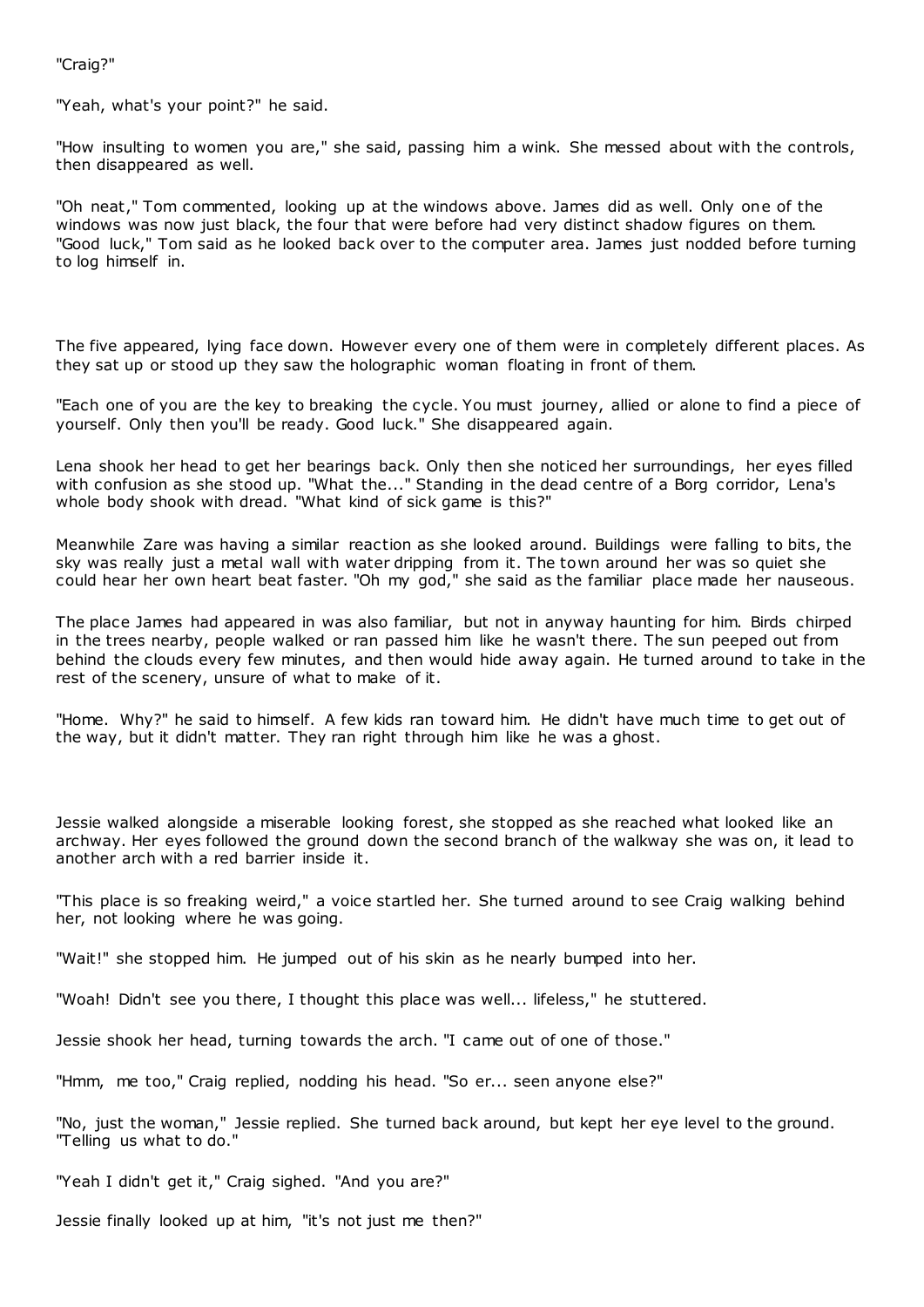"If you mean you have no clue what's going on, or anything for that matter. Yup," Craig replied. He rubbed the back of his head, his face filled with anxiety. "All I know is my name and that I have..." he pulled an old gun out from behind his back, "this."

"I don't even have that," Jessie muttered, looking away.

Craig smiled, handing it over to her. She stared blankly at it. "You'll need it more than me if we run into anything."

"Why, cos I'm a girl?" she said, glaring back at him.

"Oh..." Craig stuttered nervously. "Thought I was being nice. Never mind." He walked down the second path to the blocked archway.

Jessie followed him with her eyes. "So you don't remember who you are, or where we are?"

He turned back around, spinning the gun in both of his hands. "Nope." He accidentally hit himself in the face with it, his cheeks went beetroot red. "Or what I'm doing with this, apparently."

Jessie laughed behind her hand, holding out her right one. "Maybe I should take that after all."

"You should have something. I thought I'd probably need a weapon, and it appeared," Craig said, holding out the gun again. It disappeared in a blue glow, then reappeared again.

Jessie frowned, she did the same. A long sharp spear like weapon appeared in her hands. "Oh, neat."

Craig smiled at her as he continued on his way. "Looks good on you."

"I beg your..." Jessie grumbled. She quickly turned and rushed after him. "Hey!" He stopped, looking very amused. "You don't even know who you are, and you're hitting on me?"

"Wow, you really don't take compliments well," Craig said. "We could still swap, if you want. I have a feeling my aim isn't going to be very good with amnesia."

"Hell no," Jessie snapped. She sighed, trying to compose herself. "Hitting people with this sounds like a lot more fun than shooting."

Craig backed off a bit, raising one of his hands up in a surrender pose. "Ok ok, just don't get any ideas." He looked around, noticing the archway he was heading to was blocked with the red barrier. "So, only one way to go?"

"Mmm hmm," Jessie nodded in agreement.

The pair turned to head towards the only clear archway, with Craig in the lead. T hey didn't notice a oddly coloured figure running up behind them. It looked more like a glitched hologram than a person, its colours all distorted and shiny. As soon as he or she caught up with them, the area flashed white.

A man's voice echoed around the area, out of nowhere. "Daniel Lavine Versus Shadowed Knight."

Craig and Jessie looked at each other as the light started to fade. "Who?" they both said.

"Is that you?" she asked him. He shook his head.

The voice however wasn't done. "Choose your assist character from your party."

"Oh jeeze," Craig muttered, glancing at Jessie. "So this Daniel guy is supposed to be in our party. Who should help him?"

"I dunno..." Jessie began to reply.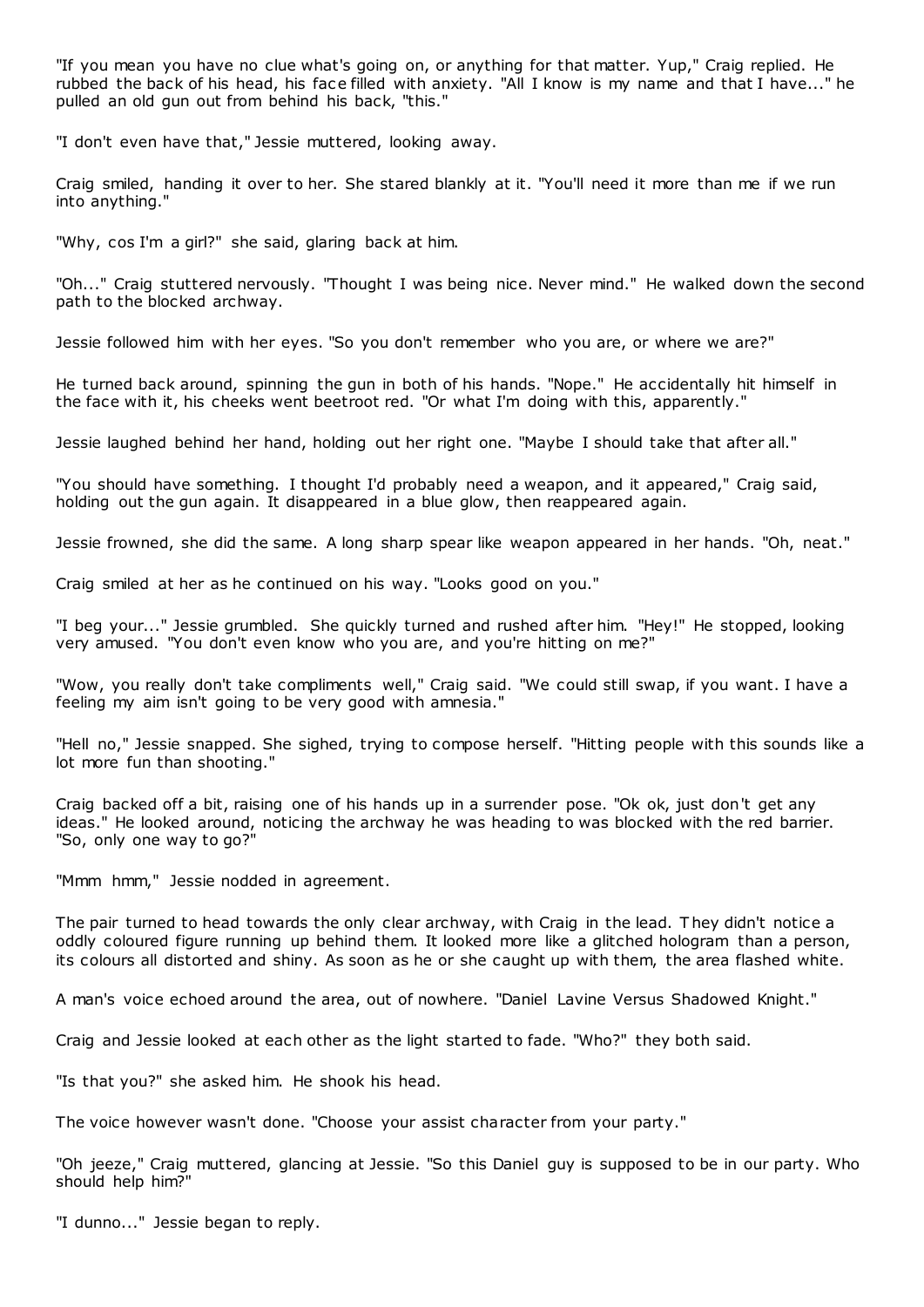The voice cut in, "one party member selected."

"Ok. That's annoying, who's picking these things?" Jessie grumbled. She turned to Craig to get a response, but she discovered she was now alone. "What the?"

Meanwhile Craig appeared in a vast desert, in the middle of some familiar ancient structures. Standing opposite him was the oddly coloured hologram.

"This gets weirder and weirder," he mumbled to himself.

"Fight commence," the voice bellowed.

Craig's opponent pulled out a sword and shield, then charged for him. He quickly raised his gun. In a blind panic he fired a few shots at it. Every single one was dodged as it leapt into the air, and flew towards him.

"Oh damn it, that's cheating!" he stuttered. He decided to run for it instead.

It caught up to him, and swatted him away with the sword. Craig looked at where he was hit, very surprised that the sword didn't even hurt him. Another swing came for him, he decided to dodge to the side and run for it again.

The hologram instead decided to chuck his shield away like a Frisbee. Craig looked back, saw how close he was to getting hit again and jumped to avoid it smacking him in the legs. To his dismay he jumped a lot higher than he normally would. All he could do was fall back down to the ground.

In no time at all his opponent saved him the trouble, and charged mid air to him again. With another sword swing, Craig was sent flying towards one of the buildings.

Instead of smacking straight into it, he went right through it, smashing it to bits. His landing on the ground didn't feel as bad as it should have been, but it did sting him a bit.

Dazed he pulled himself up, and got ready to try firing again. As the opponent was for some reason attempting to do his Frisbee shield move from too far away, he managed to get a few shots in. Like the sword, the bullets didn't do any damage but it stalled his enemy.

"Assist metre charged," the man's voice bellowed across the battlefield.

"Um, what?" Craig stuttered to himself. He decided to ignore that, and tried to fire again. This time the enemy was not distracted, and did a few barrel rolls to avoid them.

Meanwhile Jessie was standing alone in a white room, looking a tad impatient. A large screen was nearby, showing the battle. A metre sized window like the other one appeared. On the screen it simply said "Assist?"

"Huh?" she muttered. "Fine," she said with a shrug. Her hand reached out to press on the Assist word. In a flash she was gone.

The opponent leapt into the air, aiming the sword at Craig. The sword itself was glowing, the opponent seemed to be chanting into its handle. Craig looked desperately around for cover, but found none close enough. He raised his gun, hoping it would be too distracted to dodge him.

A purple flash distracted him for a second, from right beside him. It cleared up to reveal Jessie kneeling on the ground, looking like she was saying something quietly. When she stopped the ground around her hands started brimming with water. Quick as a flash she jumped back onto her feet, the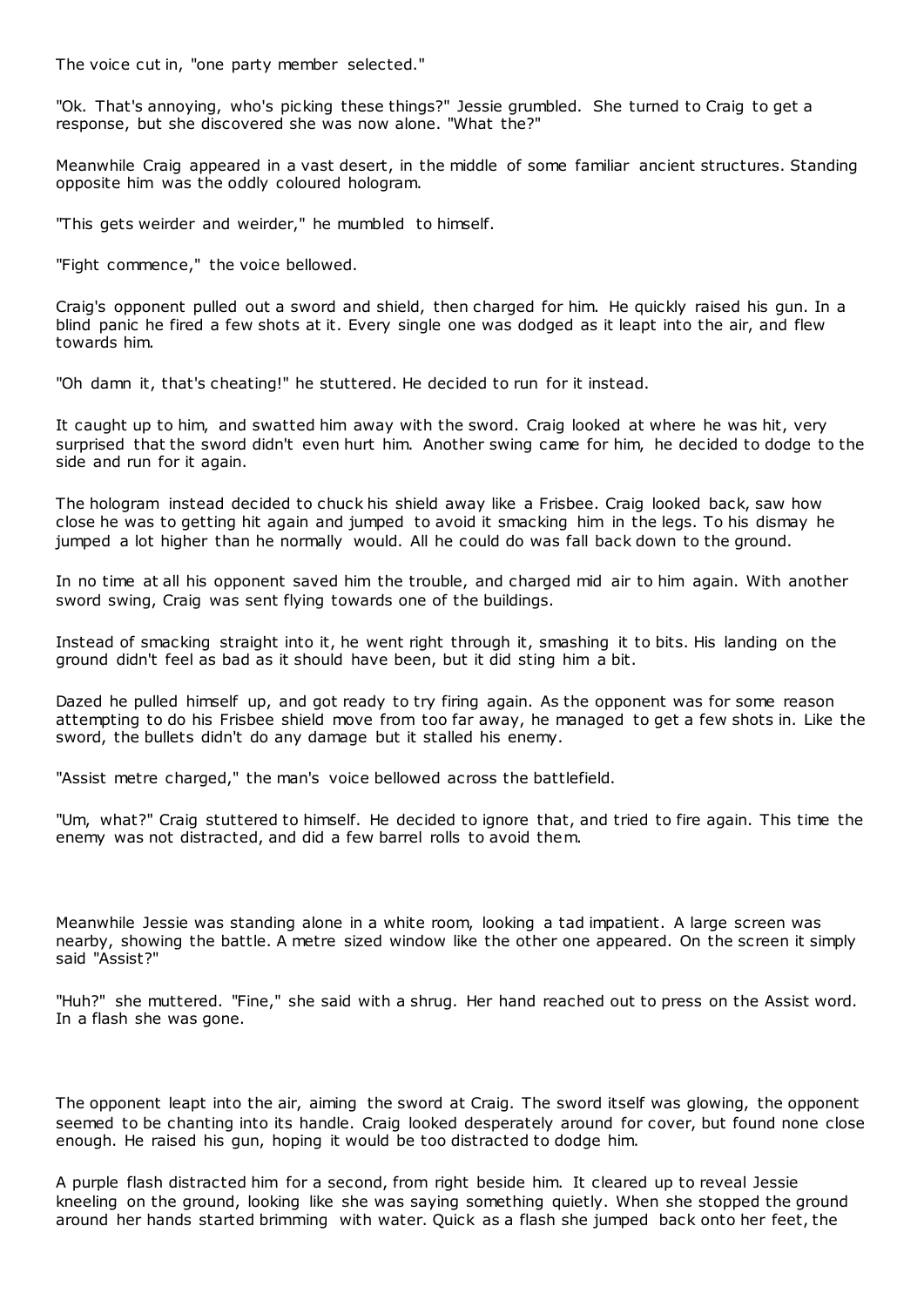water seemingly following her hands. To Craig's surprise she flipped backwards, and floated in mid air. The opponent screeched as it was hit by a pillar of water, right into its face.

"Defeated," the voice said, as everything slowed down.

"Wow," Craig could only say, his mouth unable to close itself.

Jessie landed back on her feet looking just as surprised. "Wow, that was cool." The purple flash appeared to take her away again. Craig soon followed in a white flash.

The pair of them appeared right where they started before the fight. Craig still looked shell shocked.

"That was quite fun actually," Jessie said with a smile.

"How did you... what did you do?" he finally asked.

"I don't know," she replied honestly. "A screen appeared asking if I wanted to assist. I pressed that I would. Then bam! I was there next to you, like I knew what I was doing. I didn't intend to do it, I just did it."

"That's not fair, I was tossed into that fight without any clues on how to use this," Craig muttered, looking disappointed. "This is all very weird."

"I can't even remember what I said when doing that spell," Jessie said in mid thought. "Maybe we should have a look in that archway. We may find something or somebody there."

"Yeah, I'm not doing that again," Craig said with a sigh. "You should probably take the lead."

Lena ran out of one of the archways, with her eyes wide and face paler than usual. Next thing she knew she had ran onto a beach, ankle deep in water. She stopped dead, then looked around in confusion. "Ok, this game is a pain in the ass."

"Oh Lena, don't think you can escape me!" a familiar voice called in a sing song voice, from the archway.

"Oh for fu..." Lena mumbled to herself. Glancing around, there was nowhere nearby to run and hide in. All she could see was the beach, and miles and miles of sea. In the far distance was another archway, but the journey there was too open to run to. "How did she get in, and why... why...?"

A figure stumbled out from the archway, like she tripped up over an invisible rock. Lena stared at her with both her eyebrow and the corner of her mouth raised.

"Pfft, rocks are soooo irrelevant," the figure said to herself. She jumped to her feet, brushing the dirt off her pink catsuit. "Now, where were we?"

"Um, you were over there and I was here," Lena replied, pointing at the archway. "And now, I'm going far, far from here."

"Ohno, silly. You were there and so was I, if you go so do I," Annika said.

Lena's eyes narrowed, her face twisted, "what? I speak English, you know."

"Don't you get it?" Annika asked like she was talking to a child. "You're me." Lena burst out laughing, this made Annika pout like she was the kid now. "Wherever I go, you go. You were meant to be me, stop laughing!"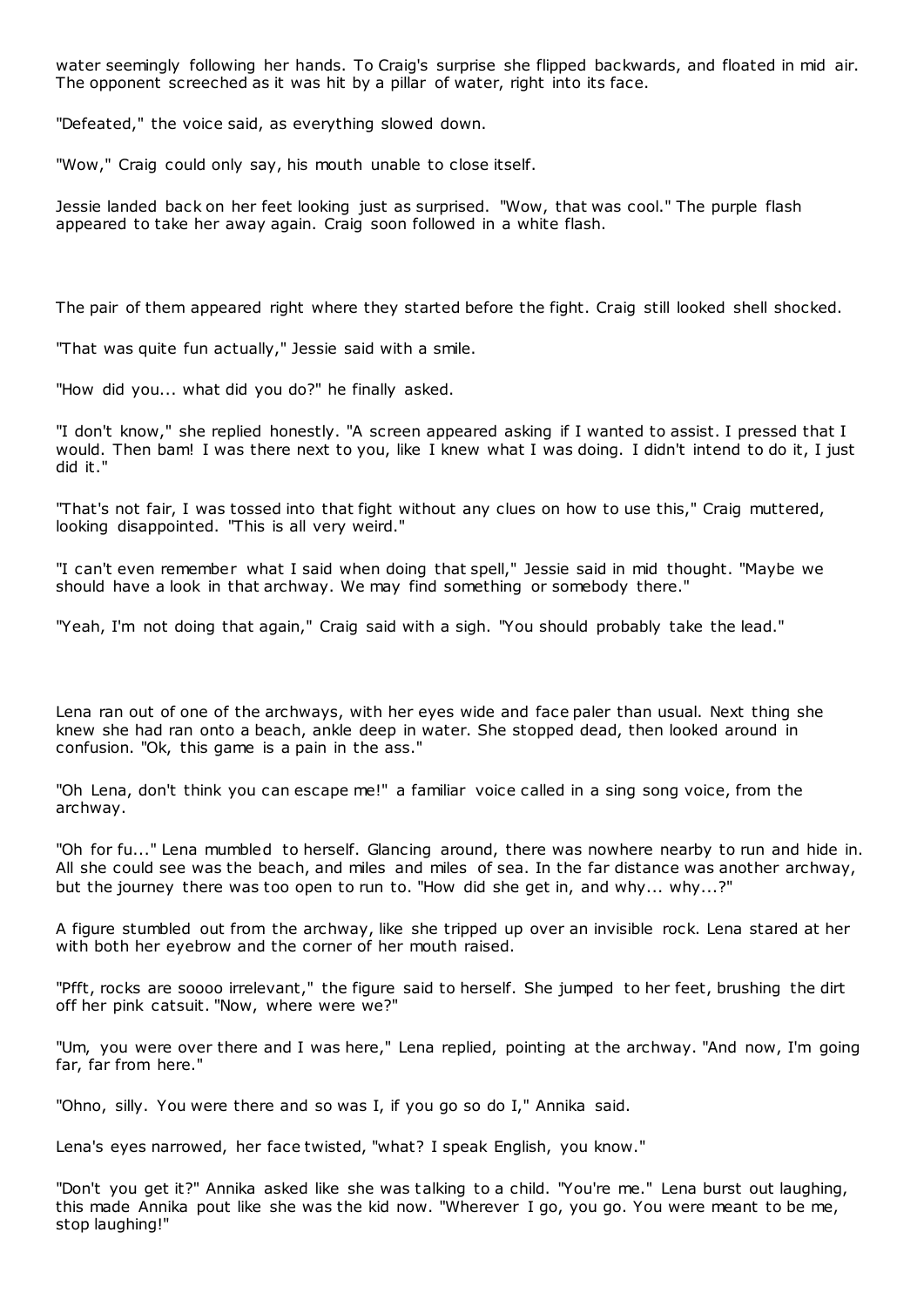"What..." Lena tried to say but her laughing got in the way. "Are you." Annika huffed, and folded her arms. "Talking about?" she finally finished.

"This series only exists cos of it, don't pretend you don't know," Annika grumbled.

"I think you're getting confused. This series exists cos of me and Kiara, not me and you," Lena said, barely managing to contain her laughter. "I really gotta go, need to finish this Game. Thanks for the laugh though." She turned around to start her long walk to the second archway.

"You'll never win it until you accept it," Annika sang badly.

Lena stopped again, she turned around. "What do you know about this Game?"

"More than you," Annika said, showing off that toothy grin of hers.

"Why did you log in? I didn't even think you..." Lena asked her. "Wait, James was last to... did you push in front of him?"

"No, I logged in with you cos I am..." Annika replied.

"No don't, I've laughed enough," Lena butted in.

Annika sighed, smiling away at the unfortunate teen. "You have to accept me, or you'll be stuck here forever like everyone else."

"Stuck here? This is a Game. Win or lose, it's gone," Lena muttered.

"That's what you think," Annika smiled.

Meanwhile the Enterprise crewmembers were still stuck in the area from the beginning of the game. Only now they were sharing it with hundreds of other people. The remaining Senior Staff were in the middle of discussing something with a mixture of aliens.

"Wait, that's not how Games work," Tom said, shaking his head.

"It's how this Game works," a woman snapped at him.

"So this doesn't lead to that Matrix thing, we just stay here till it's won?" Daniel questioned the group. The aliens nodded.

"The only thing wrong with that is that this game is unwinnable," a male alien said.

"How long have you been here?" Kiara asked.

The group looked around at each other, nobody had the answer.

"It's really hard to know, all we know is that we've had two cycles so far," the man replied.

"We can watch the Game from the computer," the woman said, pointing at the centre computer. "I've seen three cycles, and it always ends up the same way."

"Why is this Game so hard then?" Tom asked.

"Anybody who logs in loses their memories, at least that's what it looks like," another woman replied. "The problem is from what I've gathered about this Game, you need those memories to win."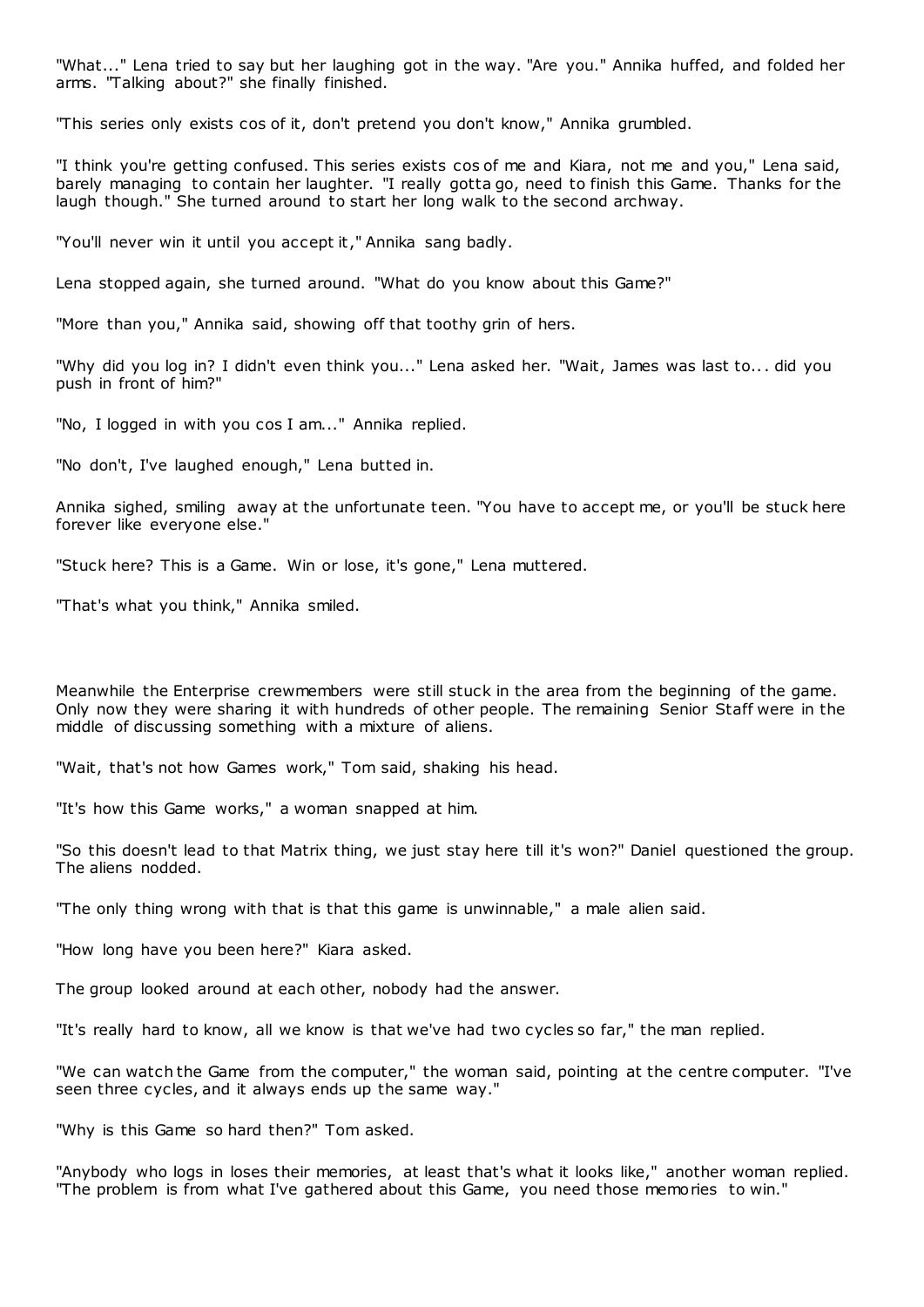Daniel reached to his back pocket to get his cigarette box, he got angry as he couldn't find it. "Those bloody cheaters!"

"I know, exactly," the second woman agreed.

Tom smirked at him, "that's not what he means, I think. But he's sort of right, the Softmicron don't care if we win or not."

Wesley chose that moment to push passed Tom, he jumped a mile. "That's not exactly true. No matter how cruel they are, they've never made an unfair Game."

"What about Game Spheres, those aren't really fair," Kiara said.

"Yes but they're a completely different beast, aren't they?" Wesley said, smiling at her. She shuddered at the creepiness of it.

"Surely if three cycles have passed..." Triah said.

A woman quickly interrupted her, "actually could be more. There's some people that were here before us."

"Ok, but not much time must have passed or we'd have a few people dying of starvation," Triah finished off. "Right?"

"The previous cycle," the man said thoughtfully. Everyone turned to him. "The people who were here before us were dying. A few of our group decided to join the Game not to win it, but to find a way to destroy it at the source."

"What's that gotta do with food?" Tom questioned.

"Like the others our group lost their memories, but they still did some damage before they were..." the man replied.

"Purified," the first woman muttered.

"If they couldn't remember, how did they know to do something?" Kiara asked.

"And what's that got to do with food?" Tom grumbled. Kiara gave him a quick slap across the back of the head. "Ow, god... like mother like daughter."

"That we don't know. All of it I mean," the man replied. "I assume their desire to destroy the game survived over their memory loss."

"Plus it seems like older players in the Game are remembering bits and pieces of their past cycles," the second woman said. "There was a lot more team work going on in that cycle. Before you ask, we can see the Game but we can't hear it. Maybe the Game doesn't want us to jump into the following cycle..."

"With foreknowledge, yeah that would be a problem if they didn't amnesia you," the first woman snapped at her.

Daniel groaned, flopping his arms down at his sides. "For god's sake, what did happen then?"

"We didn't see where they went. Next thing we knew the Game was over, our entire party who went in there were *purified*, and we got food supplies transported in. I assume whoever these Softmicron are, they want to keep us here for a while," the man said.

"Purified, that doesn't make me feel any better," Tom said.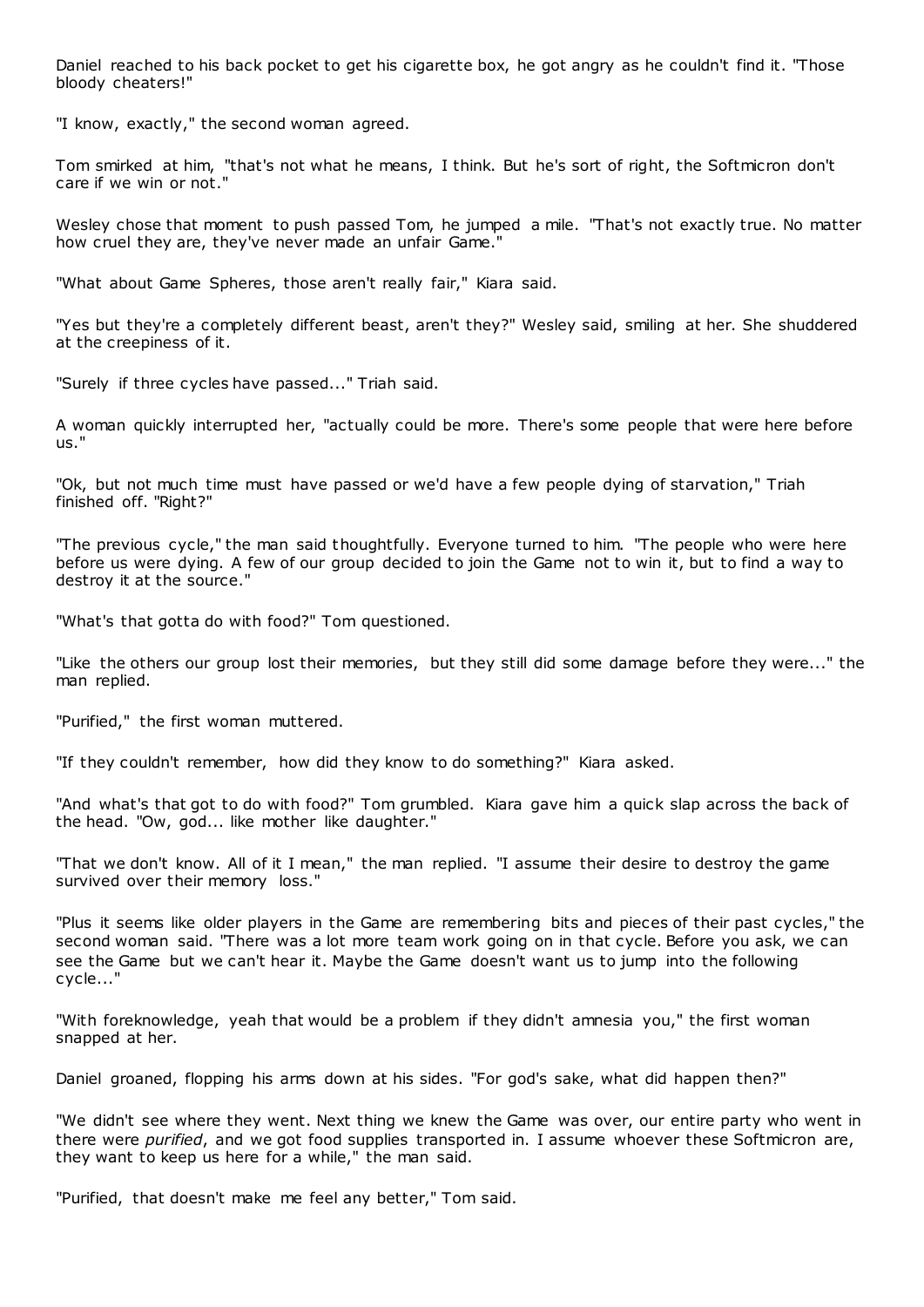"At the end of the other cycles, the Game announces the stats of the game. No one's won yet, as far as I've been here anyway," the first woman said. "The last time though they announced five losses, and five purified. As you know, there's ten players everytime."

"So just fancy word for dead then?" Daniel pointed out.

"Before you got here there was a cycle with a few purifies," another man piped up. "They lost just like the others, I have no idea why it happened. Why else were a group of five able to log in the last time?"

"I hope the Game doesn't just decide to off five people to make room for newbies, cos that's what it looks like," Tom said.

"No. Despite what you think, Cubes are consistent in their rules. Five people lost differently, the five that replaced them tried to defeat the game differently. Our five would have to do the same," Wesley said a little too cheerfully.

"But how differently, and what does memories have to do with winning?" Tom questioned.

"It's just a theory, something the woman said during the previous cycle. She was oddly non vocal about it this time," the second woman said.

Kiara looked a little uneasy. "So erm, everyone who's played in this game are either still stuck in there or dead. Right? None are here?" The alien group nodded.

"No worries little one, we've got three Slayers in there this time," Wesley said with a smile.

Kiara shuddered again, "stop smiling at me like that, it's creepy."

"Yeah but it's likely they don't know they're Slayers, they'll be as lost as the rest of them," Tom said.

"Thanks for that Tom," Kiara said in a fake cheerful voice. Tom didn't know what to make of it until he got slapped again. "You wonder why everyone hits you."

"Ok fine, I'm going to stand out of hand reach," Tom muttered to himself, he quickly walked away from the others.

"Well, I hope your Slayers are immune," the first woman said. "We have no idea if we'll get food supplies a second time."

In the middle of a dense forest a group of three men were chatting amongst themselves. They didn't see James appear out of nowhere, they just continued chatting. He meanwhile looked around, looking very confused.

"What the, what now?" he asked himself. This got the other men's attention, they turned to face him.

"Friend or foe?" one asked the others.

"He doesn't seem used to the place, so I'll say another player," another replied.

"Could be a trick, I'm sure I've seen that before," the third man said.

"How?" the first one asked with a raised eyebrow.

The third one looked confused, "you're right, that was odd."

"Um, I don't mean to be rude for once but... what the hell are you talking about?" James asked.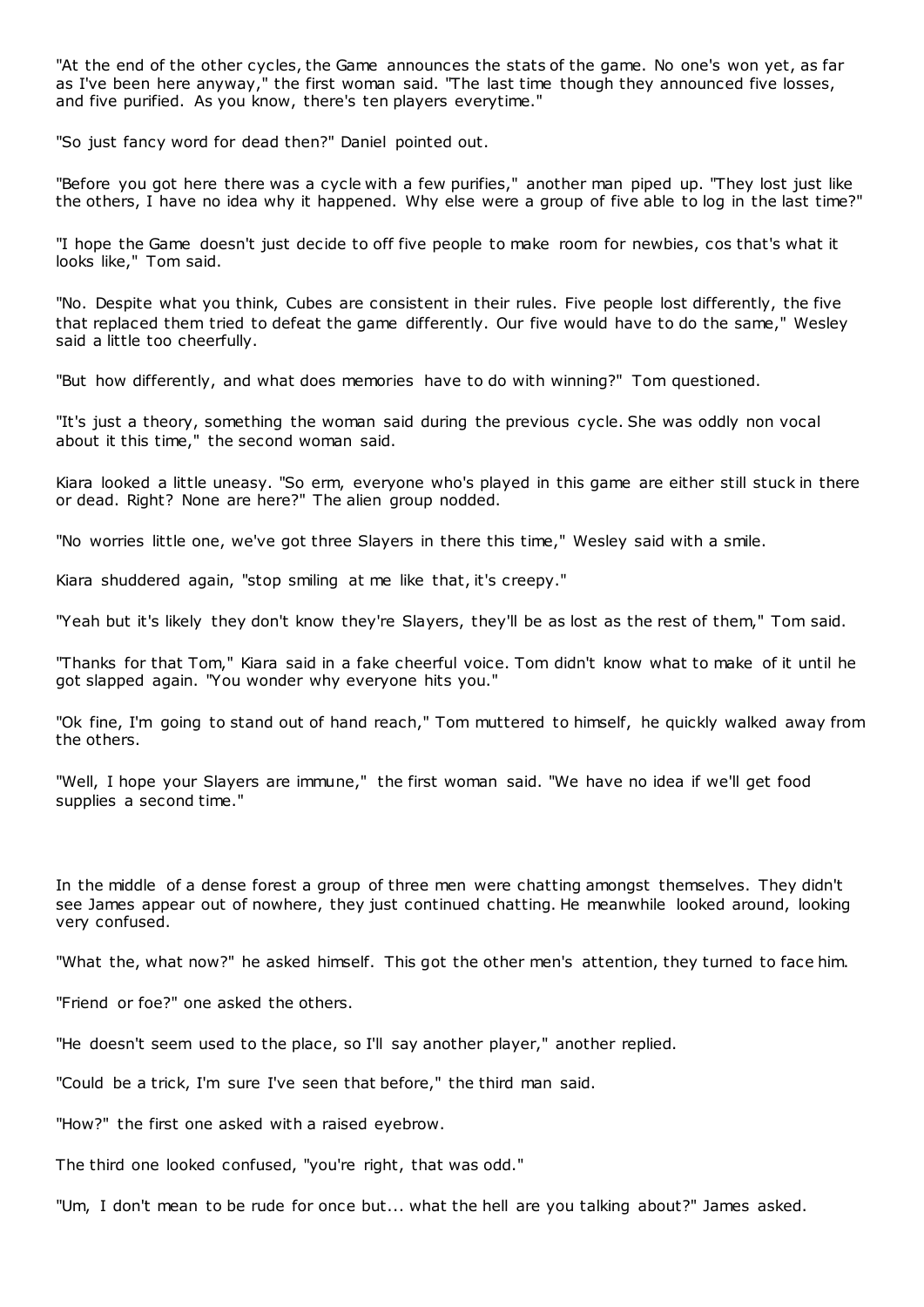"For once?" man two said with a smirk.

The first man walked up to him. "You must be new. It is a bit disorienting at first, losing your memory is a big thing."

"My memory is fine, but thanks," James said.

The other men's eyes widened, they exchanged a few quick glances then turned back to him.

"We've all lost ours," man three said. "I told you he was the enemy." He held out his hand and a sword appeared out of nowhere, as well as a shield on his other arm.

"Um I don't think that's a good idea," man two said uneasily.

James couldn't help but laugh, "a shield, really? What do you do with that?"

"An enemy and a fool, I'll take care of him," man three said boldly, raising the sword. Before James could say or do anything, a bright flash blinded the four briefly.

The voice from before bellowed, "Fionell Roser Versus James Stuart. Choose your assist character from your party."

The third man turned to his party members, he quickly did a dip. Both of them disappeared once he picked. The voice cut in, "one party member selected."

The bright light cleared up to reveal that they were still in the forest, only this time the land they were standing in was a bit clearer of trees.

"Prepare to die demon," Fionell growled, while waving his sword around.

"I'll get right on it," James said with a shrug.

"Fight commence," the voice bellowed.

Fionell charged for him, while James just stood still like he didn't give a damn. At the last second Fionell jumped high into the air, James watched him looking a little impressed. Fionell made his descent, aiming his sword directly at his opponent. Just as he was about to hit, James took a large step to the right. The man made a loud thud as his sword then him crashed right into the ground.

"What the... what kind of trickery is this?" he groaned. Embarrassed, Fionell stumbled back up whilst trying to pull his sword out of the ground. However it would not even budge.

James watched him for a few minutes. Eventually he turned away to walk away, shaking his head. An invisible barrier seemed to stop him. "You're kidding, right?"

Fionell looked up and waved his spare left arm. Multiple weapons flew out from his back, they flew directly towards James. He looked over his shoulder. The weapons surrounded him, then stopped leaving only a few centimetres breathing room.

"What!?" Fionell grunted through his heavy breathing.

James seemed surprised himself. He watched as the weapons dropped to the floor, his eyes then focused on his opponent. Fionell remained on his knees, exhausted and still attached to the handle of the sword. James shook his head again as he made his way over.

One light punch to the face ended the match. "Defeated," the computer voice said.

The white light took the pair away, they reappeared in the denser part of the forest. Fionell was still on his knees, the sword missing. His two friends stood behind him, unsure of what to do. They backed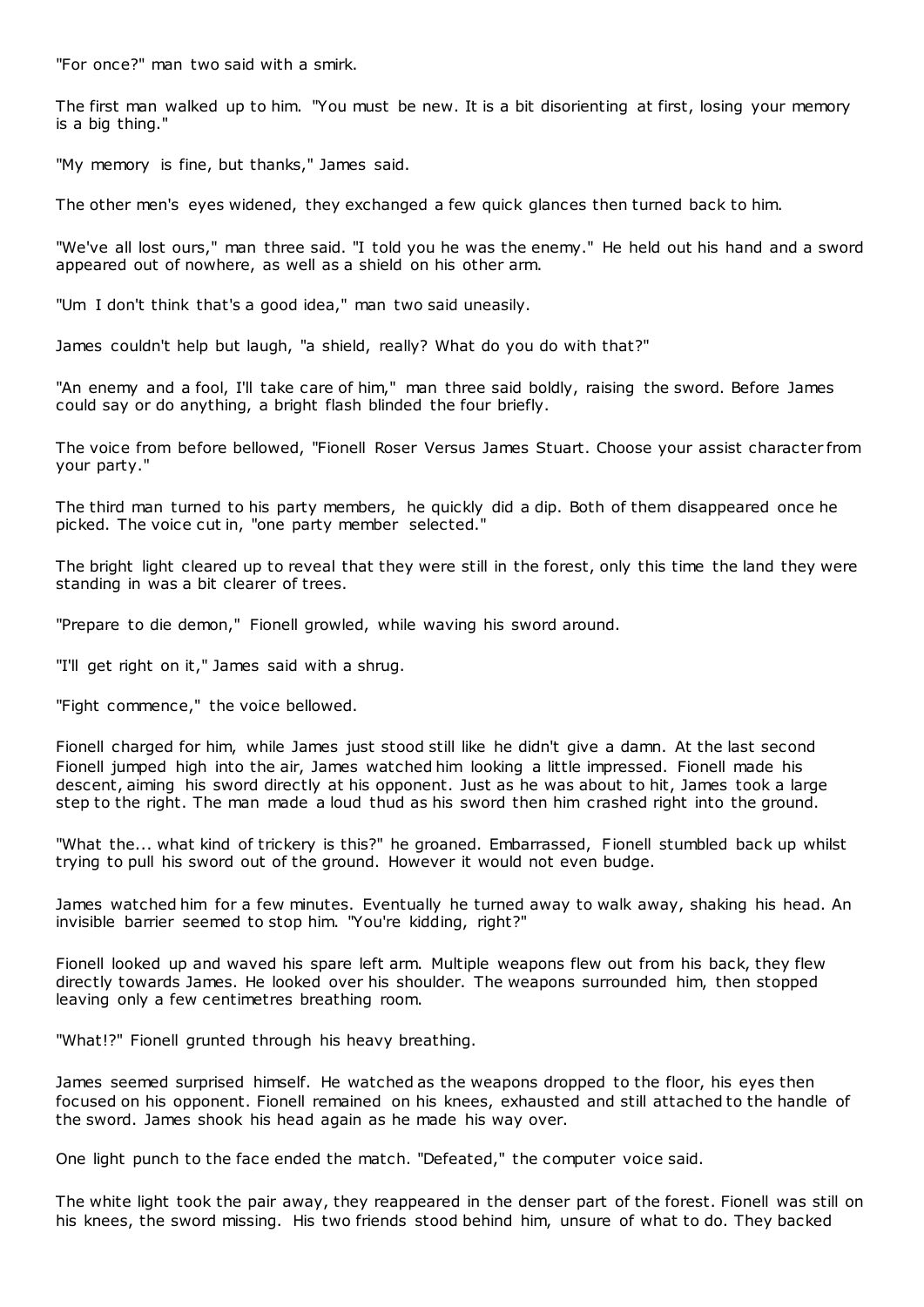away when James stepped closer. He held his hand out for Fionell, who eventually took it and climbed to his feet.

"Careful, it's a trick," one of the men stuttered.

Fionell shook his head. "The enemy would have purified me."

"Purified?" James questioned.

Fionell looked back at his wary friends. "You're definitely new here. I apologise for the battle. I am Fionell, and these two are Sesil and Teadus."

"James, and it's ok. So, what do you know about the Game?" James said.

"Is that what you call it?" Sesil sighed. "I suppose you could. We were told just to find a piece of ourselves, but there's people here that try to attack us. Most of them look strange."

"Yeah I was told the same thing, but you guys are the only ones that have picked a fight," James said.

Teadus laughed, slapping Fionell on the shoulder. "I'm not surprised, you gave our Fio a hard time."

"Please don't call me that, Tea," Fio laughed back at him. "That attack you did, I just had you down as a fighter class, didn't expect magic ."

James frowned, "magic? No, that's more my wife's style."

"When you stopped my weapons from hitting you," Fionell explained.

"Wait, class? Is that the gimmick the computer was talking about?" James said to himself.

The other men looked confused. "Computer?" Teadus mumbled.

"This could give us the advantage. We don't remember anything that happened to us before we got here," Sesil said. "What can you tell us?"

"Well that we're in something called a Game Cube, we basically have to win the game or we die. It just said it was a one on one fighter, but it looks like it has some dumb item collecting story," James replied, not looking too sure.

"Item collecting? Hmm I suppose, a piece of ourselves," Fionell thought out loud. He brought a flower out of his pocket, which Teadus immediately snatched off him.

"Oh not that again. Who'd want to live in a world full of just flowers? Men who are not interest ed in the ladies, ey?" Teadus winked.

Fionell snatched it back, "I didn't say that I wanted it, I just had a feeling."

Sesil sighed, "yes, no memories and only feelings of deja vu of our own lives."

"So, amnesia?" James sighed.

Teadus nodded, "yeah, it is strange that you don't have it. We only know our names, that we can summon our weapons by thinking it, and what we were told here.

"And our battle moves come naturally while in battle," Sesil added on.

"I have an idea why I don't have it," James said. "What did you say about the weapons?"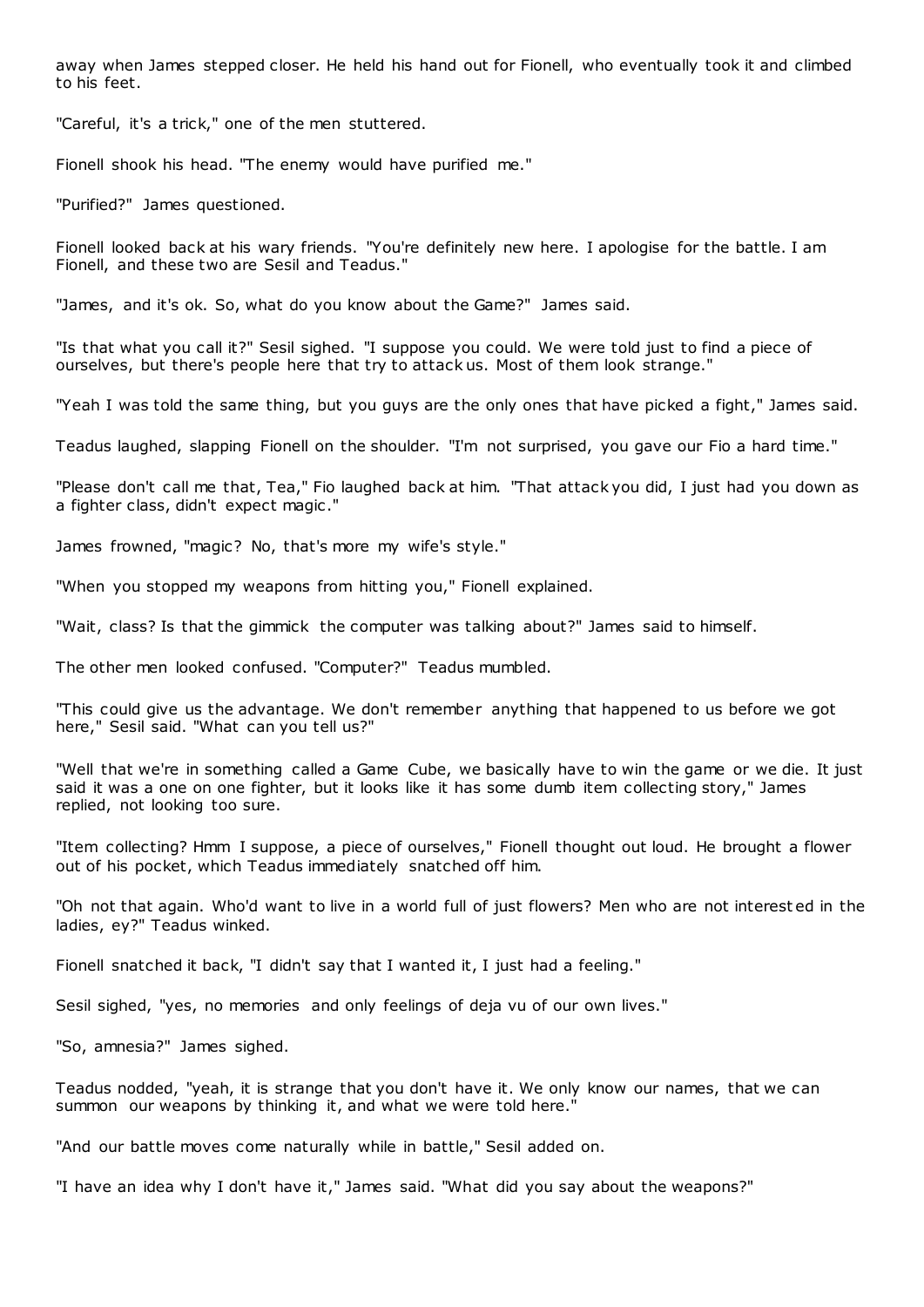"Just think about it," Fionell answered. "I have multiple it would seem, so I'm likely a weapons master class. Or a freelance."

"This is an RPG Game isn't it, I need to play one," James muttered, looking a little confused. He held his hand out, a bulky sword appeared in it. He pressed a button on it, a piece of the blade separated off to make a second smaller sword. "Better than I thought."

"You don't need it," Teadus laughed.

James shrugged, "we still had to pick one. This one's more my style, I didn't want to go in with knives. Though my sister took that."

"So, how do you win this Game, so we don't die?" Teadus asked.

"I wish I could tell you," James replied with a sigh.

## **Earth, Starfleet Headquarters:**

All of the seats in the 'audience' were clear, instead all of the life support machines were being used. Several security people were guiding the main cast out of the court room.

Chakotay and a security guard headed down one corridor, while having an uninteresting conversation.

"So how did you escape from the Cardassian prison?" Chakotay asked.

"Long story Commander," the security guy replied.

Further down the corridor Admiral Paris was talking to Picard. "Yes they're going to lose," Paris was saying.

"Are you going to tell him?" Picard asked.

Damien appeared from around the corner. "It's ok, don't fight old grannies, I heard quite well."

Chakotay stopped in his tracks, "who... oh crap, who is he?"

The security guy glanced at him, "he's a captain or something, it's weird I've never seen him before this week. I guess there's a lot of captains. He's creepy isn't he?"

Chakotay nodded his head, "yes, he is."

#### **Meanwhile:**

"Here little girl!" Seven's singing voice echoed.

Hiding behind a tree, Lena shriveled her nose in disgust. Metres ahead of her there was another gate.

"Helloooooo?" The voice seemed a lot closer now.

"Sod it!" Lena grumbled. Taking a chance she made a run for it.

Once she was safely through the gate, the scenery changed around her. She shielded her eyes from the blinding sun, which took over most of the sky and even reflected off the sand at her feet.

"Oh crap. This is..." In the corner of her eye, a dark figure seemed to be running towards her. At the last second she swung around and kicked the attacker right in the face. This sent him into a painful sleep a few metres away.

"This is Thairo, no thanks," she continued like nothing happened.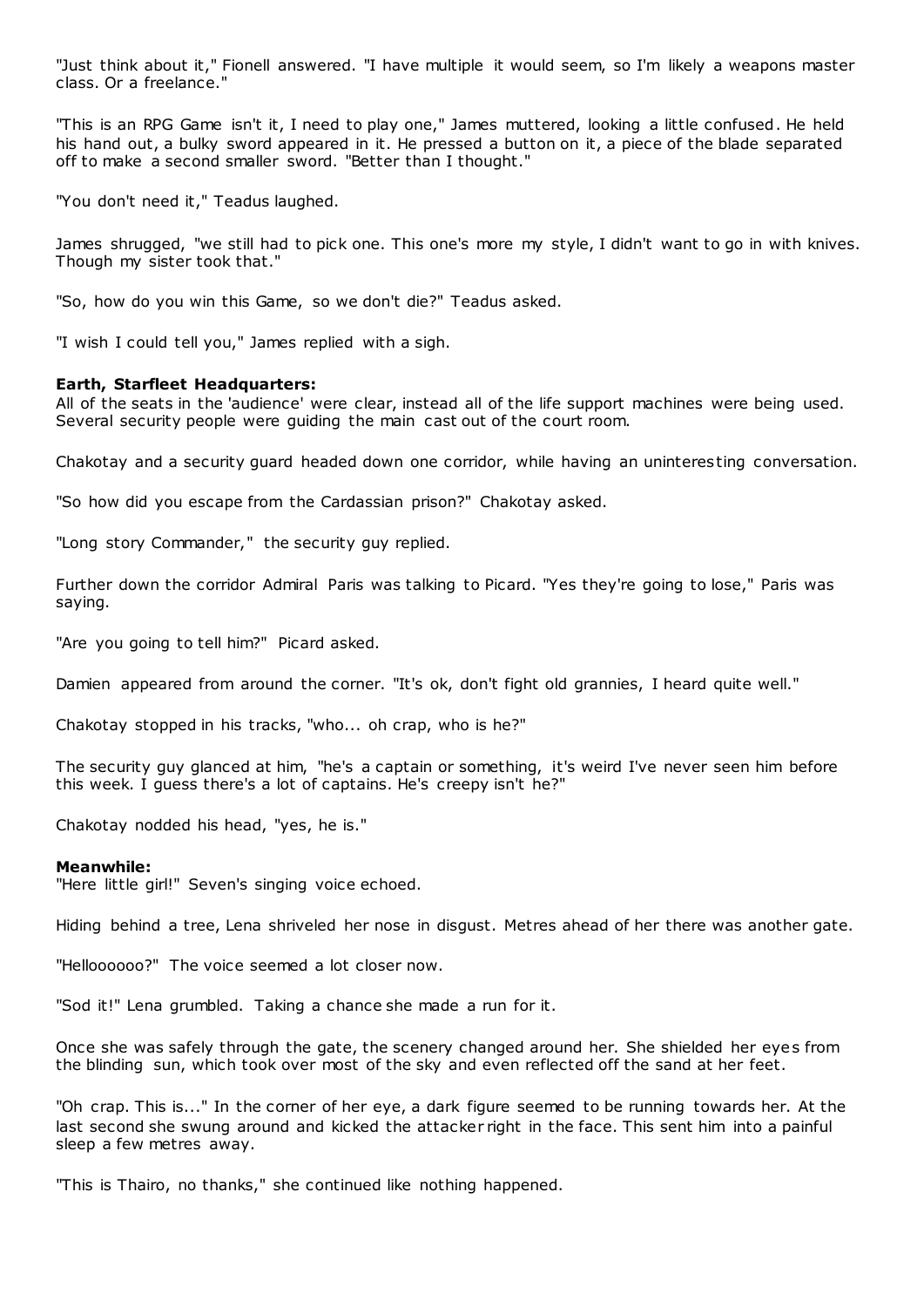Craig and Jessie were now walking through the first area James was in, going down a wide path surrounded by a mixture of old and modern buildings.

"I must say, I like this area a lot better," Craig said with a smile.

"Anything beats the abandoned theme park," Jessie commented with a shudder.

"You didn't even see it, you big wuss. I told you about it," Craig laughed.

Jessie stopped, placing a hand on her hip. "I bet you ran from it like a little girl, just like you did in that fight of yours."

"Don't be daft. I ran like a man," Craig said.

"I wonder why this feels so, familiar," Jessie mumbled.

Craig gave her a quick glance back as he stopped too. He backtracked a little to re-join her. "Lucky you." She passed him a puzzled glance. "The theme park was the familiar one for me."

Jessie couldn't help but develop a small half smile.

"Well hellooo my pretty!" a shrill woman's voice echoed through the buildings.

Jessie looked towards Craig, he looked a little freaked. "That can't be for you."

"Charming," he said.

"Well, are you a pretty girl?" Jessie asked him with a half smile.

Craig frowned, "oooh point."

A figure appeared behind them, as if she was hidden in the shadows. They didn't notice this.

"Am I?" Jessie asked herself.

"I think so," the new arrival said.

The pair jumped simultaneously, then turned around.

"Ohno another battle?" Jessie mumbled.

"It's your turn this time," Craig said plainly.

The woman stepped forward so the light could reach her face. Craig's eyes widened as they recognised her, Jessie not so much.

"You're quite right. Though, you could keep me going for a while."

"No he can't," Jessie laughed, while Craig still looked horrified.

"You... you don't seem shocked," he blurted out.

"No, why would I?" Jessie obviously didn't understand the problem.

Craig pointed towards the familiar woman. "She's you." He looked at Jessie, then the other woman. The only differences he could see were the clothes, and the new arrival's straighter hair. He hadn't yet noticed the darker eyes.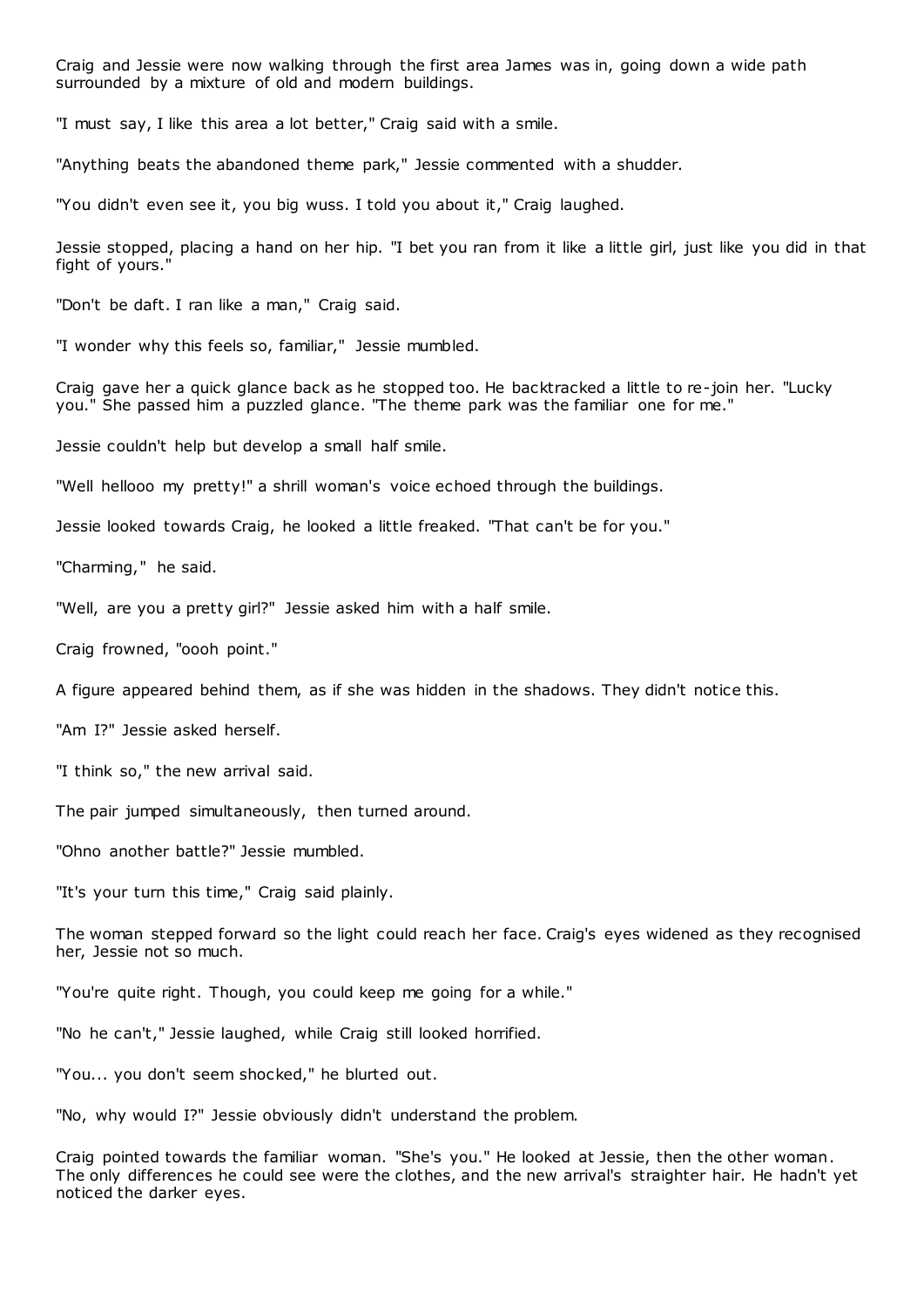"Not quite," the woman said casually. She pushed him away like he was nothing, closing the gap between her and Jessie. "You don't remember? This should be easy." A hand gesture made Craig disappear in a flash of white.

"Hmm, the woman did say face something of yourself, ok," Jessie said in mid thought. Coming out of it she noticed the lack of Craig. "What did you do to him?"

"Oh nothing. Probably." The woman winked, then smiled deviously.

"He's harmless, what was the point?" Jessie snapped.

The woman giggled, "aaaw, getting a little smitten with him, are you?"

Jessie raised her eyebrow while her shoulders shuddered. "Speak for yourself, you were the one who whisked him away."

The woman growled, "the only way you'll win this game is if you defeat me."

"Oh, so you're the first boss of the game then? They're always easy," Jessie commented.

"Not the way you are now, sweet thing," the woman giggled. "I'll tell you what. As we're one and the same, I'll give you a little *level up*, so to speak." Her hand raised, sparks radiated from her finger tips.

"Wha..." Jessie only had time to say before she was suddenly enveloped by a black mist.

#### **Meanwhile:**

Craig appeared in the middle of the desert. At least unlike Lena he was alone.

"What? Like this whole situation wasn't weird enough," he muttered to himself. Quickly he headed towards the hazy part where he figured the archway must be.

The black mist appeared from out of nowhere in front of him. As it got denser a figure appeared in the deep centre of it.

His eyes widened as his whole body trembled in fear, he had no choice but to run.

Zare couldn't believe her eyes, and she had already seen some odd sights today. Standing nearby, just barely, was the legs of a mild rollercoaster. Its train was half sitting on the track, and half dangling over a chasm between the tracks. To her the track didn't look damaged where the missing part was, it seemed that the ride was built to be a death trap.

She was surrounded by more rides like this. It managed to give her more anxiety than the area she was first in.

"A Slayer? This could be the thorn in our sides."

Zare swung around, fully on guard. At first she could not see where the voice came from. Then she realised it came from the direction of the merry go round with demonic looking horses. Movement caught her eye from right on top of it. Then she saw her. A woman in a long, tight dress, sporting a ridiculous M shaped hair style, jumped down to stand in front of her.

"What the hell are you supposed to be?" Zare asked.

"Oh Slayer smack talk, how droll," the woman said in a smooth voice.

"Great, can a villain talk like a normal person for once," Zare grumbled. She raised her fists, metal claws shimmered into existence around them. Without wasting anymore time she leapt forward.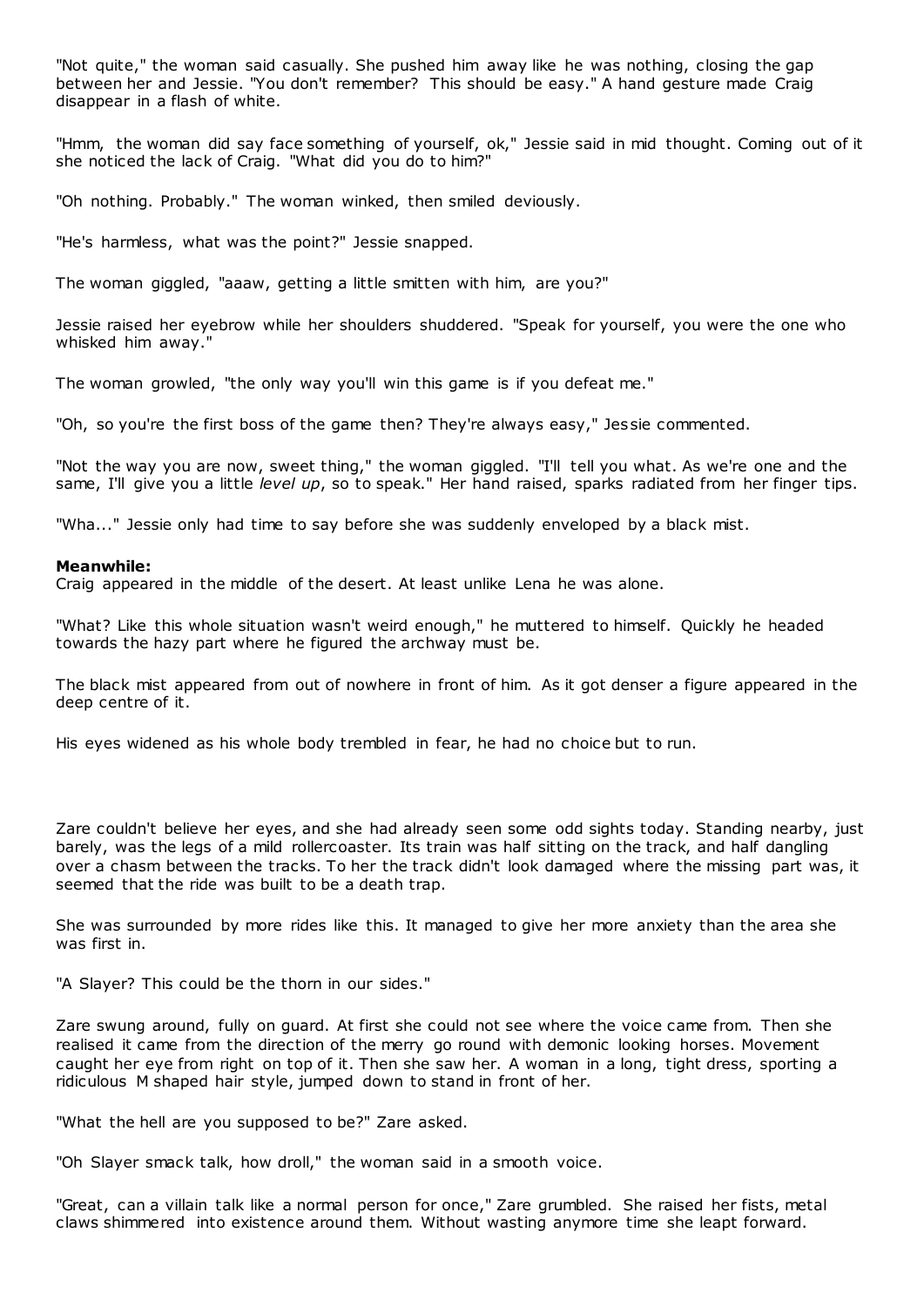The new arrival waved her hand, she disappeared just as Zare was about to hit her. Within the same second she reappeared close behind her. Zare's eyes shifted to the right like she sensed it anyway.

"Enough!" a rough male voice grunted from above. The woman gasped as she was hurled to the ground with some force.

Zare turned around to see a man wearing old fashioned armour, standing over her attacker. She got up with no resistance from the armour clad man. "Oh thanks, I guess."

"You're thanking the traitor to your cause. Hilarious, don't you agree?" She disappeared before Zare could complain again.

"God. This Game's giving me an aneurysm. Are you another player?" The man pushed a spear almost into her neck. "Obviously not."

"Nothing personal," he said without any passion. Zare grabbed a hold of the tip of the spear, snapping it clean. The whole weapon dissolved in his hands.

"No? This will be," she grumbled.

The white light shone in their eyes. As usual the voice rang out, "Zare Versus Cane. No assist characters available."

"Yeah yeah, I got all this from the last fights," Zare complained. She and Cane appeared in the Borg area, only it seemed a lot more boxed in.

Cane swung the spear in his hands. "This is for the greater good. You understand."

## *"Defeated."*

Craig lay on the ground, badly trying to get his breath back. He tried to look up, but his vision was hazy. He tried to fight his eyelids from falling.

He heard Jessie's voice ring over the haziness, "ohno. Are you ok?" He just saw a blurry figure run up to him before his eyes forced themselves shut.

She knelt down next to him, her hand was shaking as she went to check his pulse.

"Still alive, ok ok, good. What happened?"

*"You did it, and you enjoyed every minute of it."*

"What, no!" Jessie stuttered. "You did this to him, you made him disappear and then attacked him. Didn't you!?"

A malicious laugh rang around her, she shivered at the sound of it. *"Close. I told you I was going to help, didn't I? You and I make a great team, don't you think. Why don't you just accept it and join me. I'm right here."*

Jessie looked around at the vast desert. Her head shook. "Go to hell!"

*"Touchy. For that, I'm going to make you work for it."*

Craig disappeared in a flash, leaving Jessie all alone in the desert.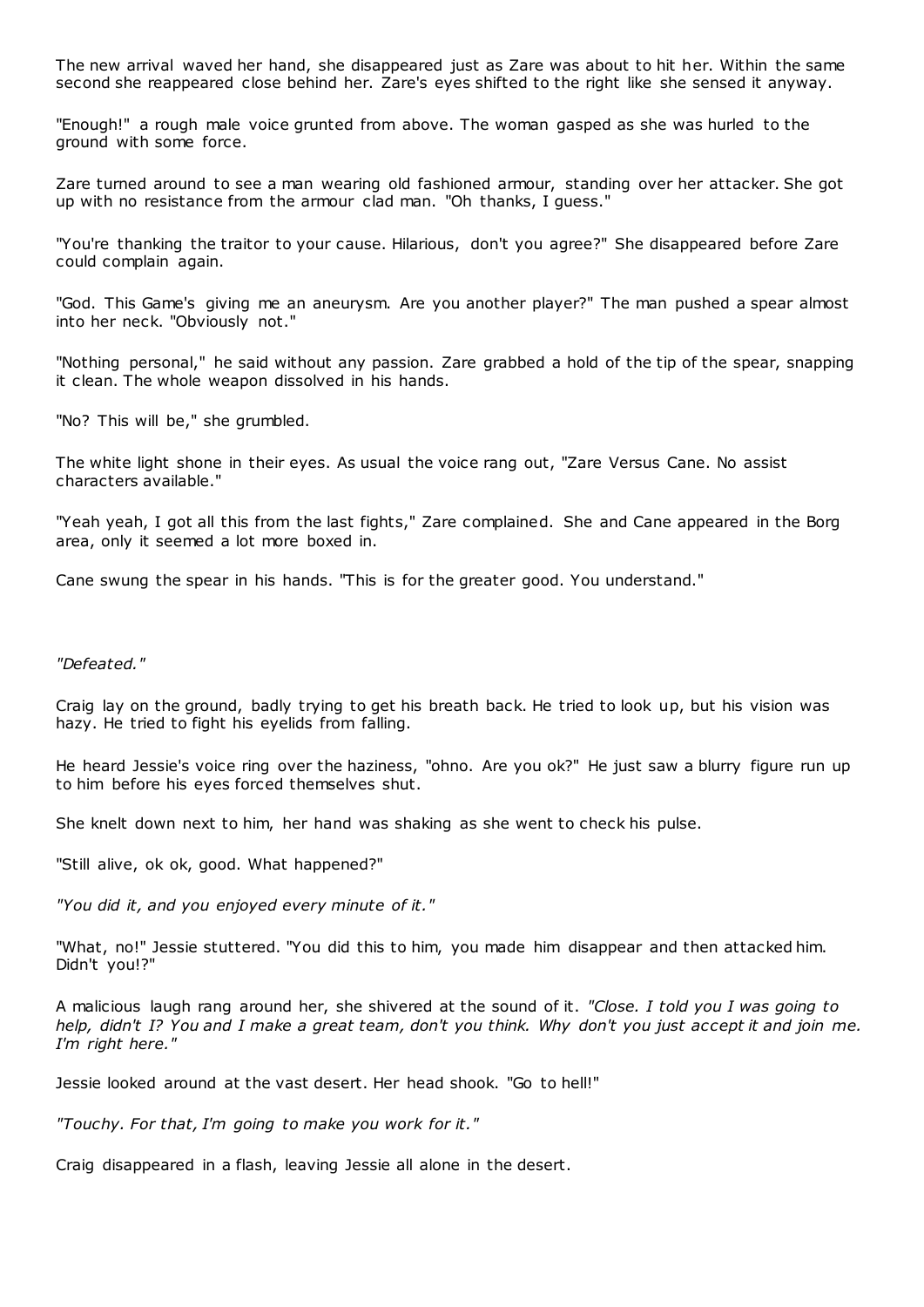### **Earth, inside a large brig:**

The entire Voyager main cast, and the guest stars were all having a meeting, while receiving some uneasy looks from the guards.

"I'm telling you Damien is here, and he seems to be in charge or something," Chakotay was busy saying.

Harry groaned, "that's what's going on, Damien just replaced the Admirals with his brainwashed versions."

"Well what are we going to do about it then? No one will believe us, and Damien's probably brainwashed the jury to go against us," Kathryn said.

"She's right," Lilly commented.

"I have a suggestion," Annika blurted out.

"Shut up Annika!" everyone moaned. Then it finally hit them, they all looked at her.

"Annika? How did you get here?" Kathryn asked.

"I was caught stealing the flowers off Paris' desk," Annika sheepishly replied.

Chakotay smiled deviously, "here's an idea."

"Maybe you should let our killer here do all the fights, we can't afford to lose," Fionell scolded.

Teadus brushed him off with a chirpy grin, "no way. Why should he have all the fun?"

"It is rather reckless to go chasing after these *dolls*, or copies," Sesil agreed with Fionell.

"It's Slayer not killer," James muttered, but no one listened to him.

"We're in a fighting game aren't we? Our man Fionell here says we can only lose against the enemy," Teadus said.

Fionell scoffed, folding his arms. "You don't think copies of us or other players and foes aren't enemies? The more I see them, the more I believe they were our downfall the last time."

"Who am I kidding?" James remarked, his patience running out. He decided to stand a few metres away from the arguing men, and ignore them.

"I do remember facing the predicament of fighting somebody close to me," Sesil mused. The others stared at him, looking surprised. "I wonder where that came from?"

Two large men appeared out of an archway. "I do wonder that, son," the smaller of the two remarked.

James turned, he quickly went back to the group and stood in front. Teadus seemed to see this as a hint to move forward as well, James put his arm out to tell him he was wrong.

"There you are brother. I shall repay you for your treachery in the last cycle," the large man said in a booming voice, directed towards Teadus.

"I see nobody speaks directly around here," James said with a roll of his eyes. "What do you want?"

"Hmph," the shorter man scoffed. "Stay out of this, freak. This has nothing to do with you."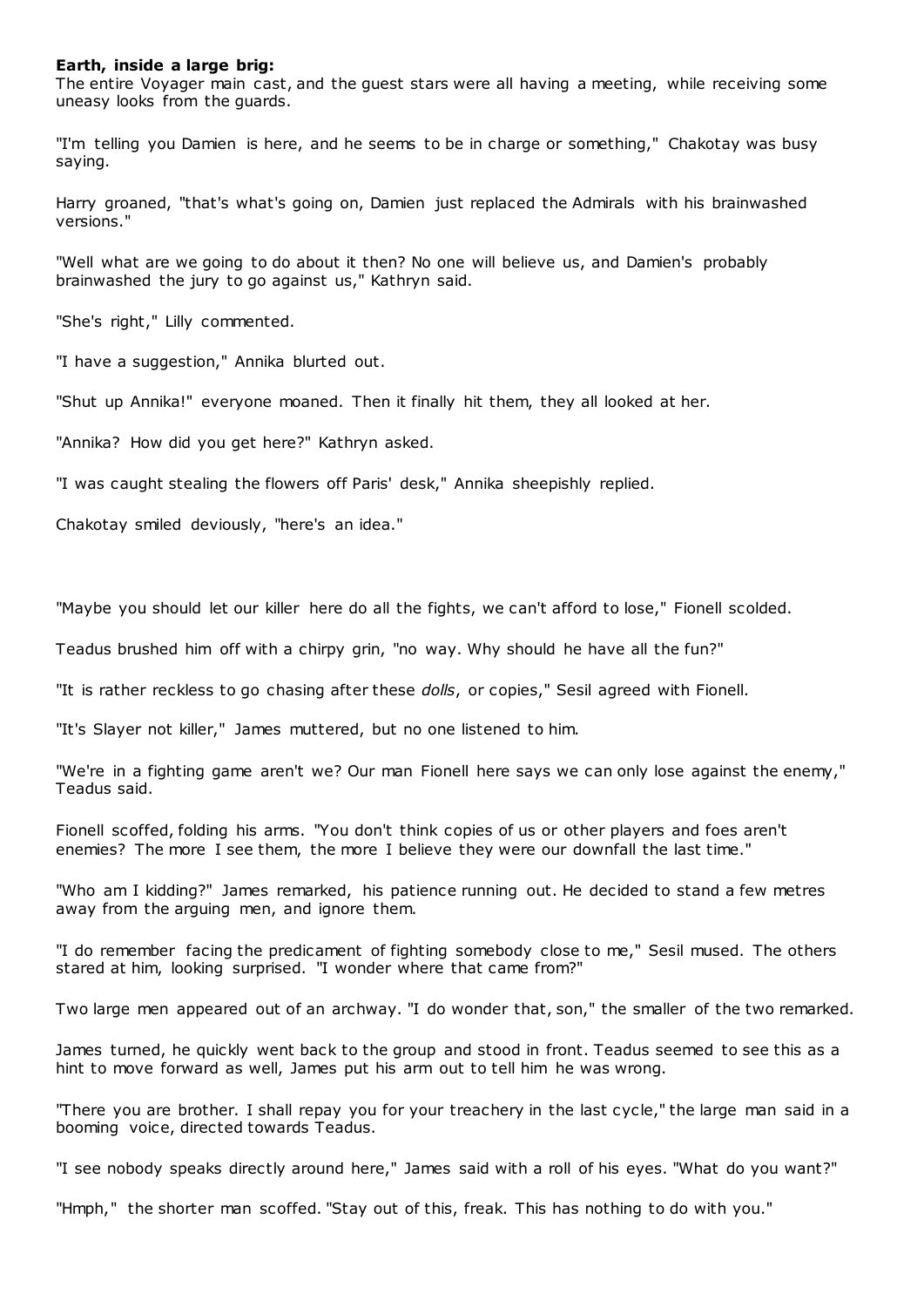"Dead wrong. He's a Game Smacker, or something," Teadus blurted out.

James groaned into his hand, he did it again as Teadus gave him a shoulder slap.

The larger man laughed, "an imbecile to the very end."

"You're not kidding," the shorter man agreed.

James shook his head and stepped forward. "Let's get this over with." Both of the men laughed at him. "What?"

"We don't want to win like that," the larger man laughed.

"What makes you think you'll win, cos I don't," James questioned.

"Typical of a Slayer, they're all about the kill," the larger man commented. "That's what makes these Games so effective."

"You're saying too much Boldaz," the smaller man growled.

"Indeed, but that is of no use to it," the larger man retorted. With a laugh he raised a small staff into the air, then let go it it. It span around on its own. James moved forward to stop whatever he was doing. He was too late as the two new arrivals disappeared in a purple light.

"What!?" Fionell roared.

James looked back at him, his eyes widened as he noticed Teadus and Sesil had gone too.

"No, not again," Fionell commented. "I remember."

James walked back over to him. "Remember what?"

"This happened in the last cycle. It seemed so familiar," Fionell replied.

"We need to find them then, stop them from losing again," James said.

Fionell sighed, "that portal. The answer is in there, I know it." He ran for the portal the enemies had entered the area in. James gave chase, he tackled him to the ground before he could reach it.

"No wonder this Game is in a thirteenth cycle. Even I am being less impulsive than you idiots are!"

"Ugh, ow..." Fionell groaned. He tried to get up but couldn't. "A hovercar running into me would, ugh... hurt less than this."

James rolled his eyes. "You're right, you'd be dead. You all will be too, if you keep running blindly into danger."

Fionell could only manage sitting, he rested against one of his hands. "Of course, you're right. I just feel like that portal is where we should go."

"You're only remembering stuff you did in the last cycle, you know where you lost," James said.

"That is why I'm suggesting it. I remember those two men, the others vanishing. I must have thought they wouldn't have teleported if they were just going back in. I don't remember much more. It's not exact, I know. It's like a feeling that certain things have happened before, going in there isn't familiar."

"Great we're relying on real deja vu then," James muttered. "All right, but we stick together. Ok?"

Fionell nodded, "of course."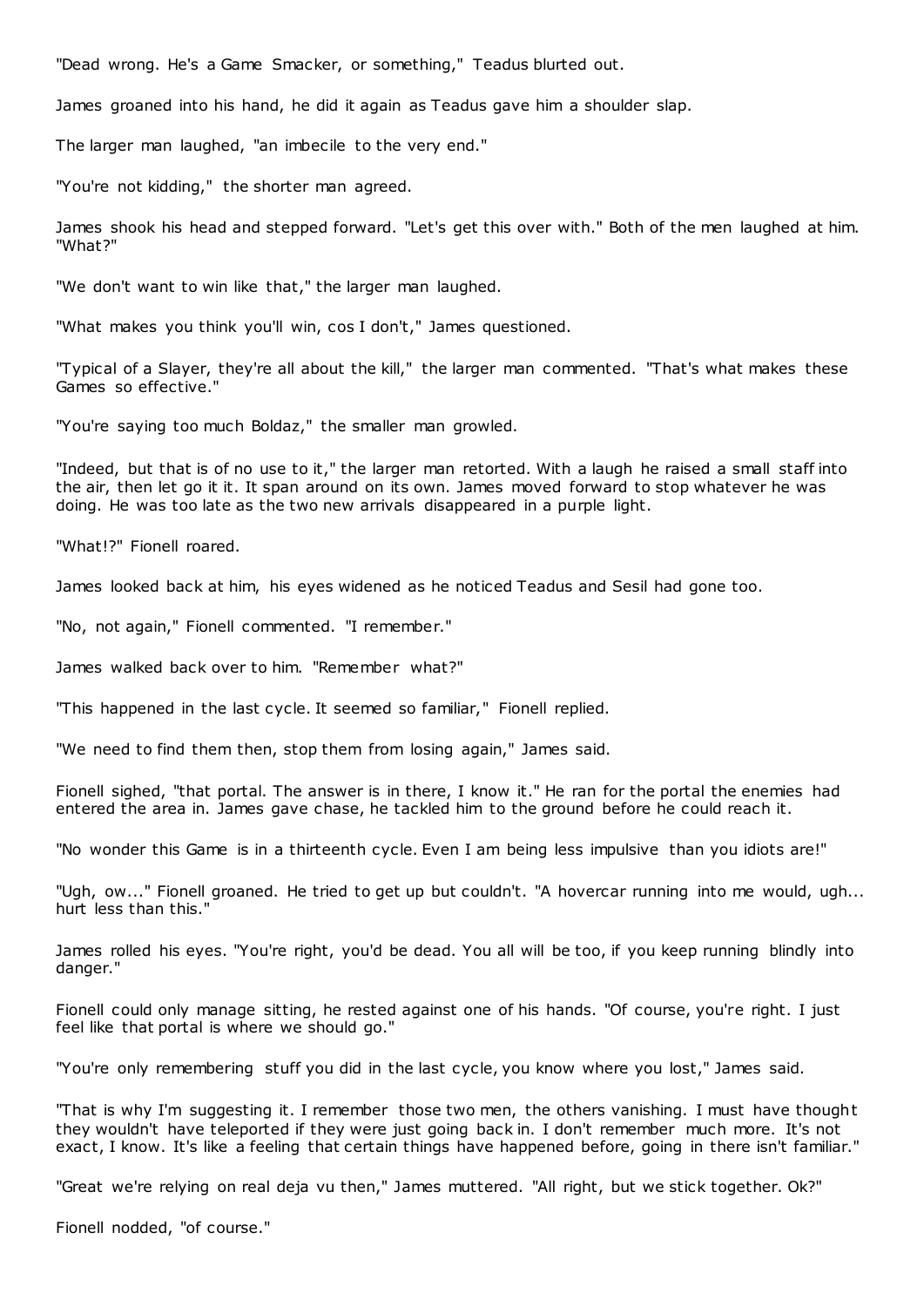## **Meanwhile on Earth, Starfleet Headquarters:**

The trial was continuing again, now there were new people in the audience, also two of the main cast were missing.

Chakotay whispered something into the defence's ear. He smiled as he stood up, "your honour, I would like to question Miss Annika Hansen."

"Uhoh, we're screwed," Picard said into his communicator.

In: "Crap, I'd better get a disguise and get in there."

"Yes sir," Picard whispered.

Some armed guards guided Annika to the witness stand. "Hey I only took flowers, why should I get armed guards?" she moaned.

"Oh you know why," the judge said calmly.

Annika pouted. The defence lawyer walked up to her. "Now Annika, is it true that you betrayed the crew several times during your stay on Voyager?"

"Uh... no," Annika lied.

"Annika you have saved the crew several times, do this just one more time and tell the truth," the defence lawyer said.

"Fine, I did but it was just once... twice, ok three times," Annika muttered.

"On one occasion you were on Voyager's most regular attacker's side, a Mister Damien, is that right?" the defence lawyer asked.

Annika looked down at her feet, "yes but he betrayed me too, he used a device to cont rol my every move."

"I see," the defence lawyer muttered. He started pacing, "now as you probably do not know, Mr Damien has access to many different realities and has the ability to brainwash anyone."

Arnold stood up, "what's this got to do with case?"

"We have reason to believe that the accusers have been brainwashed by this Damien," the defence lawyer replied. The audience gasped.

"That is stupid, I am too great to be brainwashed," Picard commented.

"Do you have any proof of this, Mr Wendel?" the judge questioned.

"In fact we do," the defence lawyer replied.

Just then a guy with a coat over his head rushed inside, he took a seat nearby Picard and Paris who were both sweating like crazy.

"Damien is also dead, but he manages to possess anybody he wants," Wendel said.

"Oh crap," the guy with the coat grumbled.

"That is not proof," Wendel said.

Chakotay leaned in closer to Kathryn, she whispered, "yeesh how long do we have to stall before Sandi and Lilly find anything?"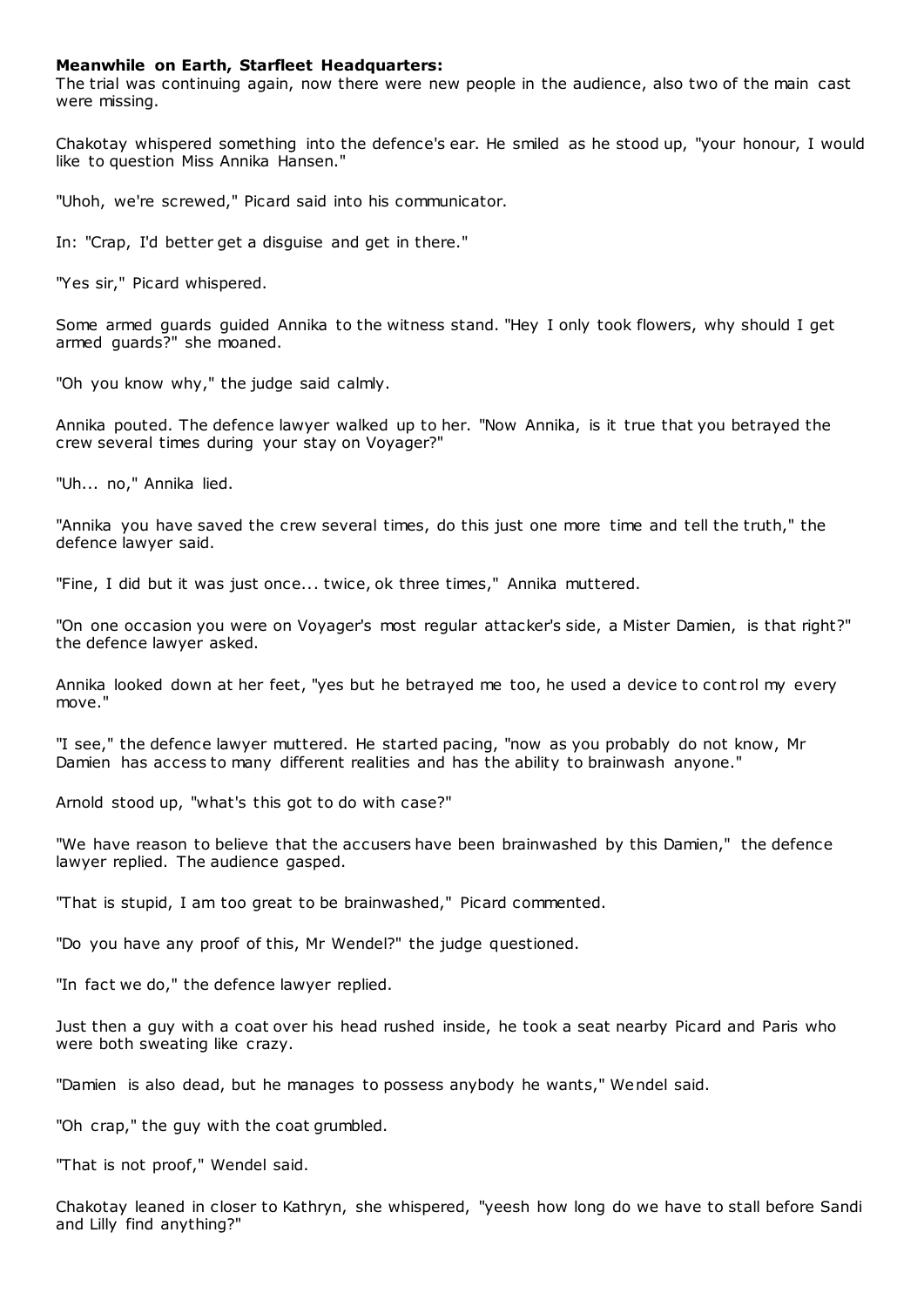"I don't know, they should have found Damien's ship by now," Chakotay replied.

# **Meanwhile, aboard the Pegasus C:**

"I thought you were sweet all the time," Lilly was saying as she and Sandi walked down a corridor.

Sandi peeped her head through one door, "not when it comes to Slayer stuff."

"That wasn't Slayer stuff, plus you electrocuted them with the forcefield," Lilly muttered.

"Yeah well, that was never high enough to kill anyone," Sandi said.

Lilly shook her head, she looked inside another room, "bingo."

She and Sandi walked into the room, they found Paris, Picard and two other Admirals tied up in the brig. "Let's just untie Paris and Picard," Sandi said.

"Why, there's four guys here," Lilly questioned.

"Who do you think I am, Miss Stretchy Arms.. I can't carry four old geezers at the same time!" Sandi snapped.

"They look fine, I think they can walk, right guys," Lilly said.

"My leg is broken actually," one admiral moaned.

"You're getting left behind then," Sandi muttered. Lilly nudged her. "Oh fine."

"Yeesh, you used to be nice, whatever happened," Lilly commented.

Sandi sighed, "sorry, bad month."

Cane knelt on the ground, his breathing ragged. "You're good."

"Naturally," Zare shrugged.

"How am I still here?" Cane asked.

"Cos I didn't kill you. What is it with this stupid game?" Zare groaned.

Cane brought himself to his feet. "I should have been withdrawn from the cycle when I lost. I remember this happening to the others. That is why..."

"Who cares, it doesn't explain why you're wearing... that," Zare said, eying the armour the man was wearing.

"It is a lot more suited for battle than what you're wearing," Cane retorted.

Zare shook her head. "I don't care. You're not part of the Game, why did you attack me?"

"It is difficult to explain. Now that I have lost to you, my idea is worthless," Cane said.

"You still attacked me, after saving me. You'll have to do better than a *poor me* comment," Zare grumbled.

Cane turned half away from her, folding his arms. "I believe I have been in this, what do you call it, game for a while now."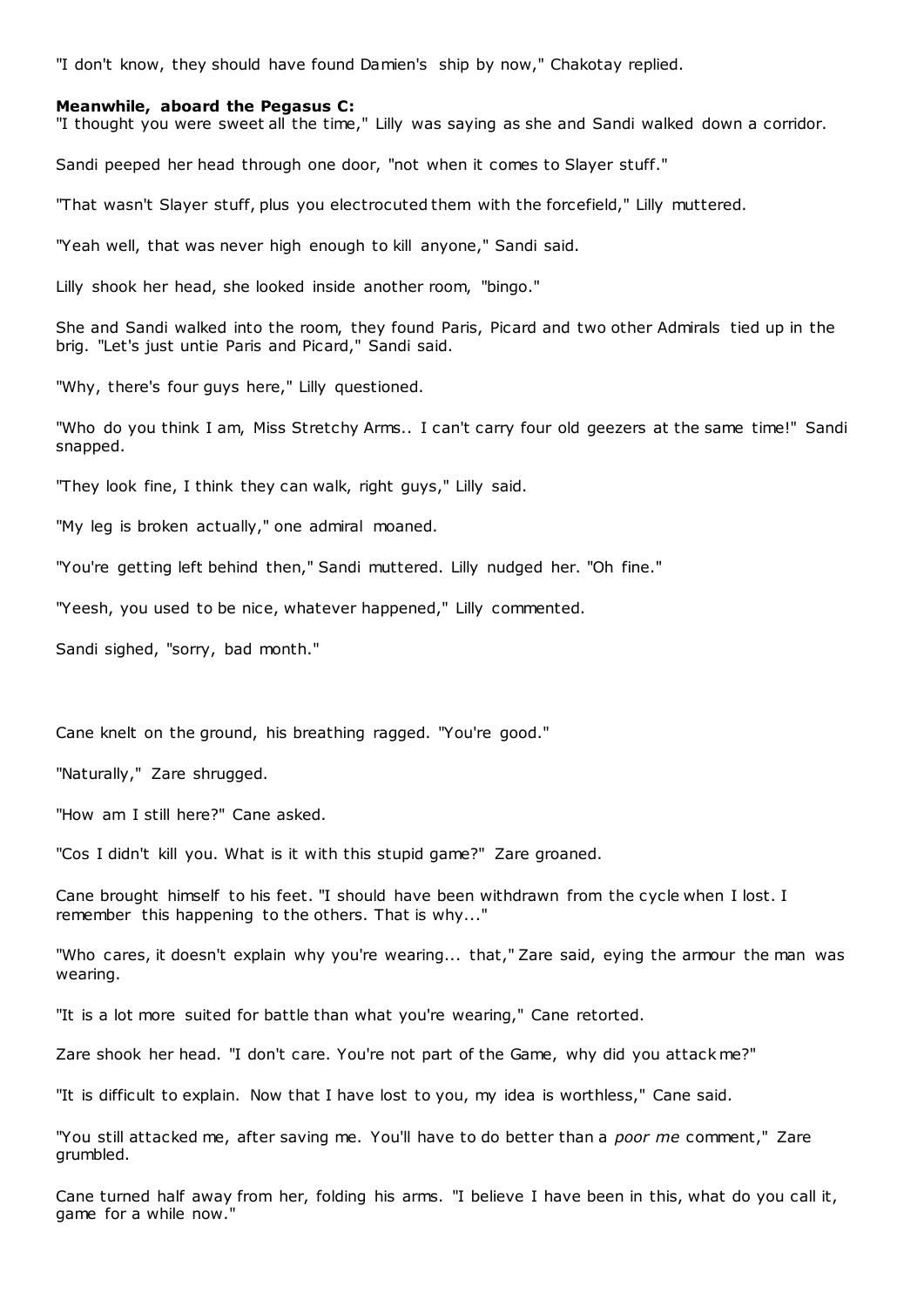"Believe?" Zare interrupted

"Yes. It started as a feeling, now it is truth," Cane said. Zare rolled her eyes to the side. "I cannot keep count on what I cannot remember. All that I do remember is that my previous inclusion in this game, I remembered my defeat from a previous time. Then it occurred to me. If I and the others defeat each other in a few more cycles, then we should be able to remember enough about why we're here to win."

"What?" Zare could only say to all of that.

"It is useless to repeat an obviously flawed theory," Cane replied.

"Good, cos it sounded a lot like crap to me. People have died while you've tried to recover your memory," Zare snapped.

"I know," Cane sighed in a ragged tone.

"Really? I was just guessing," Zare said. "Considering what I've seen so far, and the fact that five slots were used up before I could even join the game."

"You joined of your own will, this is fascinating," Cane commented.

Zare slammed her fist into his face, knocking him back to the ground. "Is that all this is? At least five people have died, and you've admitted to attacking other people. Did you do it?"

"No!" Cane protested. His eyes cast downward. "You were the first. I do not blame you for your wrath though."

"You should come with me," Zare said.

"You do not trust me, that wouldn't be a prudent course of action," Cane said.

Zare looked away, then towards the distorted part of the park she was in. "That's why. I want to make sure you don't muck this up."

"I understand," Cane sighed. He stood back up. "I can be of some use. I know that woman who attacked you is of this game, and I know more of them."

"Good. You can tell me stuff you haven't thought up, and lose the fruity speech," Zare said. She headed for the distortion, dragging him along with her. They disappeared as they hit it, then reappeared in the dreary landscape in front of an archway.

"Fruity?" Cane mumbled.

Meanwhile in a similar area, James and Fionell were walking along a coastal path. They were only a few metres away from an archway.

"Seems like an odd idea for a weapon," Fionell was saying. He frowned, "and transport. Surely there are simpler ways."

"Yeah if I only want my great grandchildren to get home, just to wonder what the fuss was about," James commented.

Fionell frowned, "you're that far from your home? I couldn't imagine."

"Unfortunately you might have to. The Game has already taken you away from yours," James said, a frown formed on his face.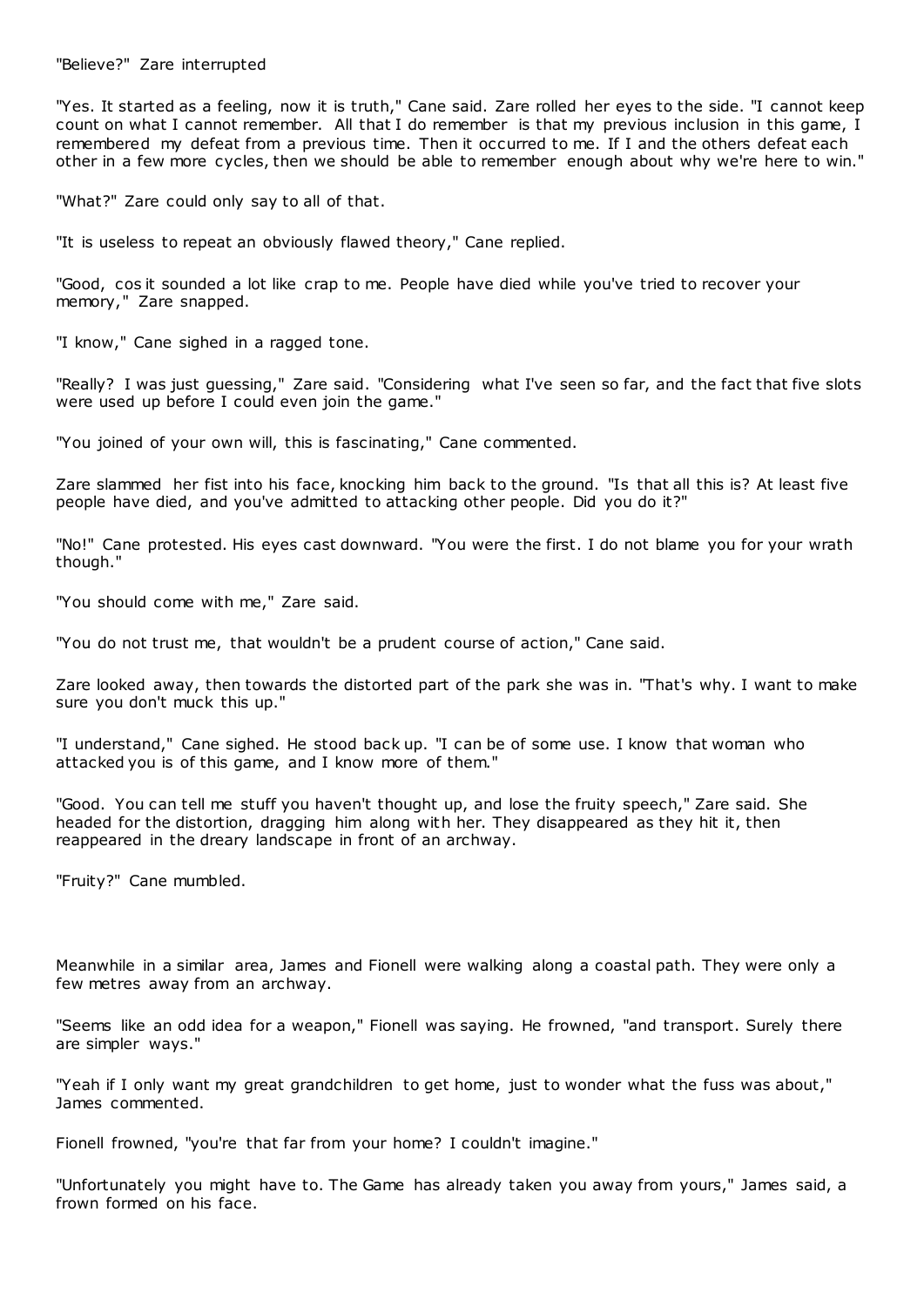"I see," Fionell looked down to watch his own feet as they walked.

"This has happened to us before, we beat the odds and one of our ships made it home. You will too. What's important now is to stop this Game from doing the same to anymore people," James said.

They both reached the gate, but kept going passed it.

Fionell looked up, a determined smile was planted on his face. "That does sound like something worth fighting for. I'm in." A pair of hands appeared from the archway, grabbed him and yanked him through it.

"Yes you are," a voice taunted him from inside it.

A red barrier appeared in the arch as James tried to follow him. No matter how hard he tried to force himself through, it wouldn't budge. Then he heard a familiar laugh coming from a nearby hill. A tall figure stood, watching him.

"Good to see you, *son*."

To the man's surprise, James looked down with an annoyed sigh. "Had to be, didn't it?"

"Why do you not run like a girl? Are you going to fight for once?" Peter jumped down and stood in a battle ready way. "Of course, you have no memories of me. Maybe I'll get a decent fight out of you."

James ignored him, thinking aloud. "I see. Sesil and his dad, Teadus and brother. A piece of yourself. It'd be easier to fight your own enemy if you could remember them."

"Not for you it wouldn't," Peter smirked. "Now..."

"You're not my dad, so don't bother. This is just a game."

"Then fight me. Win it."

"No." Peter scowled at him. "I won't do it your way."

"You never did," Peter sighed. "So much for the amnesia. Maybe this will make you change your mind." He pulled a flower from behind his back. "Recognise this?"

"Definitely just a game," James thought out loud again.

Peter continued like he never said anything. "Your friend Fionell had a little accident. You do know what happens to the fools who pick fights with just anyone?""

"You steal their flowers?" James asked. He pulled a face immediately when he realised what he just said.

Peter's face hardened, he tossed the flower aside. "As usual, your smart mouth gets you into even more trouble." He stepped closer, the usual white light blinded them both briefly.

*"James Stuart Versus Peter Taylor. No assist characters available. Fight commence!"*

The pair appeared in the first area James was in, only this time they appeared to be boxed in by buildings.

"I'd hardly call it a fight, would you?" Peter sneered, as he cracked his knuckles.

James breathed in deeply as he summoned his sword into his hand. He expected to hear a degrading comment or an angry insult from his opponent, but all he heard was the sound of another weapon being summoned. He looked up to see the image of his dad holding a smaller sword than him.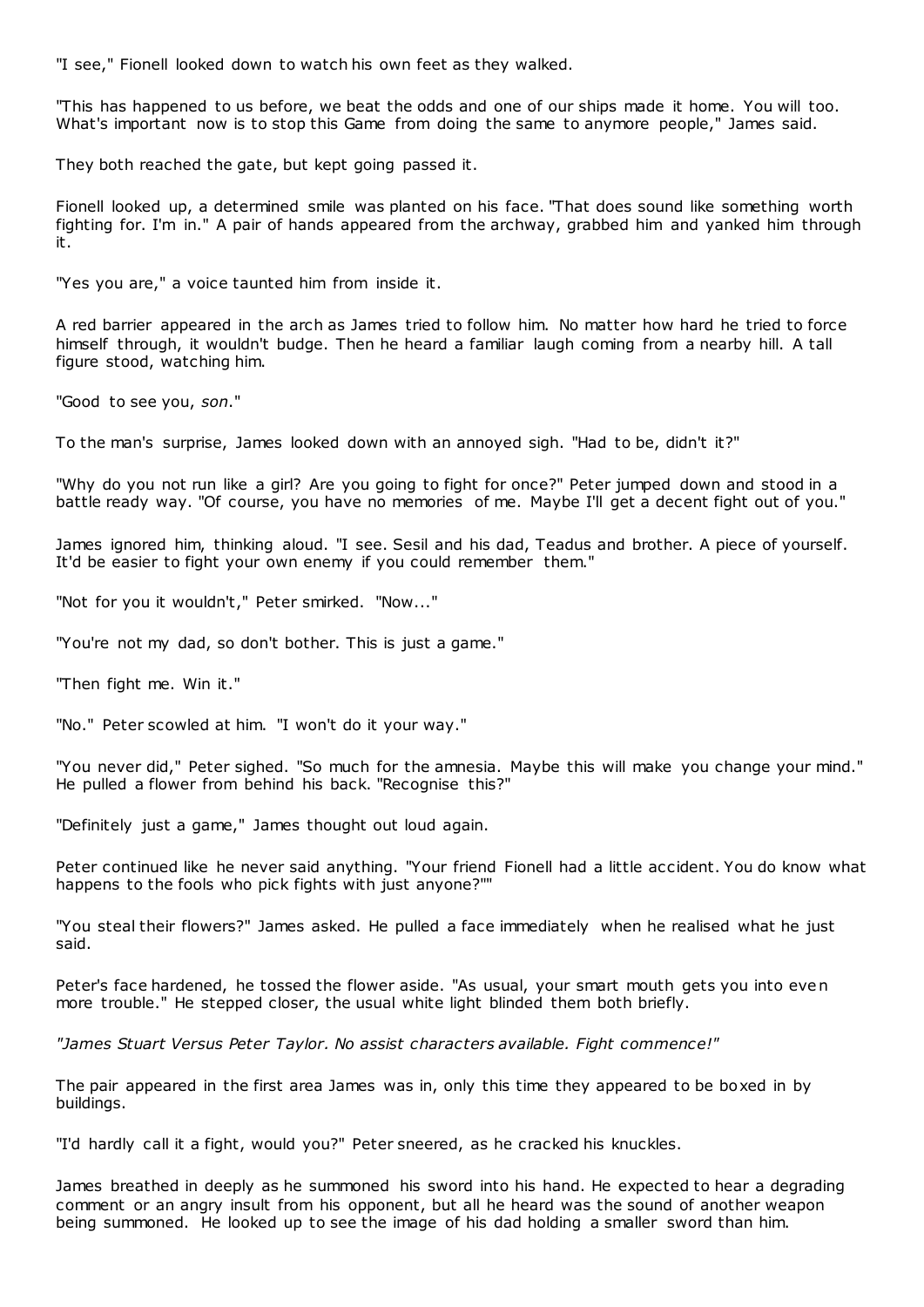"Shall I give you a second head start?" Peter taunted.

To his surprise, James smiled confidently. "A second's all I need."

#### **Earth, The Court Room:**

"What was Damien's last host when you last saw him, do you remember?" Wendel asked.

"Um, he had Gareth Gates," Annika replied.

"I see," Wendel said.

Chakotay stood up, "it was Justin Timberlake the last time we saw him."

Everyone in the audience panicked. The judge used his hammer to try and settle them down, in other word he threw it at them. "Settle down, he isn't in the court now!"

The guy in the coat fell out of his seat, the coat fell off to reveal who he was; Damien with a bump on his head.

"Your honour, Damien would not be here unless he was up to something," Wendel said.

"We have no proof that he's Damien, and that he's brainwashed the two Admirals," Arnold sneered.

"Damn, what else can we do?" Kathryn asked. Chakotay looked worried.

The two swords clashed, forming a X shape. The larger one pushed further forward, gouging a crack into the smaller sword. Peter narrowed his furious eyes. "You're not afraid of me."

"You're pissed about that," James said as a statement, not a question.

Peter tutted, letting go of the sword with only one of his hands, he threw a hard punch at his opponents face. As the swords separated, he aimed a kick at his chest. James grabbed his foot mid strike, then pushed it. Peter himself flew backwards into one of the buildings, destroying the wall as he went through.

James ran up to join him as he managed to get back up. A fist soon knocked him back down.

"So what now, huh?" Peter spat. He forced himself half way up. "Will you kill me, again? Or do you have to be evil to do it?"

He smiled as James turned a little paler, and his confidence had fallen from his face. Peter climbed to his feet, with a smug look on his own.

"No, not really," James then answered. Peter's smug smile left as quickly as it formed. The last thing he saw was James raise his fist.

*"Defeated."*

#### **Earth, Starfleet Headquarters:**

Lilly and Sandi burst into the room, Paris and Picard were behind them. "Ok stop the madness!" Sandi yelled out.

Everyone stared at them. "Great way to get attention Sandi," Lilly commented.

"Oh my god, there's two Picard and Paris's!" some guy screeched as he pointed at the admirals.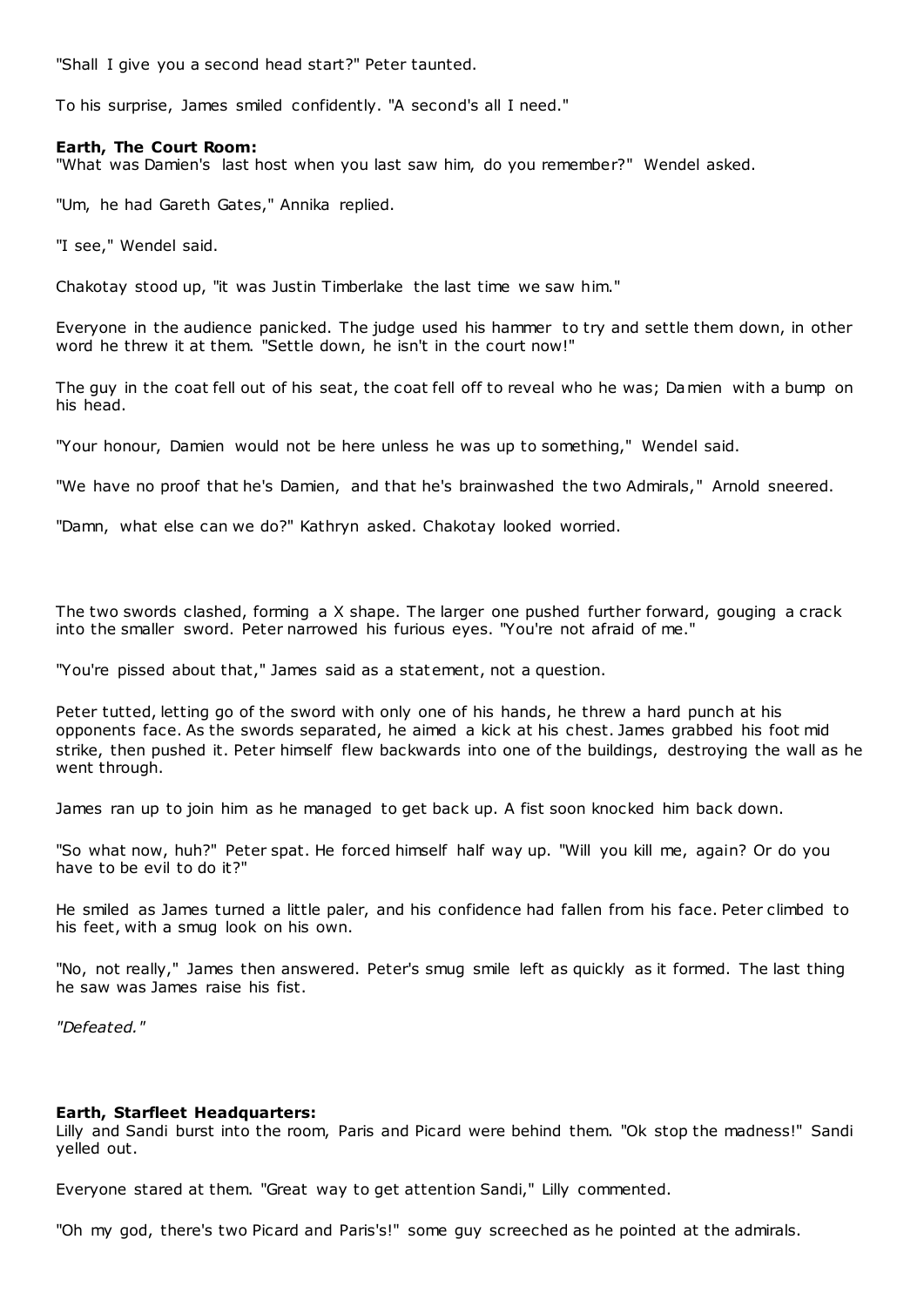"Oh my, imposters," the fake Picard gasped.

"Like I'd say *oh my*," Picard grumbled.

"There's only one way we can settle this," Chakotay said as he stood up.

Ian tried not to laugh, "being the dumbass he is, he'll probably suggest DNA tests."

Everyone decided to turn their attention on him instead. "Idiot," most of them muttered.

Straight ahead of her she could see a small park, circular in shape. Her eyes darted around whilst taking in what felt like familiar sights. Slowly she walked into it, admiring the beautiful scenery.

Everything around her gradually slowed to a stop. A familiar voic e then rung in her ears.

*"You and me, we are more alike than you think."* Jessie frowned as she tried to figure out the source. *"We both are capable of extreme violence. Beautiful no?"*

"What are you saying?" she asked nothing.

*"You have no memory of this, it's a shame."*

The brown in her eyes dimmed to an eery black, after a few seconds they changed back. A hand flew up to her head as it happened again, the last hint of the green in them darkened.

Amongst the still crowd, one person seemed unaffected.

"What's happening?" Jessie stuttered through her hand. In between the cracks in her fingers she could see the lone figure walk up to her. "Who are you?" The figure seemed to hesitate at her question. He summoned a weapon anyway. "What are you doing?" Her spare hand glowed, sparks radiating from her fingertips. "No, you have to leave!" The figure stepped closer.

"No!" The darkness took over.

Craig wandered down a path surrounded by small hills. In the distance he could see another figure walking towards him. He tried to wave at him or her to get their attention, but he got no response.

Once he was closer, Craig could see it was an alien man with a huge frown planted on his face. He seemed not to have noticed him, even though they were so close they were about to bump into each other.

"Hello, excuse me."

The man walked passed him without batting an eyelid.

Craig backtracked to stand in front of him, this got the man's attention. A weird shaped sword appeared in his hand. Craig quickly raised his hands up in a surrender pose.

"No, no wait! I was just trying to get your attention."

"Why?" the man spat.

"I figured you'd need help as well," Craig answered.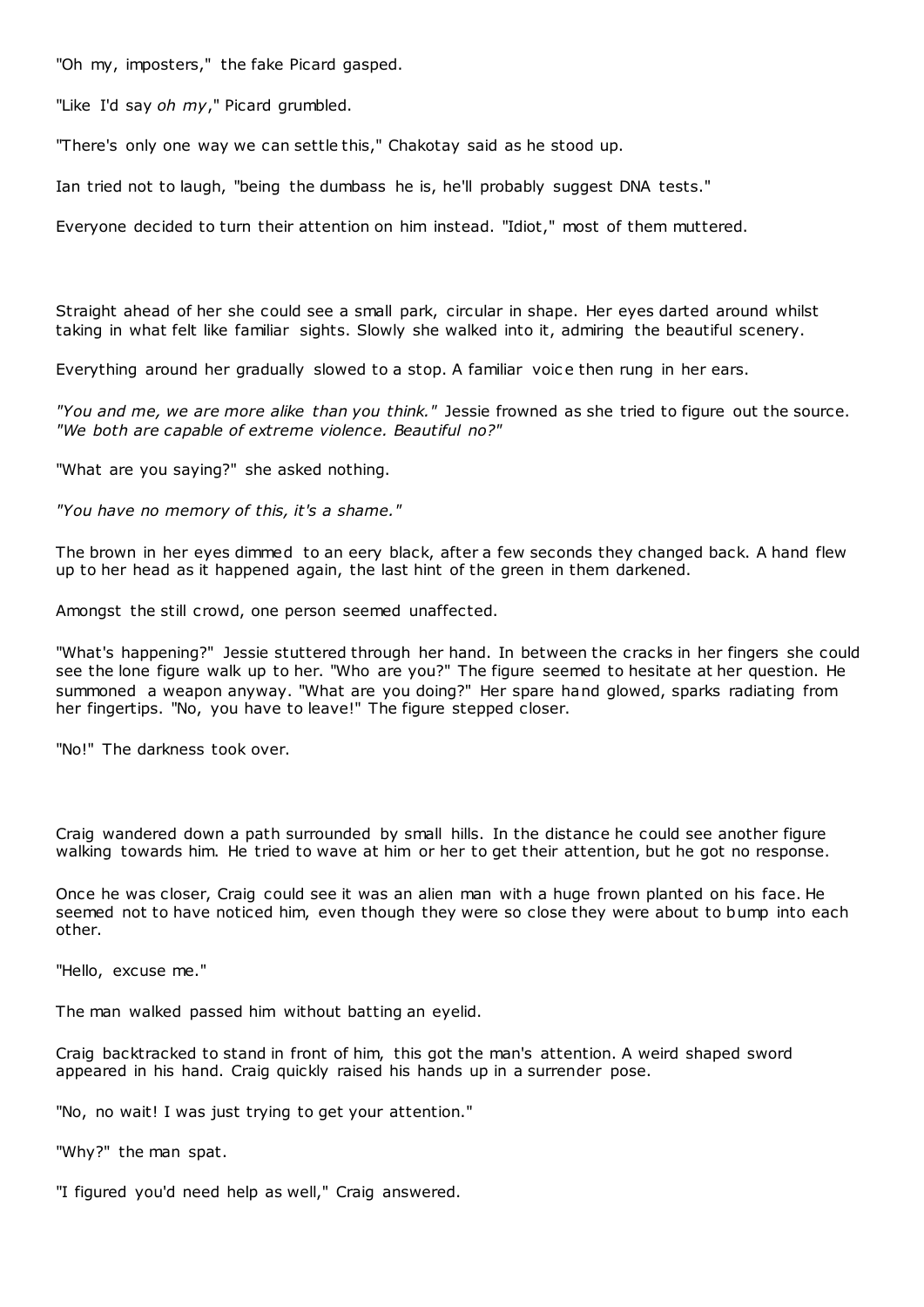"Hmph, I need nobody!" the man grumbled. He tried to move around him, Craig kept stopping him by stepping to the side.

"Please, I just need to know. What is this place, what's going on and do you have amnesia?"

The man's frown disappeared, he laughed in his face. "Well if I had amnesia I wouldn't know the answer to the first two."

"Ok, what's going on OR do you have amnesia?" Craig said while going a little red in the cheeks.

"You're new here, obviously," the man said. "I don't work with the others anymore, not after last time."

"Last time?" Craig said.

The man shrugged, his weapon disappeared. "A so called ally decided to attack me. He thought that by beating me, I'd wake up in the next cycle with more memories. The fool." He smirked to himself, "if I see him again I'll have to ask if that worked out well for him."

"Yeah, this cycle stuff... you may as well be explaining physics or fractions to me," Craig muttered.

"That's what the woman at the start calls these battles. I don't know much more than that. We fight, lose no matter what, and start again with memories wiped. I wouldn't hold me to that as my so called ally told me this," the man said.

"If this was the last cycle, how do you remember that?" Craig asked.

The man smiled, "finally, a good question. I keep getting random memories back, seeing you prompted that one."

"Why, you just said I was new," Craig sounded confused.

"You are. I didn't even know we had lost anyone in the last cycle. You must be a replacement," the man said with a heavy sigh. "My name is Ashe Tribbel, what's yours?"

"Craig Anderson," he replied. "I wasn't the only one. There was a girl, but she changed and attacked me."

"Really?" Ashe said.

Craig nodded, "I feel like I know her from before. I don't think it was her, her."

"Wait, attacked you? Did you enter battle mode?" Ashe stuttered.

"Yes," Craig sighed.

"Then she's gone," Ashe muttered.

Craig's eyes widened, "gone? Why would she go when she defeated me?"

Ashe looked suspicious, he backed away slightly. "Yet you're still here. How about that?"

"She wasn't one of those funny coloured people, she was real!" Craig snapped. "Real people don't disappear after a battle, me being here is proof of that."

Ashe didn't seem convinced, "in here they do. You win, you stay. You lose, you disappear. There is no middle ground."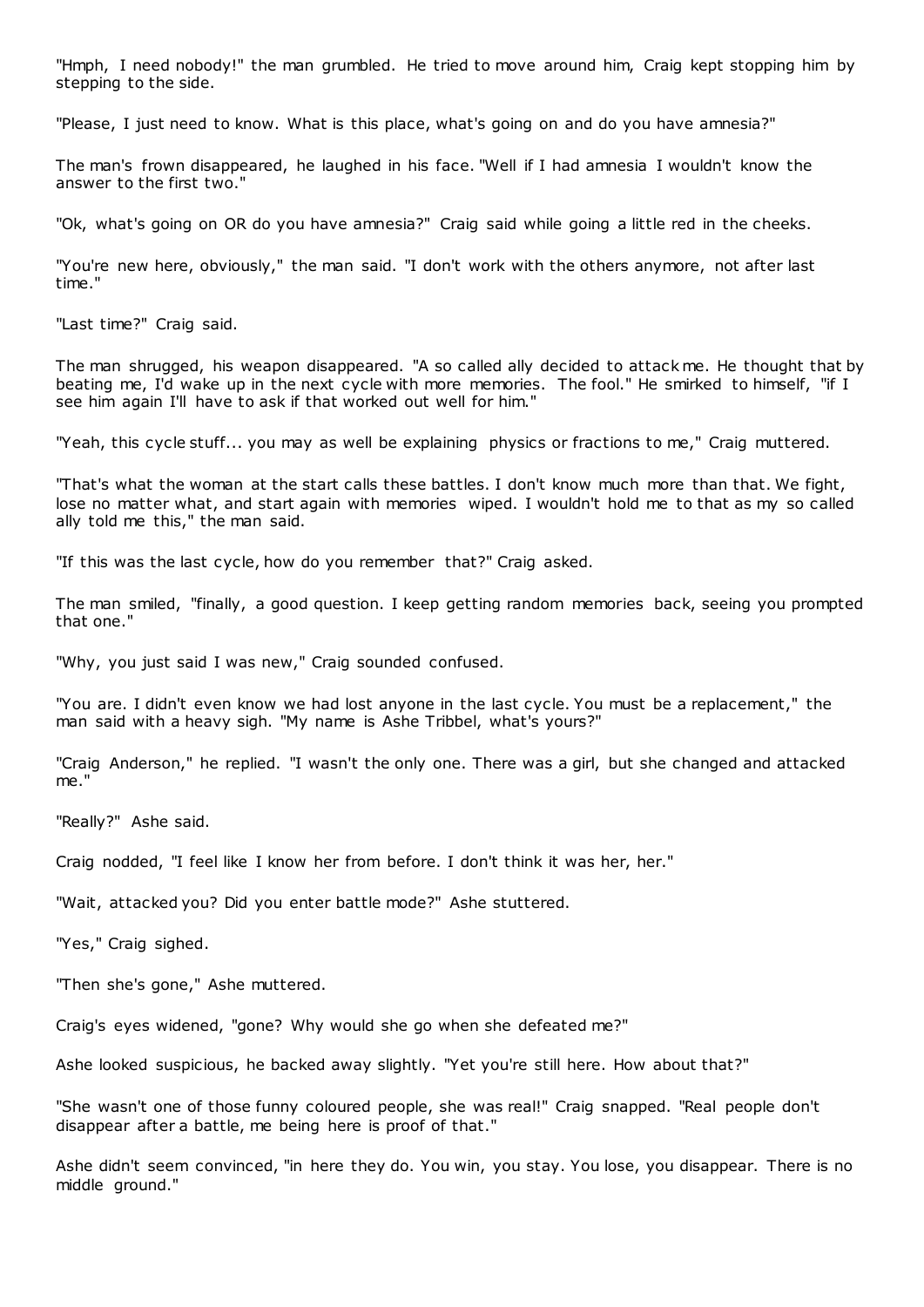With even the white in her eyes as dark as space, Jessie raised one arm up. A small fireball shot from her hand straight towards her opponent. He leapt out of the way, just in time for it to explode.

Putting her palms out in front of her, a spear appeared in her hands. Holding it with one hand, she span around. She pointed both the spear and her other hand in his direction. Just in case he ran out of the way. The area she pointed at seemed to freeze and distort.

Suddenly she was right next to him, floating a foot into the air. She span around twice, surrounding herself with a blue mist.

Once again he dodged, this time by rolling to the side. He jumped backwards onto a three foot wall.

Her arm swung to the right, four bolts of what looked like icicles from different parts of it. They seemed to follow him even when he jumped back down, on the other side. Summoning a sword quickly, he used it to deflect the attack.

If Craig were around, he'd recognise the next spell as she knelt on the ground. Jessie leapt back onto her feet with water flowing from her hands. One backflip sent a huge column of water into her opponent. This sent him flying back into one of the trees in the centre of the park. Like everything else, it broke in half on impact.

While he was down, Jessie raised the spear up to her waist, spinning herself around in the air as she did it. She raised it higher to above her head. It then floated above her, spinning on its own. White orbs surrounded her as she bowed her head, chanting something. The spear returned to her, it was soon lowered by her side as she continued her spell.

Her opponent got back up. He soon noticed what she was doing, but he didn't make any attempt to stop her.

The white orbs started to fade, the black in her eyes faded. She gasped, then fell to the ground. Her opponent ran over to her side.

"Oh my god, what am I doing?" she stuttered.

When she saw how close he'd gotten, she panicked. He raised his hands up, "it's ok. It's ok. I'm not going to hurt you."

Jessie looked around, "we're in a battle..."

"Yeah. I don't know how we get out of them," he said.

*"Battle Cancelled."*

"That was easy," Jessie mumbled.

"I suppose it was a match between allies, why not," James shrugged.

Jessie cringed a little as she tried to get up. Her opponent held his hand out for her. Reluctantly she took it and helped herself up. "Why didn't you run, or fight back?"

"I couldn't just leave you like that," James replied. He smiled, "it worked didn't it?"

"You mean you took all that, just to wear me out?" Jessie stuttered, her eyes widening. "Who would be that stupid, I was firing firebolts at one point. I dunno what that last one was."

"Pretty badass," James said in a serious tone.

Jessie stared at him like he was insane. "What?" He shrugged again. "Really?" she said with a smile. "Aren't you going to tell me who you are? I missed the battle intro, I can't remember most of the battle actually."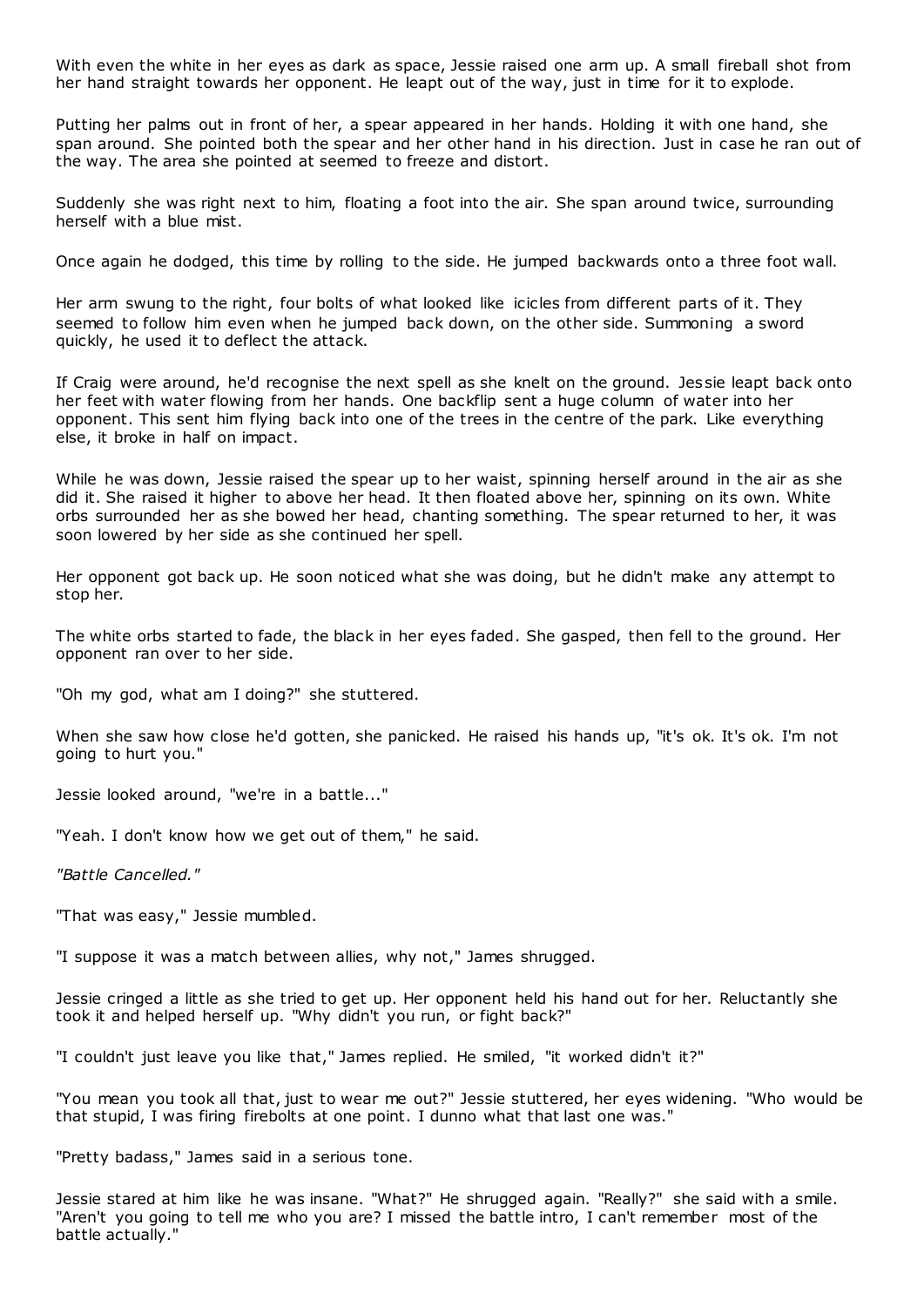James' smile faded, he looked down briefly then back up at her. "James."

"James what? You're human, I really doubt that's it," Jessie said.

"It's not important. What is, is how did you get so magic -ed up in the first place?" James questioned.

"That's the thing, I have no idea. Maybe you should stay away just in case it happens again," Jessie replied.

James shook his head, "that doesn't sound like something I'd do."

"Wait, you remember who you are?" Jessie sounded surprised. James only nodded. "Maybe you can help fill in the gaps then. What is this place?"

Craig and Ashe continued to argue while they walked through an empty Borg corridor. They were so engrossed in this argument that they had obviously not noticed where they were. They also didn't notice Annika had stepped through an archway, and walked over to them.

"I'm telling you already. I lost a fight and I'm still here."

Ashe scoffed loudly. "Why can't I remember anything after my fight then?"

"You don't remember much anyway," Craig retorted.

"More than you," Ashe threw back at him.

"Hello boys," Annika cooed in a seductive tone.

Both men turned their attention to her. The sight made them both jump out of their skin.

"Eeew," Ashe could only say.

"You've been a naughty, naughty boy," Annika purred.

Ashe widened his eyes, he pointed at Craig. "I... no, him?"

"You're my girl's sweetheart, and sweet you are." Annika's eyes checked out poor Craig, who still had the same look on his face like he was frozen.

"I'll leave you to it," Ashe nervously said. Craig grabbed his arm before he could leave.

Annika brushed her hair, trying badly to look seductive. "I'll take you down, that'll bring her out of hiding. This should be fun."

"Wha... what are you talking about?" Craig whimpered.

Ashe rolled his eyes, "she's going to attack you."

"I got that, but why?" Craig squeaked.

Annika raised her Borg hand, her playful eyes beckoning him. This was having the opposite effect.

"You probably should avoid it."

"Probably!?"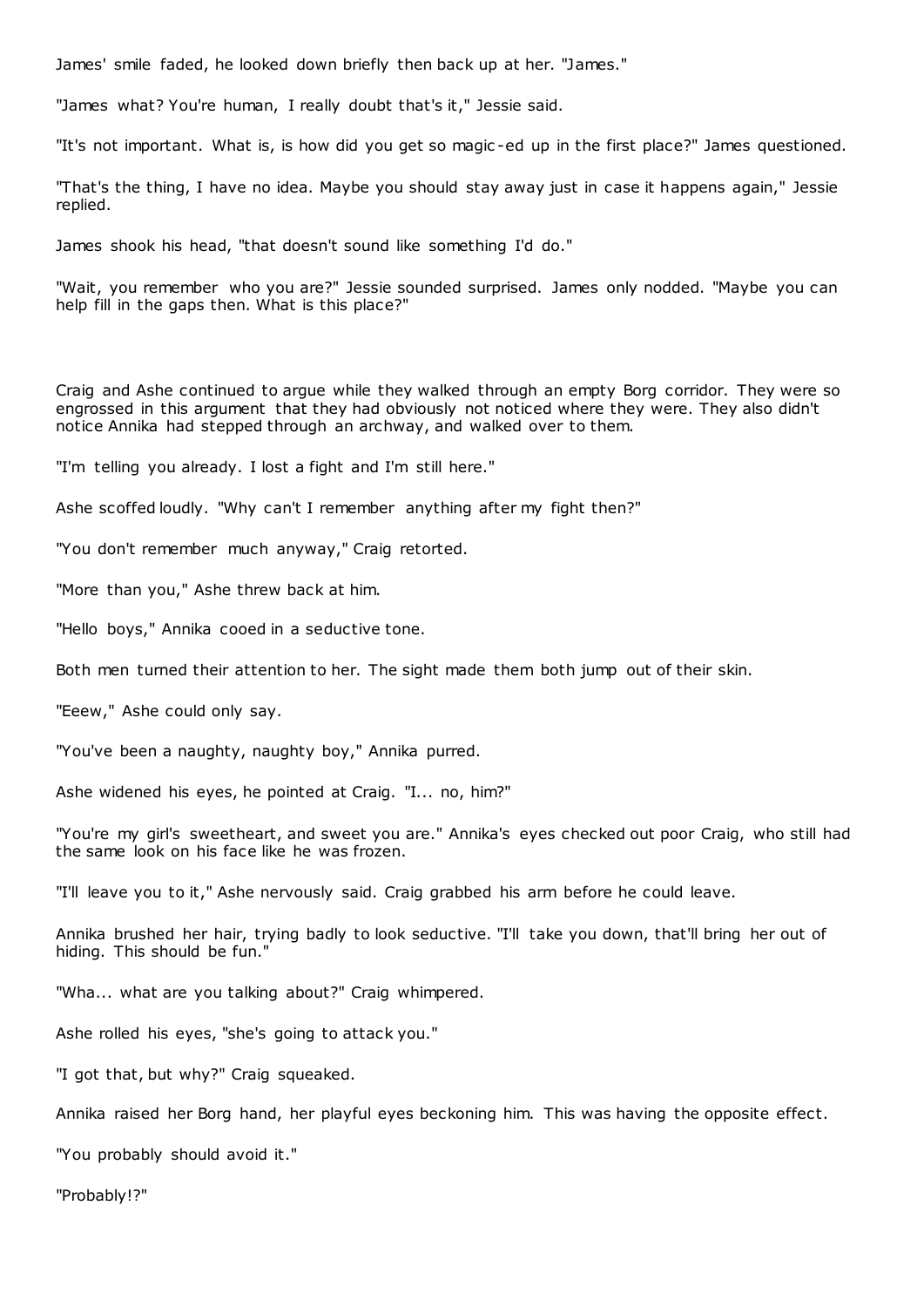It didn't matter. Annika charged forward. Craig's eyes widened even further before he ran for his life. Somebody jumped down from a raised alcove after him, stopping the crazy drone in her tracks. Before she could react further than that, a fist greeted her face, sending her flying backwards.

Hearing the commotion, Craig stopped and turned back.

"Don't get too close," Ashe warned. "Fight her, lose and you're out."

Lena turned to look at him. "You know about this game?"

"Game?" was her reply.

She scoffed, "obviously not."

Annika held her bruised face. "Owie. My beautiful face!" she cried. "Shall I return the favour?"

"This is a fighting game. You can try," Lena grumbled. She raised her hands slightly, a pair of large daggers appeared.

"Wait!" Craig yelled. It was too late, the area flashed white.

*"Lena Janeway Versus Seven of Nine. Choose your assist character from your party. "*

Lena looked between Ashe and Craig. "Assists?" Ashe shrugged.

"Assists appear in the battle to do some skill or spell, which they claim they can't actually control. It's pretty cool," Craig answered.

Lena smirked at him, "ok." She turned to Ashe. "You fight?" Craig pouted a little as he nodded in acknowledgment. Then she noticed Craig. "What?"

"I did win a battle, he loses a lot apparently," he said.

"Oh brother," Ashe groaned. "She's way out of your league."

"Who cares, I won't need it anyway," Lena shrugged. "How do I pick anyway..." she pointed at Ashe as she said this.

*"One party member selected."*

"Oh," she managed to utter before the two men disappeared.

Annika rubbed her Borg hand. Both hands went to her hips, then she leaned forward and shook her chest like she was taunting her. "We will add your distinctiveness to our own, sweetie."

Lena almost gagged at the sight. "What... is that your battle stance? Yeah, you weren't added to Voyager for fanservice," she said, the sarcasm dripping from her voice.

*"Fight commence!"*

"What? I requested this game be upgraded with realistic jiggle physics. You're just jealous," Annika taunted.

"No," Lena groaned. She swung both of the daggers in her hands. "I'm much cooler than that."

Annika clasped her hands behind her back, stretching her arms. Lena cringed again as for some reason her chest, um moved then too. "That just makes me the hot one."

"Gross," Lena could only say. She charged forward to start the battle.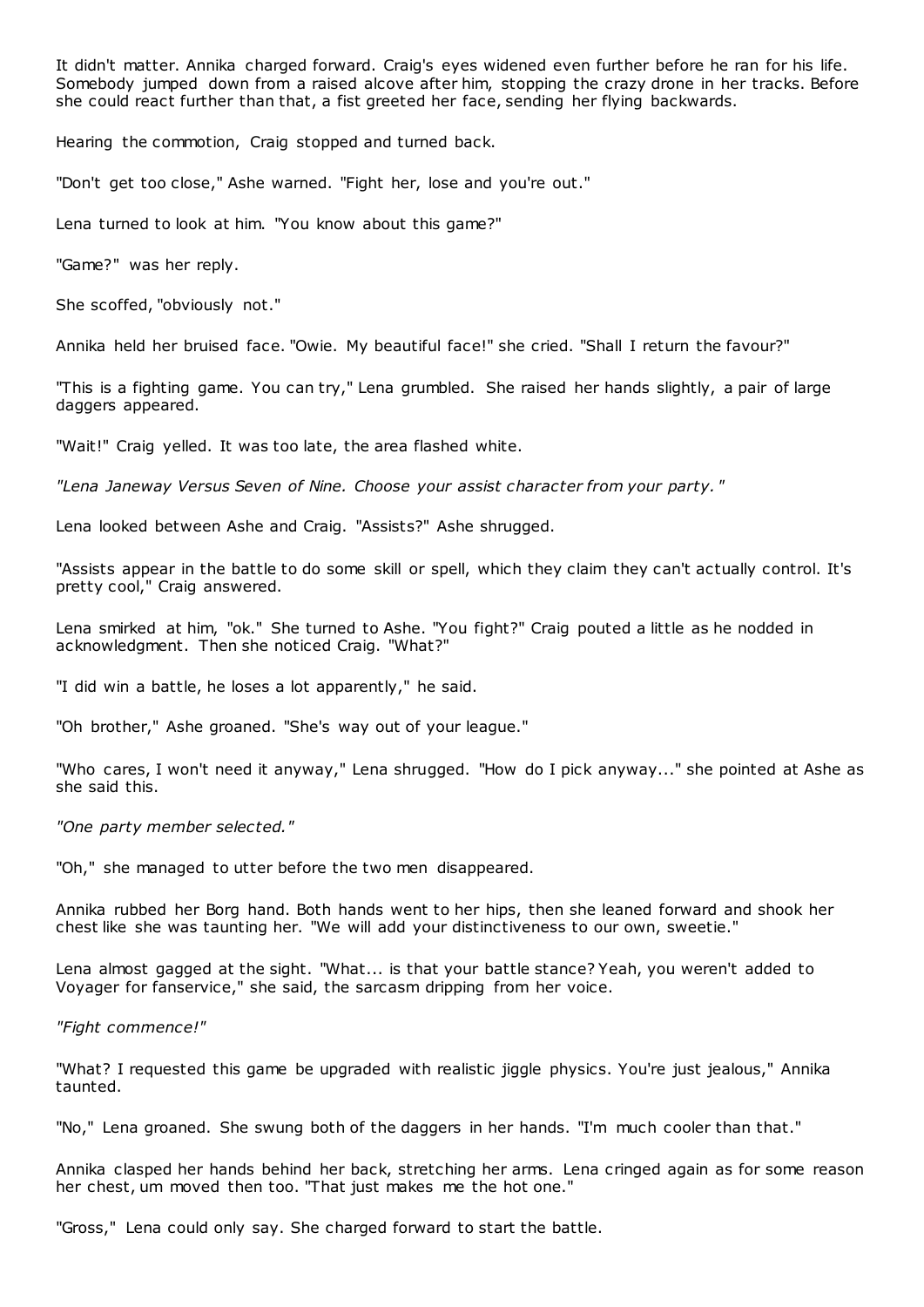Annika swung her Borg hand across her chest. "Resistance is fute-ill!" Her hand swung back out and her tubules shot out. Above Lena's head a cloud of green appeared.

Lena dodged forward, the cringe now permanently on her face. "I'll make this quick, I'm going to puke." Annika raised another arm to attack, but her opponent was too fast for her. One of the daggers sliced across her, but like the other fights it sadly didn't damage her. Ignoring this, Lena swung her other hand at her. Her attack continued like this, with Annika badly trying to dodge her. After a few of these, the attack ended with a back flip right in the face.

*"Defeated!"*

Craig and Ashe stared with their mouths gaping open. Meanwhile Lena made her weapons disappear. Her eyes closed briefly as a light shone in front of her. A crystal formed within the light, then the light faded.

The computer voice spoke again, startling them all. *"Lost in time and space, this young warrior is pursued by the embodiment of what she's afraid to become. Whilst trying to escape it, her hand is yet forced, not for her but another. This is where her strength truly lies, encased in crystal."*

"Hmm, that's good right?" Ashe commented.

Craig by now had a mesmerised look on his face, "yeah, she was." Ashe noticed this, and smirked to himself.

"What? I was avoiding Annika not... what?" Lena grumbled.

"So, we just need to beat someone in a fight," Ashe pondered. "Didn't you get a crystal and message after your fight?"

"No," Craig mumbled. "The Jessie girl beat me later and I didn't hear anything."

"Jessie?" Lena sounded surprised. "Why did you two fight?"

"I dunno. A twin of hers arrived, I appeared somewhere else, then Jessie appeared with creepy eyes. She went nuts," Craig replied.

"Oh god," Lena gasped. "You should know what that means by now."

"No," Craig mumbled, blushing madly.

Lena walked over to the pair. "Why are you... She's going to kill... Stop that!"

Ashe elbowed Craig in the arm, "you're making the lady uncomfortable."

"Ugh," Lena groaned, pulling her disgusted face again. "You said *the Jessie girl*. Do you even know who I am?"

"That's a leap," Ashe commented.

"No," Lena and Craig both said at once.

Her face fell. "A Game that wipes players memories, except probably Slayers. Then it rewards you for killing or beating people you hate." Ashe made a leaping gesture with his hand. "That's a cheap move."

"What is?" Craig asked.

Lena frowned, "I got the item for beating *her.* I remember her unfortunately, but you two, you won't remember who you hate."

"She's right. That is cheap. We can never win," Ashe said.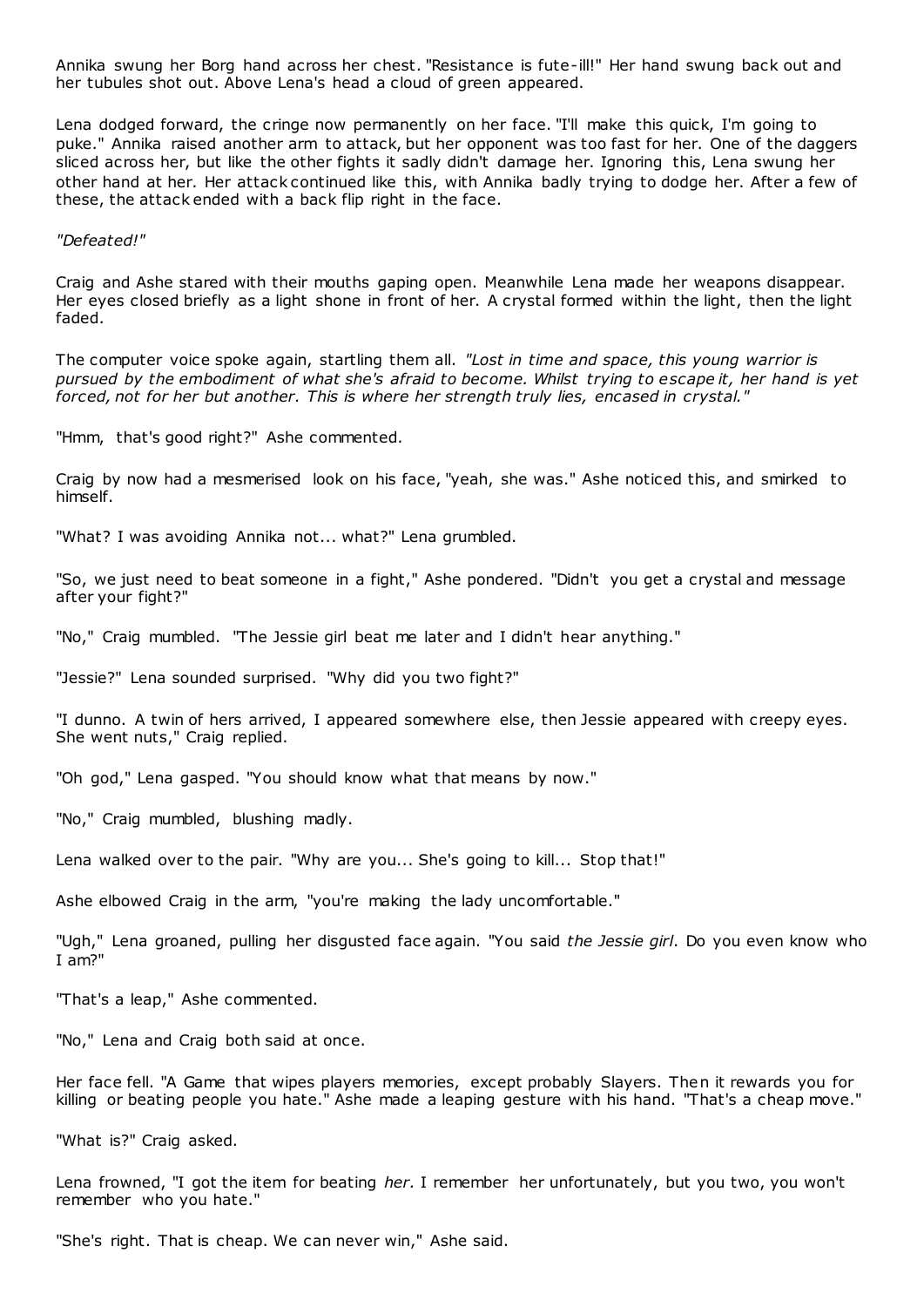"If it were a game yeah. Wouldn't we know if we were in a Holodeck or..." Craig muttered.

"Memory loss," Ashe butted in.

"You two better stick with me. If I'm right..." Lena said.

"We could just fight whoever until we get the crystals, right?" Craig questioned.

Lena looked behind her where Annika was before. Now there was no sign she was ever there. "What you just said, I think I know why people kept losing this Game."

#### **Meanwhile:**

"So somebody fights and wins, making the enemy disappear. The person he/she was meant to beat them can't win anymore," Jessie tried to sum up all the information.

James nodded his head, "and all ten need to win."

"Game over," Jessie quietly said to herself. "The other guy, he lost to me. I didn't..."

"No. I fought an ally, he was ok after," James replied. "He's Craig by the way. Him being in the Game was an accident."

Jessie sighed in relief, "good. So what happens if you lose against an enemy?"

"I'd imagine Game Over, like you said. I assume the Game would end if somebody screwed up, so we must be ok," James replied.

"Ok, suppose you're right. Who am I supposed to fight, I can't remember anybody?" Jessie asked.

James started pacing, "mine was somebody I am afraid of."

"That must have been tough," Jessie sympathetically said. "I wonder who I'm afraid of."

James stopped and looked at her. "You really can't remember anything, at all?" She shook her head. "Have you seen anybody here that gave you the creeps at least?"

"Yes," Jessie answered. "She was taunting me when I changed."

"She," James thought aloud. "We have to find her then."

Jessie shifted her shoulder uncomfortably. "What if I lose it again?" Her face paled. "Who... no, what am I?"

James took a few steps closer to her. By instinct she took one back, then so did he. "You're Jessie, you're my friend..."

"Oh," Jessie sighed. A part of her told her to believe him, she sighed. "But what am I? You saw it. I nearly killed you and this Craig. I'm obviously a monster..."

"No," James interrupted her quickly. "You're Human. You just have a lot of magic in you, it's a lot to keep under control."

"So you're saying I'm a witch?" Jessie asked, a small smile appeared on her face. "Huh, do I fly a broomstick?"

James smirked back at her, "that I'd like to see. Though no black cats."

Jessie giggled into her hand, "and why not? They're cute, I remember that."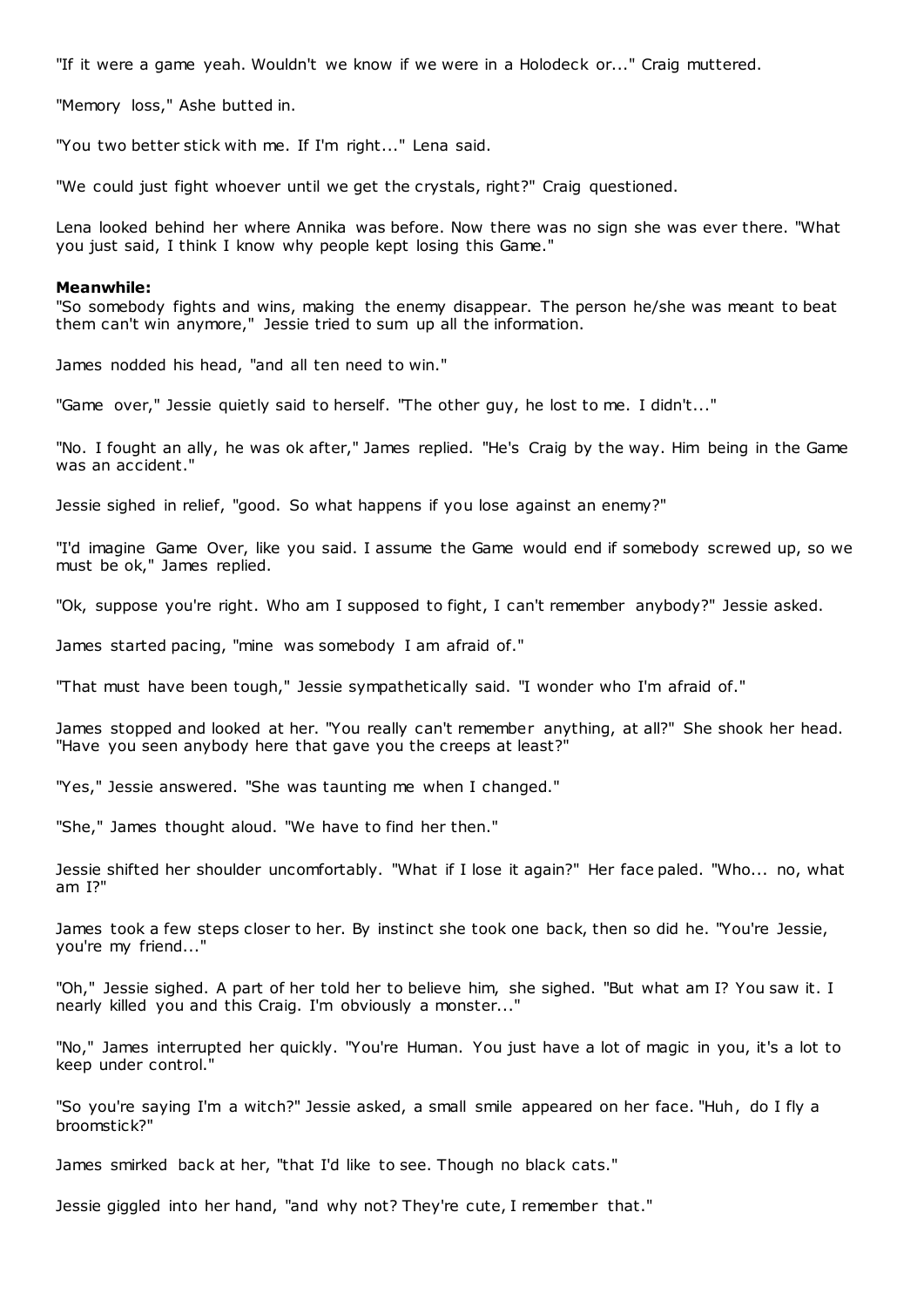"You remember that, but not..." James mused to himself.

Jessie's smile grew a little, "I also remember how to walk, talk, and what planet we're from." She lifted her left hand, then just her ring finger. "I know what this is for."

"No, that's the middle finger and that's rude," James commented, not seriously.

"Are you always like this?" Jessie asked him, almost grinning by now.

"Pretty much," James replied with a shrug.

Jessie nodded, "yeah, I thought so. Laughing with you is a little familiar."

"At?" James smiled.

"Probably," Jessie said. "You shouldn't be offended that this stupid Game has made me forget you. I don't even know what my favourite food is, or what I even look like."

"I'm not, you'll get it back. I was just surprised you'd remember what cats are," James said.

Jessie laughed, "you're awful at lying. So, should we go? You probably know who I need to fight."

"I'm not sure right now, but yeah I should recognise her," James answered.

"Can I ask one favour?" Jessie mumbled.

James frowned, "am I going to like it?"

"I think so," Jessie shrugged. "Until we find my enemy, can you do all the fighting?"

"Wow," James could only say.

"I don't like asking it, and judging by your reaction it's out of character?" Jessie mumbled.

"Very, but I get it. You don't want to turn again," James nodded. "That I can do."

"I hope you don't mean turn," Jessie commented, with a small smirk. "Warn me before you do."

James looked a little worried, he tried to shrug it off. "I shouldn't. We should go."

"That makes me feel much better," Jessie mumbled to herself. "How do I know you're trustworthy then?"

"You were ok with Craig, right?" James said.

"Yeah but, I could handle him. He's harmless," Jessie said, looking down. "I mean as far as I know, you're the opponent I'm supposed to fight."

"Maybe, but that wouldn't be very fair would it?" James commented.

Jessie's eyebrow raised, she gave him a little smirk. "Oh, somebody's a little too confident."

"I meant for me," James smiled.

## **Meanwhile:**

Zare ran up and tackled a large demon with claws. It fell to the ground, taking her with it. With the claws on her hands, she pummeled it with her fists.

*"Defeated."*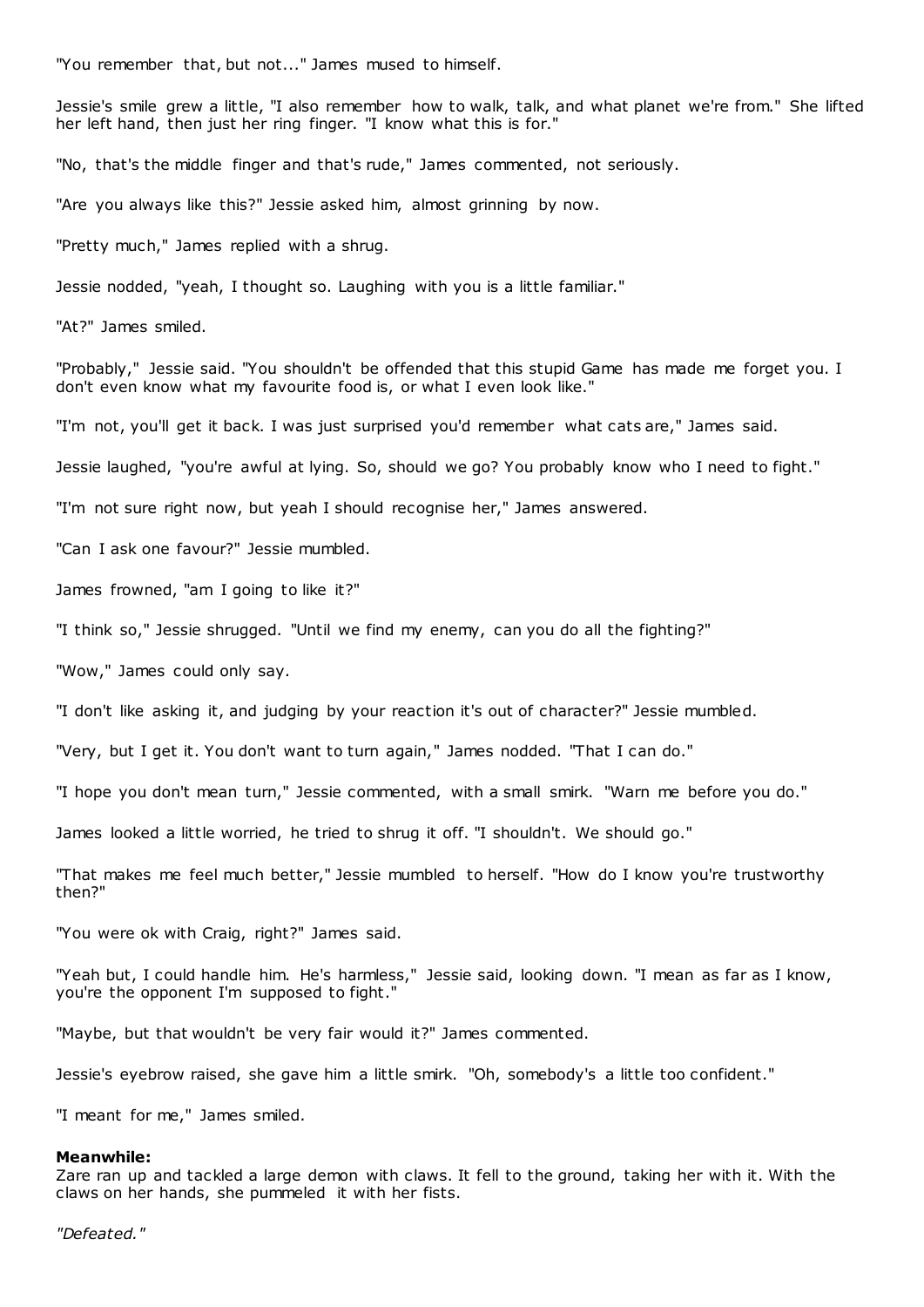Her face showed disappointment as her opponent disappeared, and she was back with Cane.

"Ok, now what. If that was the wrong..." Cane muttered.

*"Still tortured by the loss of her brother, this young warrior steels herself against challenges that awaits her."*

"Um, excuse me, what!?" Zare growled. Cane shrugged.

*"Faced with uncertainty, she soldiers on to find herself amongst the chaos. Encased in crystal, her resolve."*

"What is this claptrap?" Zare asked just before being blinded by light. Her crystal formed within the light, which then faded.

"I think I get it. We need to fight our own personal demons, interesting," Cane said thoughtfully.

Zare frowned, "no, that thing is not inside me. It's real and it kill..." Cane raised both of his eyebrows. "You didn't mean that literally."

"No," Cane shook his head.

Zare sighed, "this could be a problem with anyone who isn't like me. They won't remember."

"Yes, it certainly makes sense that this game has been going on as long as it has," Cane said.

"We'd better find the others, we'll figure something out then," Zare said.

"Good plan," Lena's voice called from an archway. She as well as Craig, Ashe and Fionell emerged from it. "We're counting four crystals over here."

"Impressive," Cane nodded.

Lena pulled a face as she noticed his armour, the others she was with smirked to themselves. "So that'll be at least five, and I assume James figured it out too. I'll say six."

"That doesn't leave us with many foes to vanquish," Cane said.

Zare raised her hand, "shhh fruity! What did I tell you?"

"He's right though. Our priority is to find Jessie. Apparently her foe is either Unu or her sister. Whoever it is, keeps pulling some magic whammy on her, turning her evil," Lena said.

"Evil what?" Zare sniggered. "What's she going to do, follow James around to death?"

Lena pulled a disgusted face. "What, oh never mind. Evil Witch ok. That's worse than Evil us."

"Witch is close to what I thought," Zare commented. "Just change a letter around."

Lena groaned, "tell King Arthur here to not kill anything, unless he's really really sure that he knows them."

"King what?" both Zare and Cane muttered.

"Ugh god, everything's wasted on them!" Lena complained.

"I got it," Craig piped up.

"No you haven't," Ashe remarked with a smirk.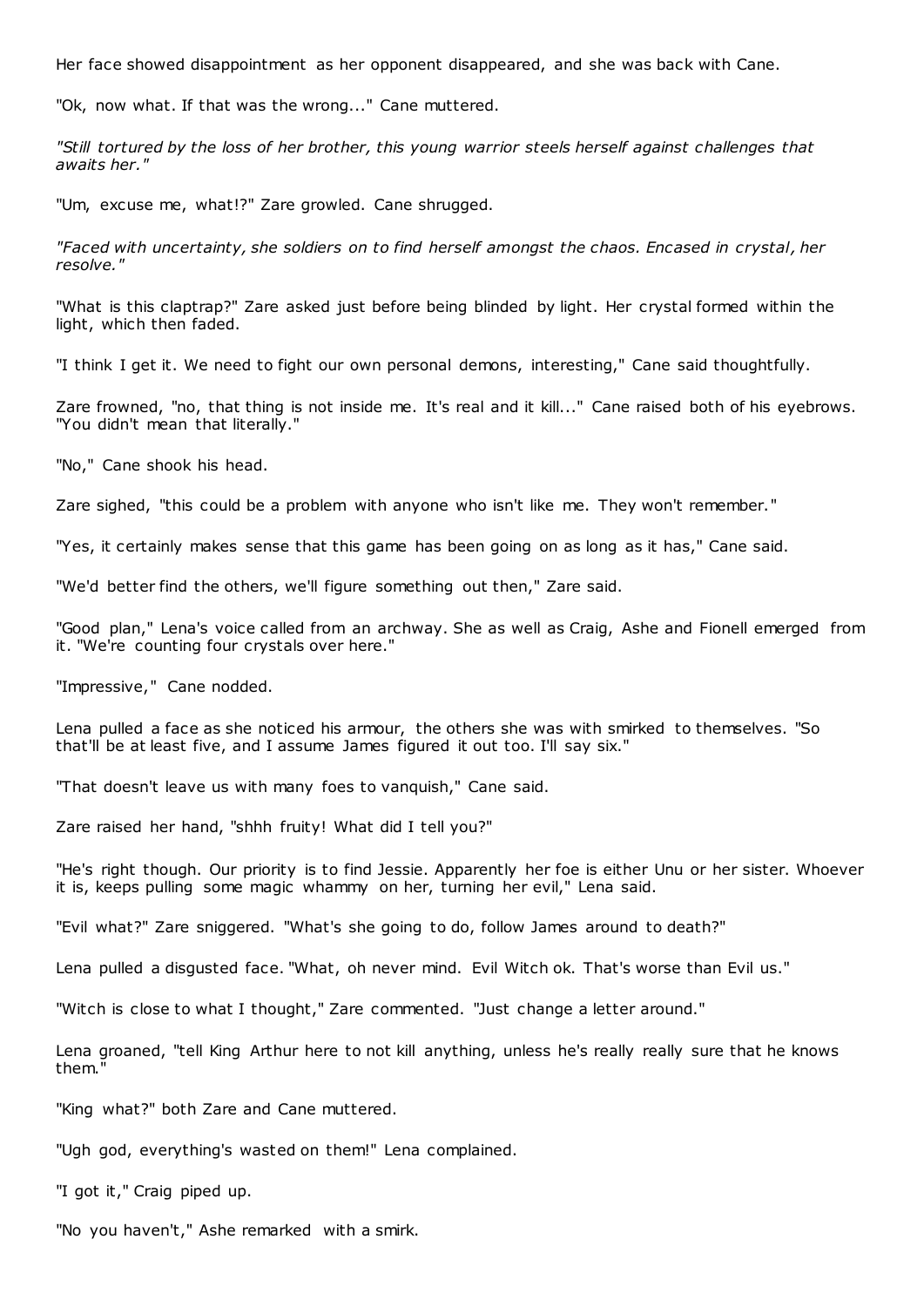Fionell stepped forward, "may I interrupt? Teadus and Sesil were confronted by relatives, so..."

"So they're ok then," Craig said.

"That's the thing. We encountered them the last time, I remember that much. How come they lost?" Fionell said.

"I assume all ten need to do the same thing," Lena answered.

"They lost because the others did? This game sucks," Craig commented.

Zare shrugged, "thanks for the awesome contribution Craig." He shook his head and pouted. "Ok, let's look for Jessie, and maybe Cane's opponent. At least we'll know whose his is now."

#### **Meanwhile:**

Back at the desert area, a part of the air started to distort. James and Jessie appeared through it, her eyes widened. "Not here again."

"This is Thairo, I think," James said, eyeing the desert city in the distance.

"There's no one here, we should go," Jessie stuttered. She turned to leave, but the distortion had gone. "Um... we can't."

James looked back, just then the woman who looked like Jessie appeared a few metres behind him. Jessie herself looked back around, her eyes managed to go wider. James saw this and turned around as well. His eyes narrowed.

"Unu."

"Oh, another treat for me? You shouldn't have!" Unu taunted, passing James a little wink. He lurched forward, but Jessie quickly put an arm in front of him. "It's ok Jessie, he just likes me a lot better."

"Hardly," James muttered with a lot of anger in his voice.

Jessie looked at him with some worry on her face. "Um, I thought this was my enemy."

"Too bad," James said, clenching his fists.

Jessie stepped forward, this made James very tense, he stayed close behind her. "What did you do to me? Why did you make me attack Craig?"

"That little whelp? You deserved better," Unu replied sweetly. "We both do."

"I'm nothing like you," Jessie grumbled.

"You don't know anything. You don't even remember your bodyguard here," Unu teased. She passed a malicious look to James, "you didn't do a good job with that last time, did you baby?"

Jessie quickly stood in front of him before he did anything reckless. "Stop! You're trying to get him instead of me to fight you, we're not going to fall for it. We'll win this."

Unu smiled, "clever girl is also stupid girl." She took a few steps closer. "Without my little boost, you don't stand a chance. That's what your Slayer boyfriend is for, use him."

"What?" Jessie looked behind her, James looked a little uncomfortable.

"Oh he didn't tell you that? What a gentleman," Unu cooed. "That's what you married him for, right? Protection." She laughed, "why am I asking an amnesic girl? I'll ask him, deep down, he knows.'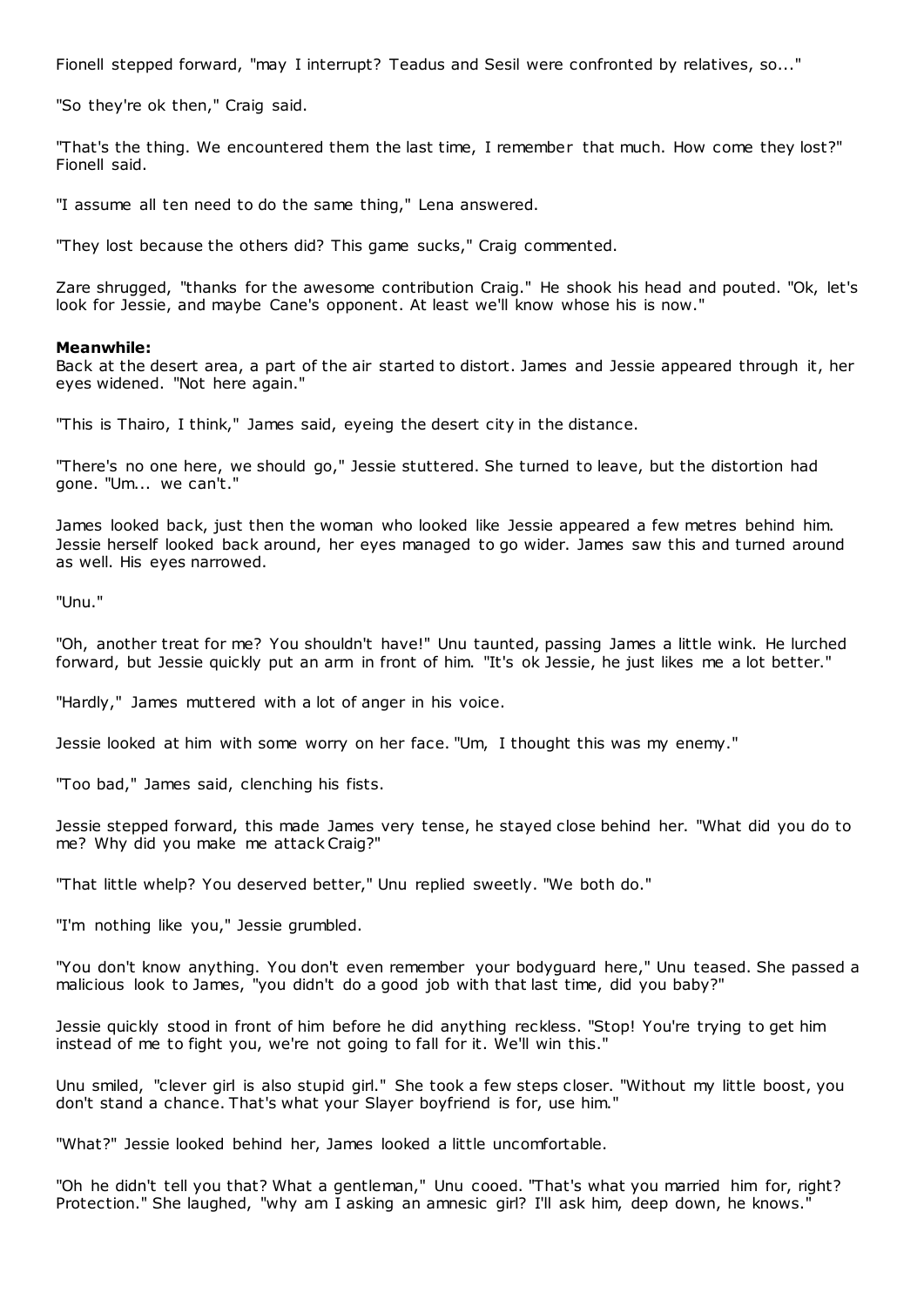James moved so he could stand by Jessie's side instead of behind her. "As usual, you don't know what the hell you're blabbering about."

"Ok he doesn't," Unu giggled. "Poor little Jessie. So weak and harmless, she has to befriend someone like him, just to keep her safe. She then starts to delude herself into thinking she's as, or more tough than him. Yet if that were true, she'd not cling to him so much. Pathetic ."

Jessie marched forward quickly until she was almost nose to nose with Unu. "Why don't we test your theory, huh?"

Unu smiled, she swayed her head to look over Jessie's shoulder. "Looks like she's getting another stabby, stabby. Sure you want to just stand and watch?"

Jessie quickly turned around as James stepped forward again. "No." She turned back, "I'll prove I'm not some pushover."

"Suit yourself. I'll let you choose where you want to be stabbed this time, fair's fair," Unu said. The area flashed white.

*"Jessie Stuart Versus Unu. Choose your assist character from your party."*

"Just press assist if it comes up, you can do what you want then," Jessie said, smiling reassuringly. James nodded. "Don't worry, I can do this. Remember, pretty badass?"

He smirked back at her, "I know. Beat her to a pulp."

"Ok, I just don't know how to pick assists," Jessie mumbled.

"Apparently you just point," James replied.

Jessie shook her head, "that's dumb. Ok." She pointed at him, he disappeared afterwards.

The desert area then changed to the desert city, Unu and Jessie reappeared opposite each other.

*"Fight commence."*

"I told you, without me, you can't use any spells," Unu said. "Not without turning black eyed anyway."

A spear appeared in Jessie's hands, she gave it a quick spin. "I don't need it."

Unu smiled, she raised both of her arms with sparks flying from her hands. Jessie ducked, then rolled to the side. Unu re-aimed, this time Jessie used a fallen statue as cover.

"I thought you didn't need it," Unu taunted her.

Crouched down behind the statue, Jessie edged as close as she could without losing her cover.

"Come on Jessie, just admit it. Without your Slayer, you're a helpless little girl."

The grip on her spear tightened. She could hear Unu walking closer to where she was.

"Stop trying to be something you're not. You are a damsel in distress, why do you think you appeal to him?"

She couldn't handle it any longer. Jessie swung herself over the statue, kicking Unu right in the ribs. She stumbled back, angrily chanting something.

"Too slow," Jessie muttered. She swung her spear like a bat, smacking the other woman right in the face.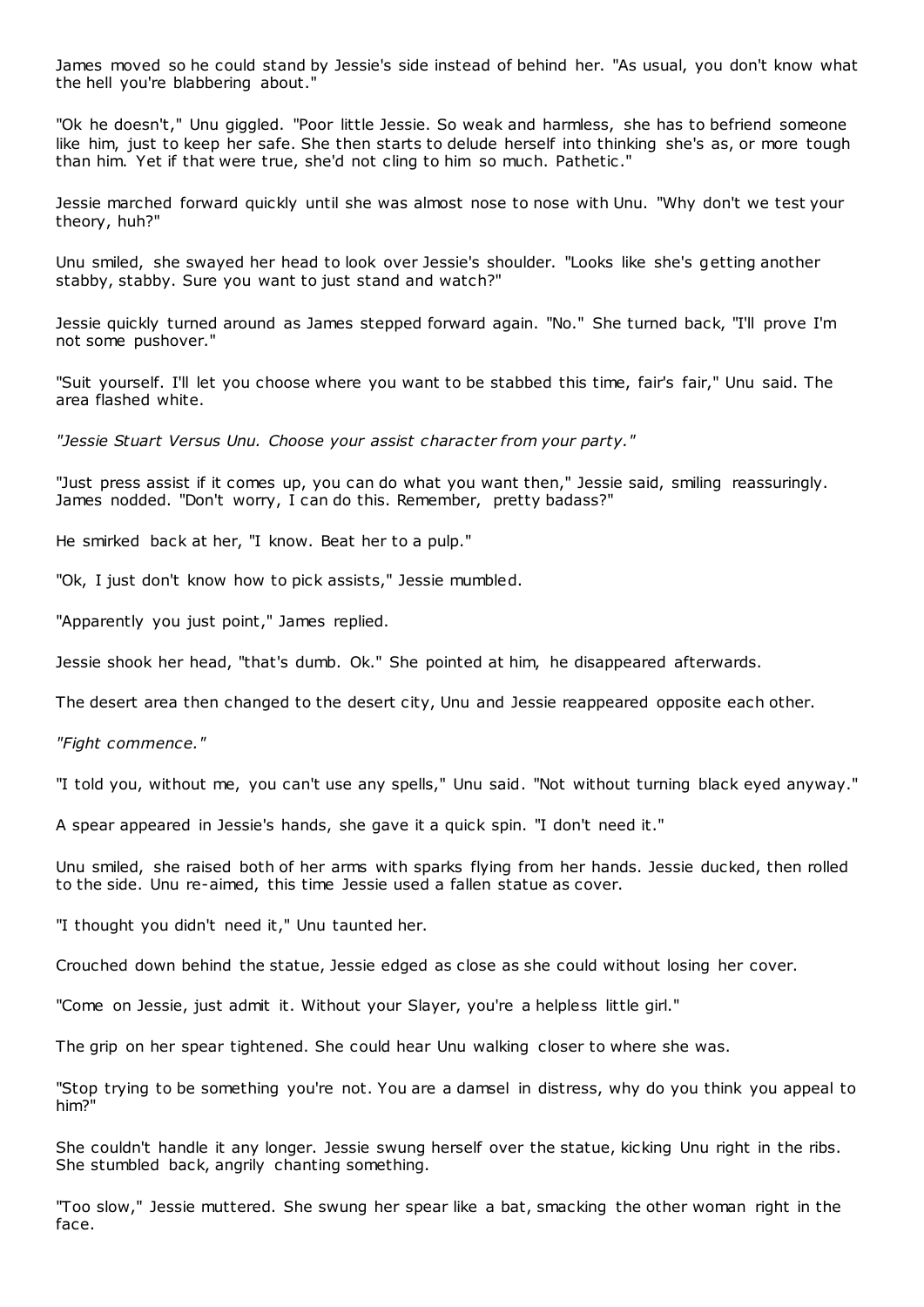"What are you doing? You were registered as a mage, this is cheating!" Unu screeched. She got another smack in the face.

Jessie pouted her lips and shrugged, "why is the game letting me then?" This time she used the spear properly, and poked her roughly in the chest. This made the witch fall backwards to the ground.

# *"Assist metre charged."*

Jessie looked around, nothing happened. She smiled to herself. "So much for being the damsel he wants to rescue."

Unu rolled to her side as she tried to get up. She raised a hand, Jessie quickly kicked her but a purple blast still shot from her hand, knocking her flying backwards. She landed roughly on the ground, rolling on to her front.

"You think he's just going to let you die again, I don't think so," Unu muttered as she got back up.

Jessie tried to push herself up using her hands. Unu by this time was aiming another hand at her, whilst standing on the spear she had dropped.

"Any minute now, hmm?" Unu giggled as her hand glowed.

"No!" Still crouched, Jessie scrambled to her left to dodge another lightning bolt. She leapt forward, grabbing Unu by the waist. The two women fell into the sand. "You're wrong!" Jessie held her down with one hand, then punched her with the other. "He believes in me, I remember that much!" Unu received another punch.

To her surprise, Unu just laughed. "Do you though?"

"I..." Jessie didn't have an answer. Unu used this to her advantage, and went to grab the spear. She noticed this, grabbing it as well at the same time. Unu raised her knees, then kicked her back. She growled as Jessie managed to keep a hold of the weapon and not her.

Another chant sent a bolt Jessie's way. She quickly raised the spear, and swung it around in front of her. This managed to deflect the attack, but the power of it forced her to the ground. Unu felt she had time, so she began to power up a different spell. Her arms crossed over her chest, eyes closed.

Jessie's eyes widened as the woman's body was surrounded by black mist. "I can do this." She raised the spear up so it was level with her waist, then she began to twirl around like the last time. As she expected the spear didn't float in the air like it did then. Spinning it herself she continued anyway. Both of them were too busy to notice a purple light appear between them.

"Poor helpless girl," Unu sneered. She opened her new black eyes, and got a shock.

"You're running out of material," James said. He punched her hard in the face. The black mist disappeared, her eyes returned to normal. He looked back at Jessie before the purple took him away again.

Unu's smirk soon grew back as she noticed Jessie trying to do her own big spell, but nothing was happening. She walked closer, waiting for her to finish.

Jessie lifted her head, then while holding the spear with her right she outstretched her arms.

"That didn't work, what did you expect?" Unu sneered.

"I'm not finished," Jessie muttered. She kneed her in the stomach, then swung the spear across her head.

*"Defeated."*